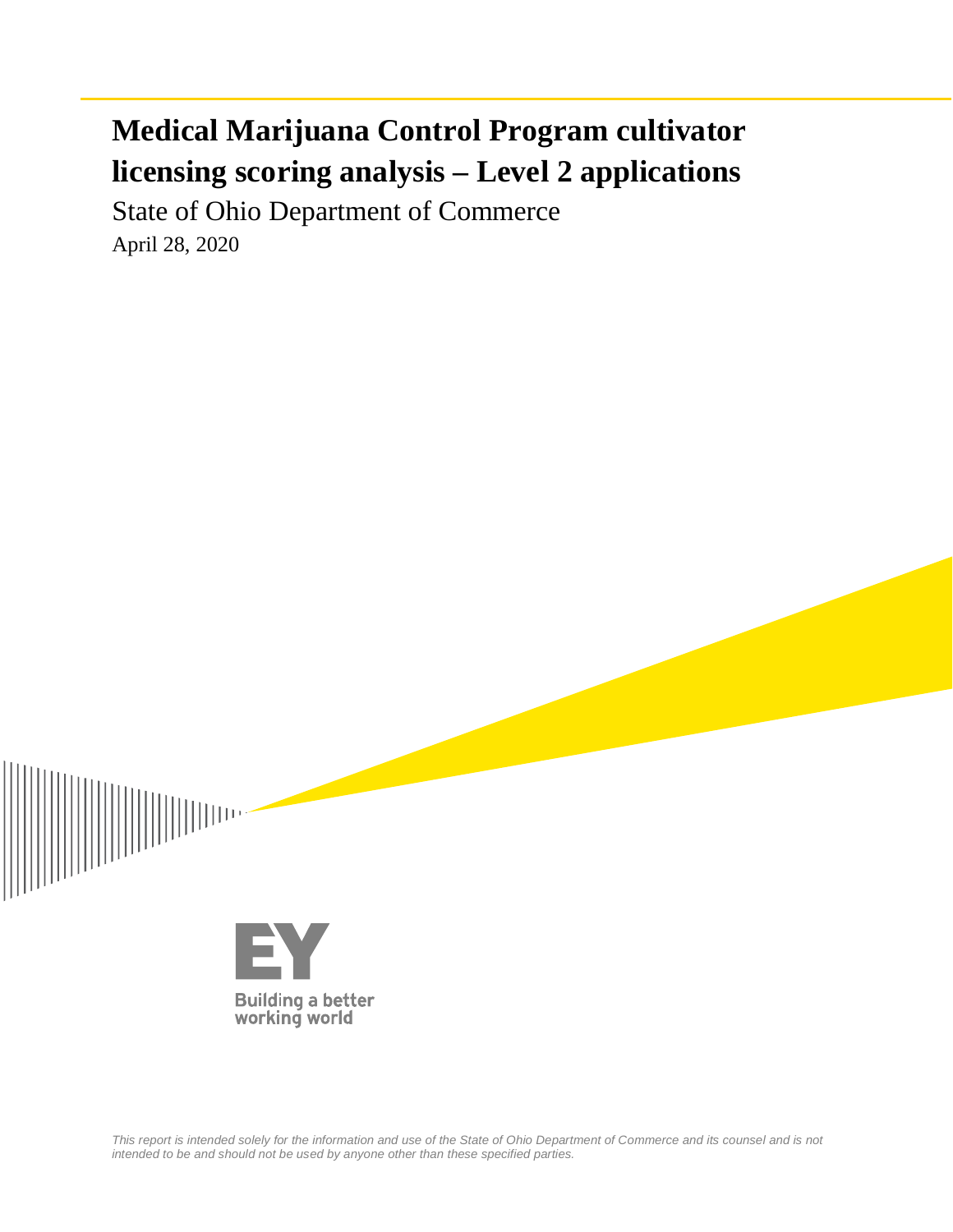# **Table of contents**

| EY's retention<br>Background<br>Disputes/legal proceedings                                                                                                                                                                                                     |
|----------------------------------------------------------------------------------------------------------------------------------------------------------------------------------------------------------------------------------------------------------------|
|                                                                                                                                                                                                                                                                |
| Intake<br>Section 1 overview<br>Redaction<br>Section 2 overview<br>Original DOC Score Workbook<br>Step 1 scoring<br>Record keeping adjustment<br>Step 2 scoring<br>Redaction adjustment<br>Score after qualifiers and due diligence checks                     |
|                                                                                                                                                                                                                                                                |
| EY's Section 2 scoring analysis<br>Consensus score sheets<br>Data collection<br>Scoring analysis<br>Original DOC Score Workbook<br>Export from review platform and additional analysis<br>Re-review<br>Recalculated Score and Recalculated Rank<br>Assumptions |
|                                                                                                                                                                                                                                                                |
| Level 2 scoring differences summary<br>Category 1 difference<br>Category 2 difference<br>Record keeping adjustment<br>Scoring rubric creation<br>DOC scoring observations<br>Program and control observations<br>Conclusion                                    |
|                                                                                                                                                                                                                                                                |
|                                                                                                                                                                                                                                                                |
|                                                                                                                                                                                                                                                                |
|                                                                                                                                                                                                                                                                |
|                                                                                                                                                                                                                                                                |
|                                                                                                                                                                                                                                                                |
|                                                                                                                                                                                                                                                                |
|                                                                                                                                                                                                                                                                |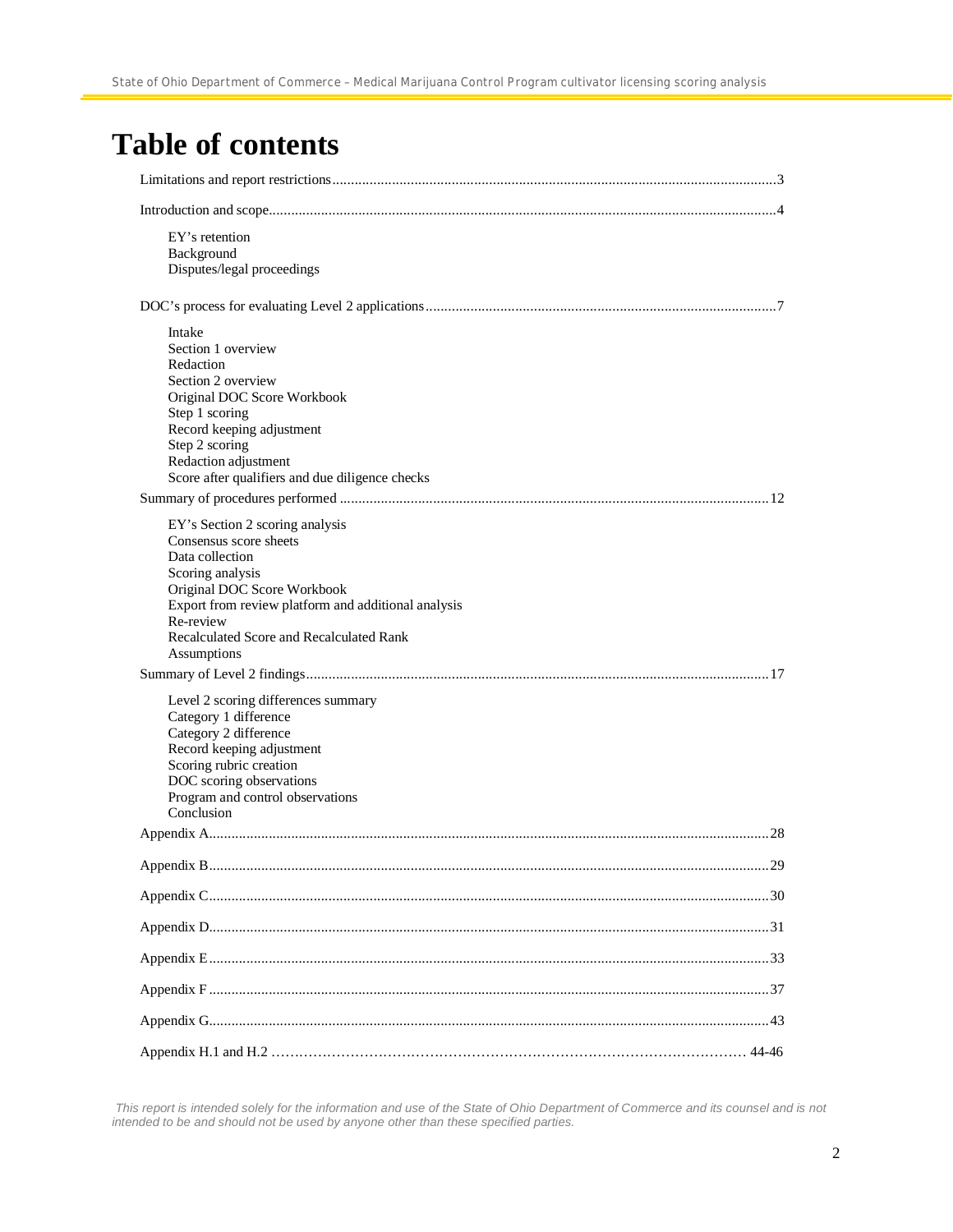## **Limitations and report restrictions**

This report is not an assurance report or audit opinion, as those terms are defined by applicable standards. Further, EY's services do not constitute an audit, review, examination, or other form of attestation as those terms are defined by applicable professional standards. Additionally, the procedures do not address the effectiveness of internal controls over financial reporting under Section 404 of the Sarbanes-Oxley Act.

Our work has been limited in scope and time, and we note that additional procedures may have identified additional findings. Our work cannot be relied upon to have identified all information or issues that may be of relevance or to have uncovered all potential errors, mistakes or omissions. EY is a public accounting firm and does not provide legal advice. With regard to findings relating to the Medical Marijuana Control Program ("MMCP") cultivator licensing analysis, the State of Ohio Department of Commerce ("DOC") should rely on its legal advisors to review these findings from a legal perspective.

This report is intended solely for the information and use of the DOC and its legal counsel, should not be relied upon by any other parties, and its distribution is subject to certain conditions.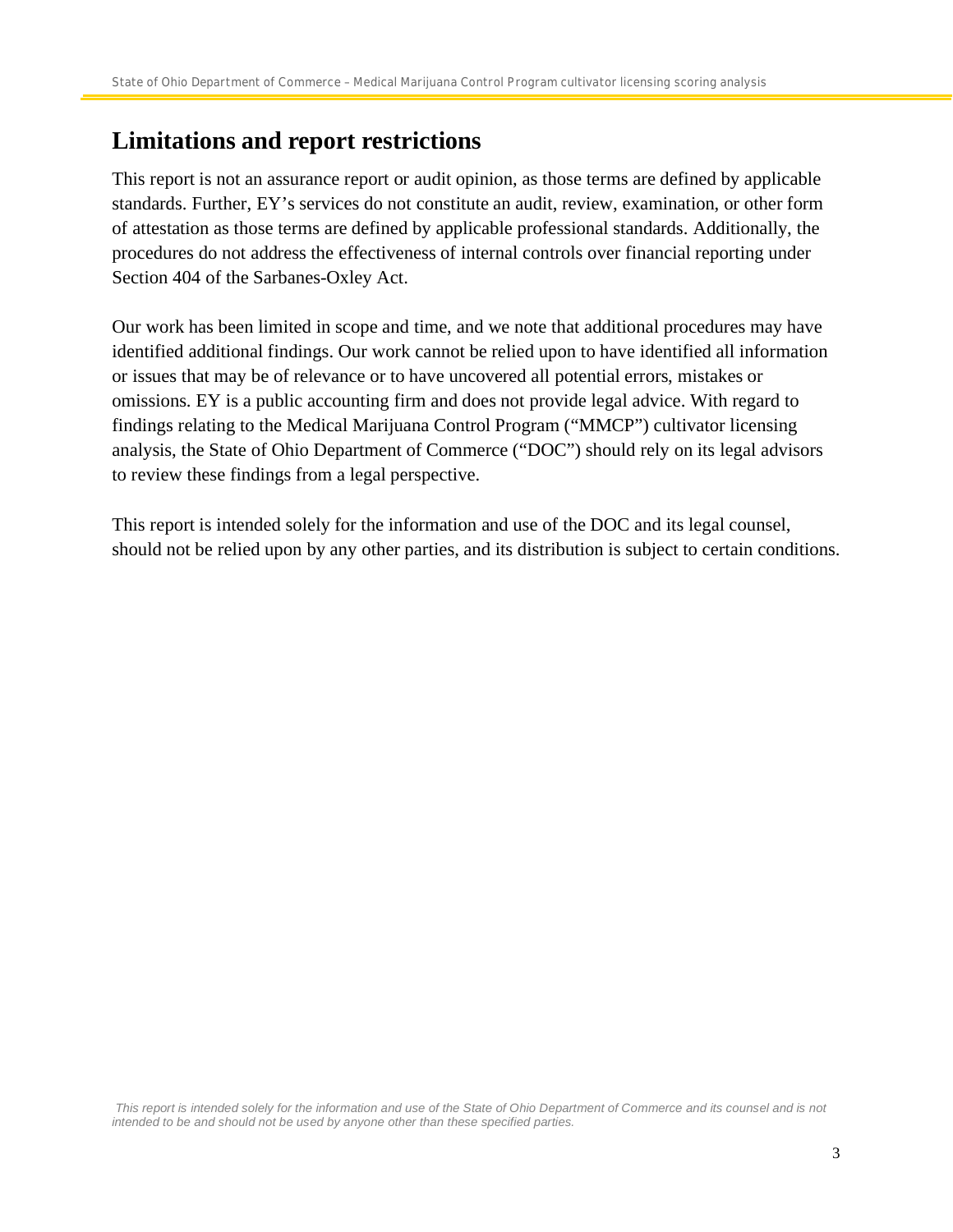# **Introduction and scope**

### **EY's retention**

EY was engaged by Squire Patton Boggs (US) LLP ("SPB") to (1) perform an analysis of the scoring process relating to applications to receive licenses to cultivate medical marijuana under the State of Ohio's program for medical marijuana and (2) if appropriate, recalculate the score received by individual applicants. Our engagement agreement, dated April 18, 2018, sets forth the terms of our engagement and the anticipated reporting of the results of our procedures. This report details our procedures performed and the associated findings from our work.

#### **Background**

Effective on September 8, 2016, House Bill 523 legalized medical marijuana in Ohio. This bill established the basic framework for Ohio's MMCP. The DOC, the State Medical Board of Ohio and the State of Ohio Board of Pharmacy are the three state government agencies responsible for the operation of this program. The DOC is responsible for overseeing cultivators, processors and testing laboratories. As part of this responsibility, the DOC implemented a licensing process to award cultivator licenses, including 12 Level 1 licenses and 12 Level 2 licenses. Level 1 licenses would authorize cultivators up to 25,000 square feet of cultivation area while Level 2 would authorize cultivators up to  $3,000$  square feet of cultivation area.<sup>1</sup> The MMCP required Level 1 applicants to certify they have at least \$500,000 in liquid assets, which are unencumbered and can be converted within 30 days and Level 2 applicants to certify they have at least \$50,000 in liquid assets, which are unencumbered and can be converted within 30 days.<sup>2</sup>

In April 2017, the DOC released application forms to the public so that qualified entities could apply for a cultivation license. In June 2017, the DOC accepted cultivator applications (Level 2 applications from June  $5 - 16$ , 2017 and Level 1 applications from June  $19 - 30$ , 2017). In total, the DOC received 109 Level 1 applications and 76 Level 2 applications.

To review and score the application contents, the DOC identified specialists with applicable experience to conduct the application review and scoring. The DOC engaged external consultants with technical expertise in the medical marijuana industry who assisted the DOC with the development of the cultivation application program and the scoring of applications received. Three external consultants were selected specifically to assist with the cultivation and quality assurance aspects of the program and to serve as part of the scoring teams to analyze and score the quality assurance and operations portions of the applications. The DOC also identified certain State of Ohio employees with experience and expertise in each of the five plan areas to

2 MMCP 1B Liquid Assets Form – OAC 3796:2-1-03(A)(1), 3796:2-1-03(B)(5)(c)

<sup>&</sup>lt;sup>1</sup> https://www.com.ohio.gov/documents/mmcp\_CultivatorScoringOverview.pdf

*This report is intended solely for the information and use of the State of Ohio Department of Commerce and its counsel and is not intended to be and should not be used by anyone other than these specified parties.*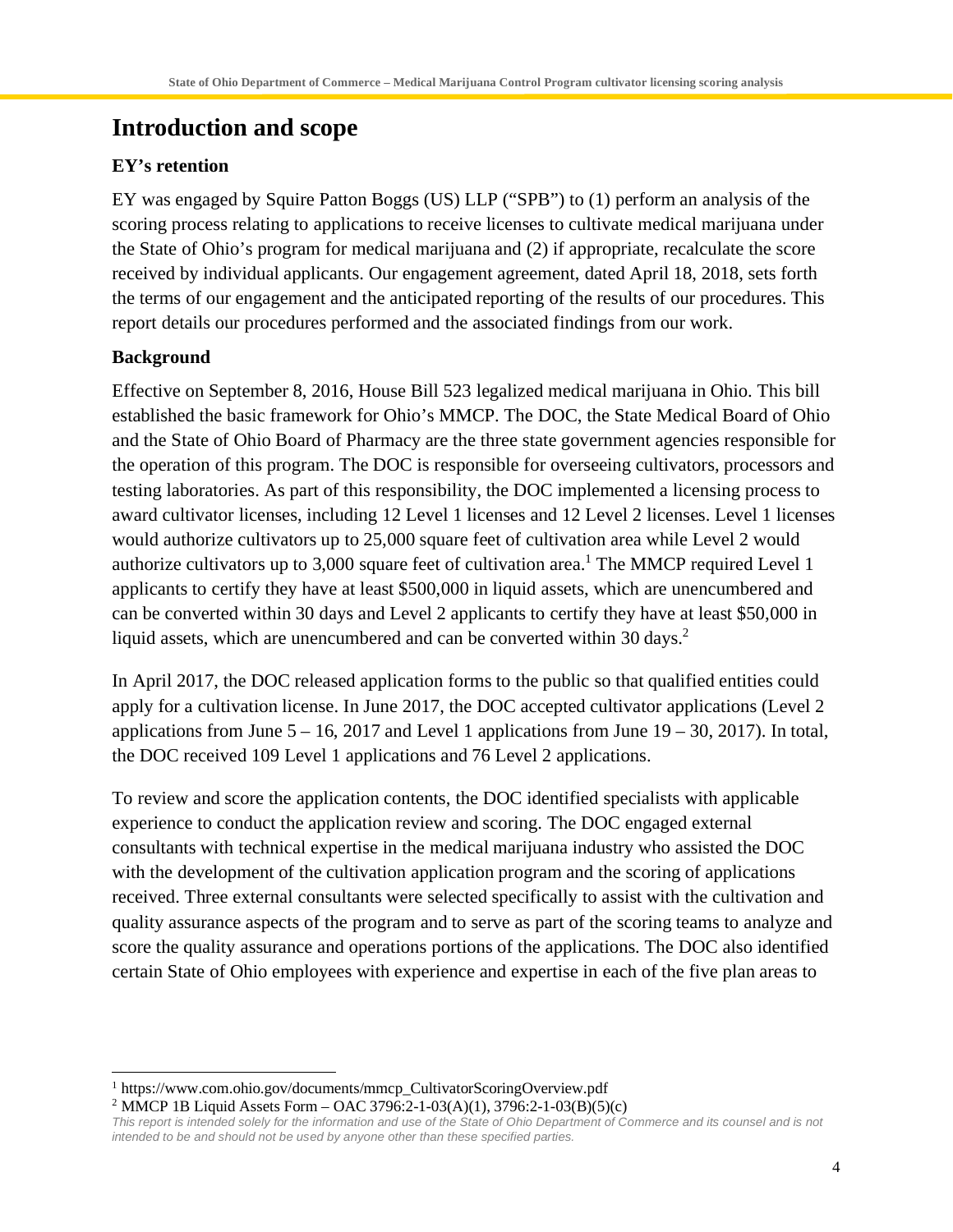assist in scoring the applications. In total, 25 individuals were involved in the application scoring process, 22 of whom were State of Ohio employees.<sup>3</sup>

The method used to review and score applications was created by the DOC based on Ohio revised code ("R.C.") Chapter 3796 and input and feedback from both external consultants and benchmarking discussions held with other states and regulators. During June and July 2017, the DOC and its external consultants updated and finalized the scoring approach and the associated documents to be used in the scoring process. This approach and methodology was consistent for both Level 1 and Level 2 applications.

On November 3, 2017<sup>4</sup>, the DOC announced 11 recipients of the Level 2 provisional licenses; one additional recipient of a Level 2 provisional license was announced on November 30, 2017, along with the announcement of Level 1 provisional licenses. The following listing includes 12 entities who were originally awarded Level 2 provisional licenses by the DOC as a result of the licensing process<sup>5</sup>:

| Application #      | <b>Entity Name</b>             | Score <sup>6</sup> | Rank |
|--------------------|--------------------------------|--------------------|------|
| MMCP-C-201706-0010 | Fire Rock, LTD (Columbus)      | 178.92             |      |
| MMCP-C-201706-0011 | Fire Rock, LTD (Canton)        | 178.92             |      |
| MMCP-C-201706-0012 | Fire Rock, LTD (Akron)         | 178.92             |      |
| MMCP-C-201706-0017 | FN Group Holdings              | 176.76             | 2    |
| MMCP-C-201706-0038 | Mother Grows Best LLC          | 172.00             | 3    |
| MMCP-C-201706-0035 | OhiGrow LLC                    | 168.76             | 4/5  |
| MMCP-C-201706-0027 | Ancient Roots LLC <sup>7</sup> | 168.76             | 4/5  |
| MMCP-C-201706-0066 | Ohio Clean Leaf LLC (Dayton)   | 160.56             | 6    |
| MMCP-C-201706-0075 | Ohio Clean Leaf LLC (Carroll)  | 160.56             | 6    |
| MMCP-C-201706-0057 | <b>Ascension Bio Medical</b>   | 157.08             | 7    |
| MMCP-C-201706-0013 | Agri-Med Ohio LLC              | 156.60             | 8    |
| MMCP-C-201706-0003 | Paragon Development Group LLC  | 154.56             | 9    |
| MMCP-C-201706-0076 | Hemma LLC                      | 151.28             | 10   |
| MMCP-C-201706-0015 | Galenas LLC                    | 148.92             | 11   |
| MMCP-C-201706-0025 | Farkas Farms, LLC              | 143.08             | 12   |

<sup>3</sup> https://www.com.ohio.gov/mmcp.aspx

<sup>4</sup> https://medicalmarijuana.ohio.gov/News?articleID=90

<sup>&</sup>lt;sup>5</sup> We are aware of the Department's issuance of a 13<sup>th</sup> provisional license on July 19, 2018 per the R.C. Chapter 119 Administrative Procedure process described on page 6 of this report

<sup>&</sup>lt;sup>6</sup> The score indicated in the chart above is the 'Score AFTER Qualifiers' from the DOC's Original Score Workbook. This score is equal to the raw scores less any redaction and record keeping adjustments multiplied by the weighted scores for each individual plan. Lastly, each application must meet each of the minimum point thresholds to qualify for a 'Score AFTER Qualifiers'.

<sup>&</sup>lt;sup>7</sup> Ancient Roots LLC (MMCP-C-201706-0027) was the only Level 2 applicant that certified that it was owned and controlled by an economically disadvantaged group (EDG) as defined by Ohio R.C. Chapter 3796.09(C). Ancient Roots LLC was awarded a provisional license; however, the applicant was awarded a provisional license based solely on its Score After Qualifiers and not its EDG status.

*This report is intended solely for the information and use of the State of Ohio Department of Commerce and its counsel and is not intended to be and should not be used by anyone other than these specified parties.*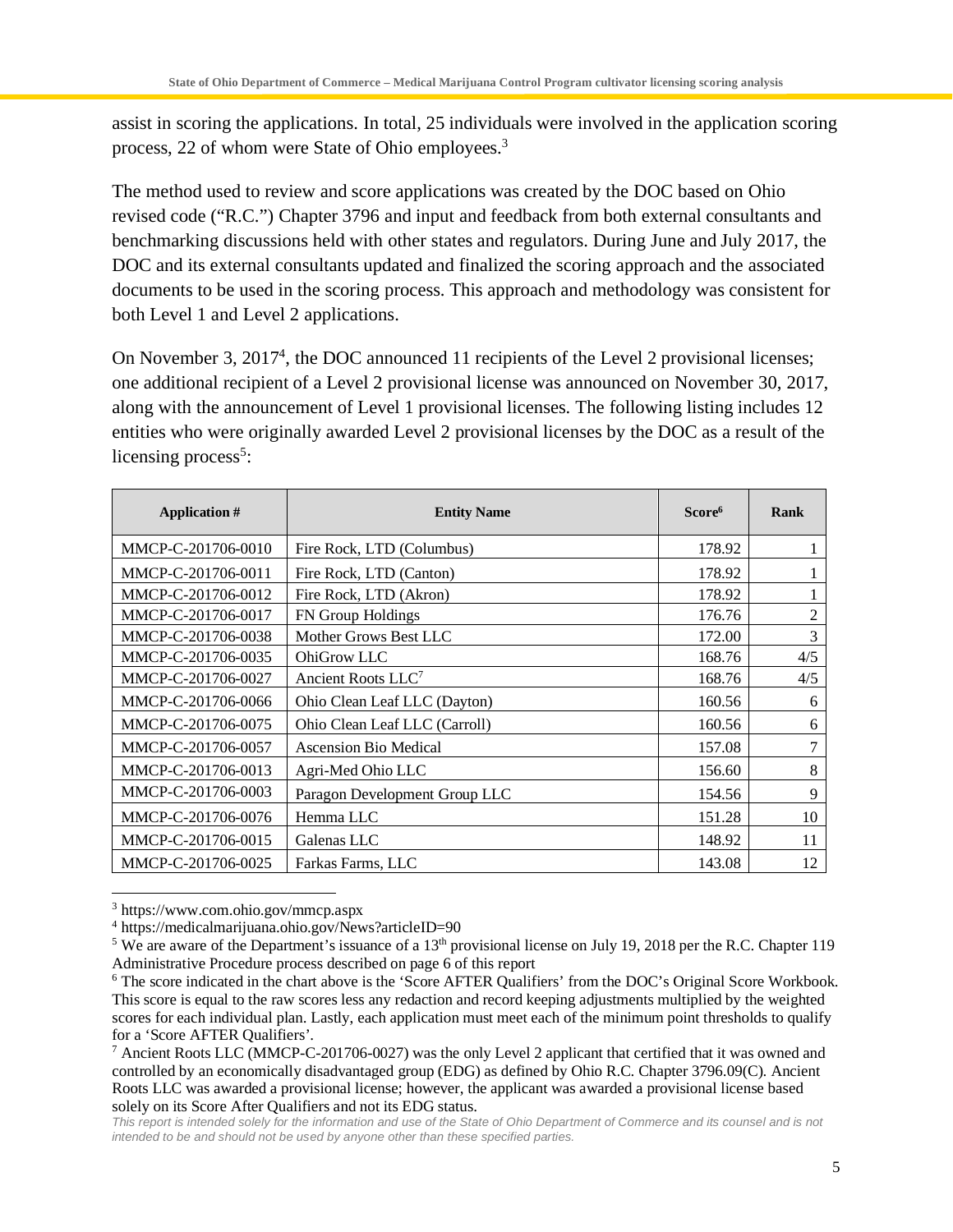#### **Disputes/legal proceedings**

A Notice of Intent to Deny Application for Medical Marijuana Cultivator Provisional License and Notice of Opportunity for Hearing was sent to every applicant that was not awarded a provisional license notifying the applicant that it was entitled to an administrative hearing under the R.C. Chapter 119 Administrative Procedure process ("119 Hearings") to review and challenge the DOC's intent to deny it a provisional license. Any applicant not awarded a provisional license had 30 days to request a hearing through the 119 Hearings process. In total, 67 Level 1 and 2 applicants initially requested a 119 Hearing based on the provisional licensing results.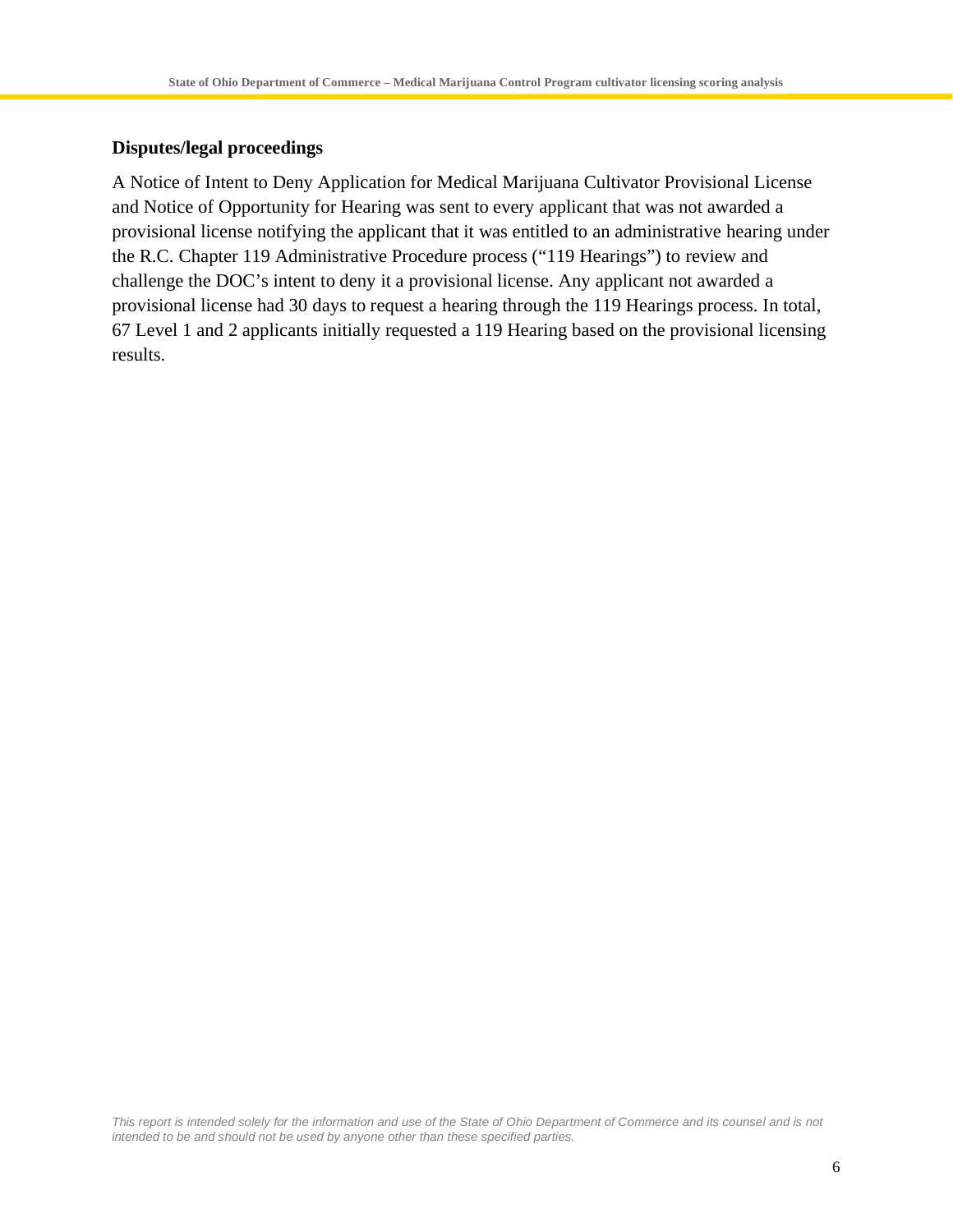# **DOC's process for evaluating Level 2 applications**

#### **Intake**

The DOC accepted applications for the provisional cultivator licenses, each application requiring the submission of two electronic copies on standard CD-R or DVD-R and one printed hardcopy, which was required to be identical to the electronic version. All applications were required to be hand-delivered to the MMCP. An electronic copy of each application was downloaded to the DOC's Tumbleweed system, a secured document repository, and a secure copy of the application was maintained by the DOC in a locked, access-restricted storage room.

To facilitate an anonymous and impartial review of the applications, the DOC assigned each application a unique numerical ID so that reviewers would not have access to the entity names associated with any application. Each electronic application was then separated into Sections 1 and 2, with the individual plans required to be submitted in Section 2 being further separated to facilitate the independent review process. Section 2 scoring teams did not have access to Section 1 information.

### **Section 1 overview**

Section 1 included business entity and ownership data, which contained identifiable applicant information. Section 1 of the application was not scored as an individual section; however, select redacted Section 1 information was needed and communicated to the Business Plan and Financial Plan scoring teams in the form of a summary sheet with the corresponding application ID to be scored as part of Section 2. The Section 1 scoring teams indicated whether or not the applicants submitted the required Section 1 information and the Section 2 Business and Financial plan scoring team used the following nine criteria from the Section 1 summary sheet to award points in their Section 2 scoring: (1) Owners and Officers Roster Form, (2) Liquid Assets Form, (3) Financial Responsibility Insurance, (4) Financial Responsibility - Escrow/Surety, (5) Tax Payment Records Cover Page, (6) Business Entity and Contact Information Form – Secretary of State, (7) Property Owner Approval for Use Form, (8) Notice of Proper Zoning Form and (9) Organizational Chart Cover Page.

#### **Redaction**

Prior to the distribution of Section 2 materials to the independent scoring teams, a redaction team reviewed Section 2 of all applications to confirm that any identifiable information was either omitted or redacted, as the application instructions indicated identifiable information should not be included in Section 2. After the redaction process was complete, a redacted copy of each portion of the Section 2 applications was uploaded by one of the MMCP Program Administrators to Tumbleweed, for the Section 2 scoring teams to analyze.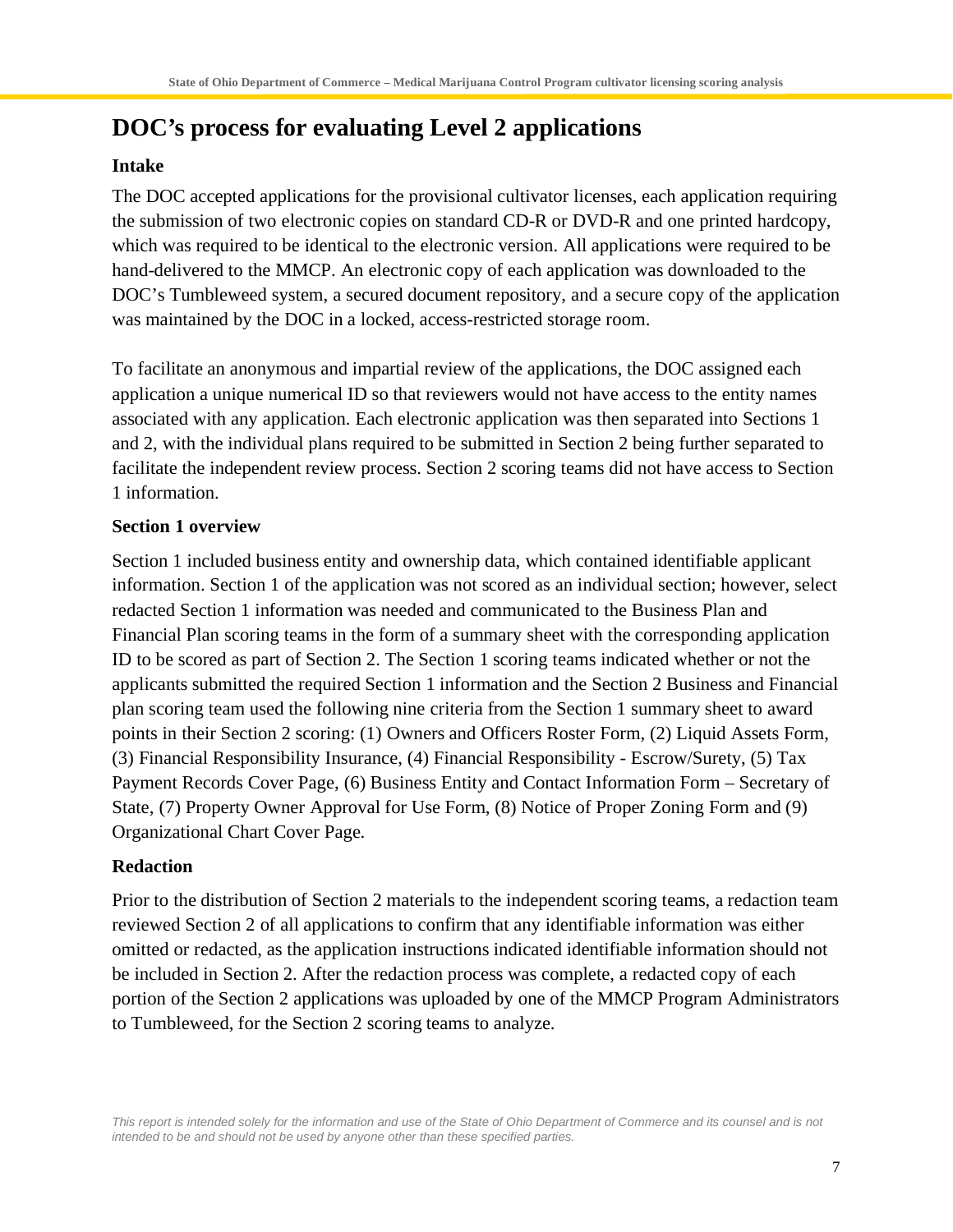#### **Section 2 overview**

Section 2 of the cultivator application required submission of five distinct plan documents:

- Business Plan
- · Financial Plan
- Operations Plan
- Quality Assurance Plan
- Security Plan

Each Section 2 scoring team consisted of three reviewers per team; two teams included a mix of external consultants and State employees, according to the level of industry expertise necessary to analyze the plans. The Business and Financial Plans were reviewed by the same Section 2 scoring team. Each of the other plans were reviewed by a scoring team that focused solely on that plan. The following summarizes the composition of the Section 2 scoring teams:

- · Business/Financial Plans 3 State employees
- Operations Plan 2 external consultants, 1 State employee
- Quality Assurance Plan 1 external consultant, 2 State employees
- Security Plan  $-3$  State employees

Each scoring team received only those sections of the applications applicable to their review topic through uniquely assigned folders set up in Tumbleweed. The Tumbleweed folders had access restrictions assigned to them, and scoring teams were not provided access to any plans other than those which they were responsible for reviewing. The scoring teams were also instructed to not perform additional research outside of the documentation that was provided to them. The scoring teams worked in batches of 10 applications at a time to manage the volume of applications to be reviewed.

Using feedback from scoring teams, which included external consultants, the DOC developed scoring sheets for each plan based on the requirements of the plan and the consultants' industry knowledge. A score sheet was created for each sub-section within each plan with specific criteria for that sub-section. The lower portion of the scoring sheet contained a scoring rubric, which was used to calculate the points to be awarded based on the number of plan features demonstrated for that sub-section.

For every plan, each individual member of the scoring team independently reviewed the respective sub-section of the application and reached a determination as to which criteria were demonstrated in the plan. Once independent assessments were completed, a consensus discussion occurred among the members of the scoring team. During this consensus discussion, the team members reached a joint conclusion as to how many criteria were demonstrated within the plan and how many points should be awarded based upon the scoring rubric for each plan. The Team Lead recorded the consensus decision with respect to whether criteria were met, along with the corresponding points to be awarded based upon the scoring rubric for each plan, on a consensus score sheet and saved the consensus score sheets in the Tumbleweed system.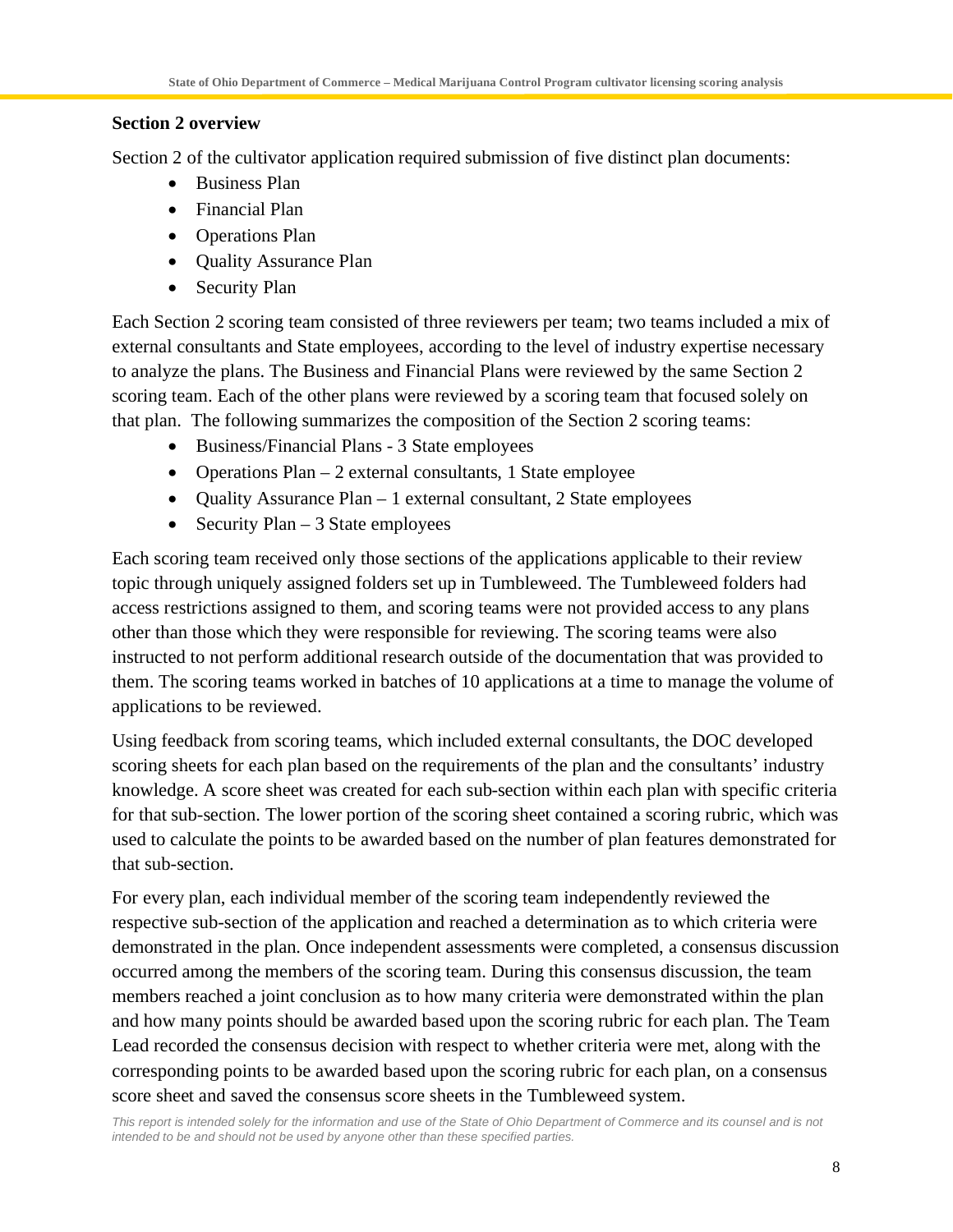#### **Original DOC Score Workbook**

The MMCP Project Manager downloaded the completed consensus score sheets from Tumbleweed and manually input the points awarded per sub-section, per applicant, into a Microsoft Excel spreadsheet ("Original DOC Score Workbook") that was maintained by the MMCP Project Manager. The data in the Original DOC Score Workbook was used to calculate the final scores for each application.

#### **Step 1 scoring**

The application scores were calculated in a two-step process. In Step 1, the application was required to meet minimum score thresholds (qualifiers) for each plan and overall. In total, and prior to applicable weighting, there were 100 raw points available. Applicants that were not awarded at least 60% of the total available points (60 total points) were disqualified. Within the five plans of the application, the applicants were also required to reach at least 60% of the available points per plan. The amount of points available per plan ranged from 10 to 30 points. If an application did not reach at least 60% of the available points for any of the five plans, the application was disqualified.

Application instructions required that Section 2 of the application not contain any identifiable information. A "redaction adjustment" was applied for each instance where the DOC had to redact identifiable information included in Section 2. For each instance where the DOC had to redact such information, two (2) points were deducted from the final raw score of the application. In the event that the information was deemed to be identifiable, but the nature of the identifiable information was not included in the DOC's application instructions, the redaction team redacted the information; these instances did not result in a point deduction. The impact of any applicable point adjustment for redaction was included in the calculation to determine if an application reached the required 60-point minimum. See below for further discussion on the weighting of the redaction adjustment.

#### **Record keeping adjustment**

Within the Original DOC Score Workbook, a record keeping adjustment was also performed. Based on differing guidance in Ohio's administrative rules and the application instructions, some applicants included the record keeping content in the Quality Assurance Plan portion of the application and others included the content in the Security Plan portion of the application. To handle this circumstance, the DOC applied a scoring adjustment for record keeping that awarded points to applicants in both sections if the applicant received record keeping points in either of the two plans. The DOC's mathematical adjustment was considered in the raw score of the application, which was used when determining if the application had reached the 60% minimum threshold in each of the five plans.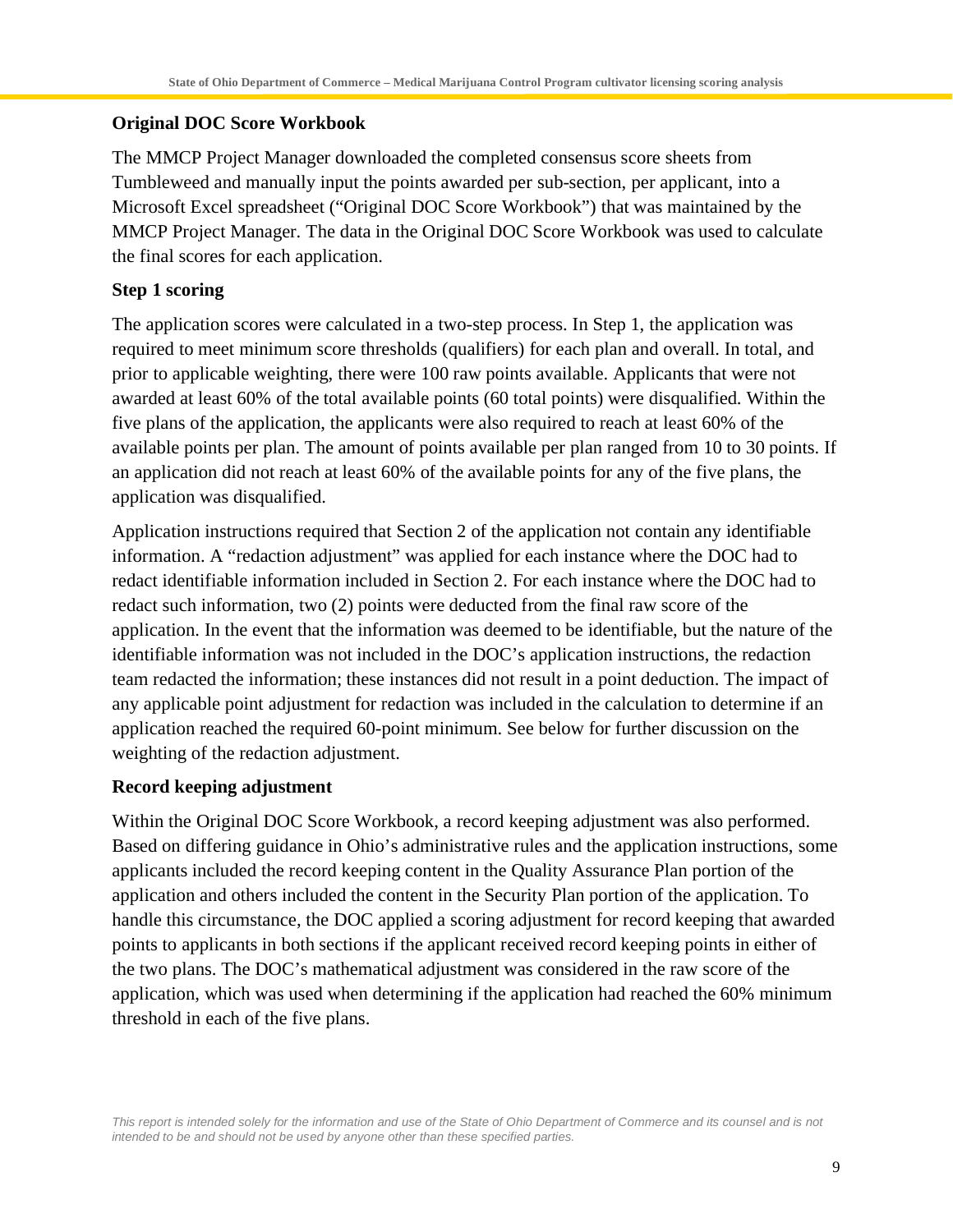### **Step 2 scoring**

| Category                      | <b>Minimum</b><br>Score per<br>Plan (Step 1) | <b>Maximum</b><br><b>Score per Plan</b> | <b>Conversion</b><br>Factor<br>(Stop 2) | Final<br><b>Weighted Maximum</b><br><b>Score</b> |
|-------------------------------|----------------------------------------------|-----------------------------------------|-----------------------------------------|--------------------------------------------------|
| <b>Business Plan</b>          | 6                                            | 10                                      | 1.46                                    | 14.6                                             |
| <b>Operations Plan</b>        | 18                                           | 30                                      | 2.36                                    | 70.8                                             |
| <b>Quality Assurance Plan</b> | 18                                           | 30                                      | 1.64                                    | 49.2                                             |
| Security Plan                 | 12                                           | 20                                      | 2.00                                    | 40.0                                             |
| Financial Plan                | 6                                            | 10                                      | 2.54                                    | 25.4                                             |
| <b>Total Possible Points</b>  | 60                                           | 100                                     |                                         | <b>200</b>                                       |

In Step 2, the DOC applied score conversion factors (or weights) to each of the five plans. The following table<sup>8</sup> outlines the possible scores per plan as well as the weights used by the DOC:

### **Redaction adjustment**

After the weights were applied to the raw plan scores to calculate the weighted application score, the DOC performed a final adjustment to reflect the weighted impact of the redaction adjustment. The impact of the redaction adjustment was two (2) points for Step 1, when considering if the minimum score of 60 points was reached. A weight of 2.00 was applied to the initial redaction adjustment in Step 2 to determine the final weighted score. This additional weight resulted in each redaction impacting the final weighted score by four (4) points.

### **Score after qualifiers and due diligence checks**

At the end of Step 2, all applications that had not been disqualified in Step 1 were ranked based upon the Score After Qualifiers. Once those were compiled, the DOC performed due diligence regarding numerous requirements under statute for the top scoring applicants, which included matters such as:

- A. Tax Compliance For all individuals with a 1% ownership interest or above, confirmed if the individual had an outstanding tax liability
- B. Disqualifying Offense Reviewed background checks provided by the FBI and Attorney General's Office's Bureau of Criminal Identification and Investigation (BCI)
- C. Moratorium Confirmation Evaluated that there was not a moratorium in place in the location of the proposed facility at the time of application, based on application contents
- D. Liquid Capital Requirement Evaluated that the applicant had at least \$50,000 in liquid assets, which are unencumbered and can be converted within 30 days after a request to liquidate such assets, based on application contents
- E. Financial Responsibility Requirement Confirmed that the applicant had the intent to purchase insurance and had the ability to maintain an escrow account or surety bond in the amount of \$75,000

<sup>&</sup>lt;sup>8</sup> https://medicalmarijuana.ohio.gov/Documents/CultivatorApplications/ScoringReferenceGuide.pdf

*This report is intended solely for the information and use of the State of Ohio Department of Commerce and its counsel and is not intended to be and should not be used by anyone other than these specified parties.*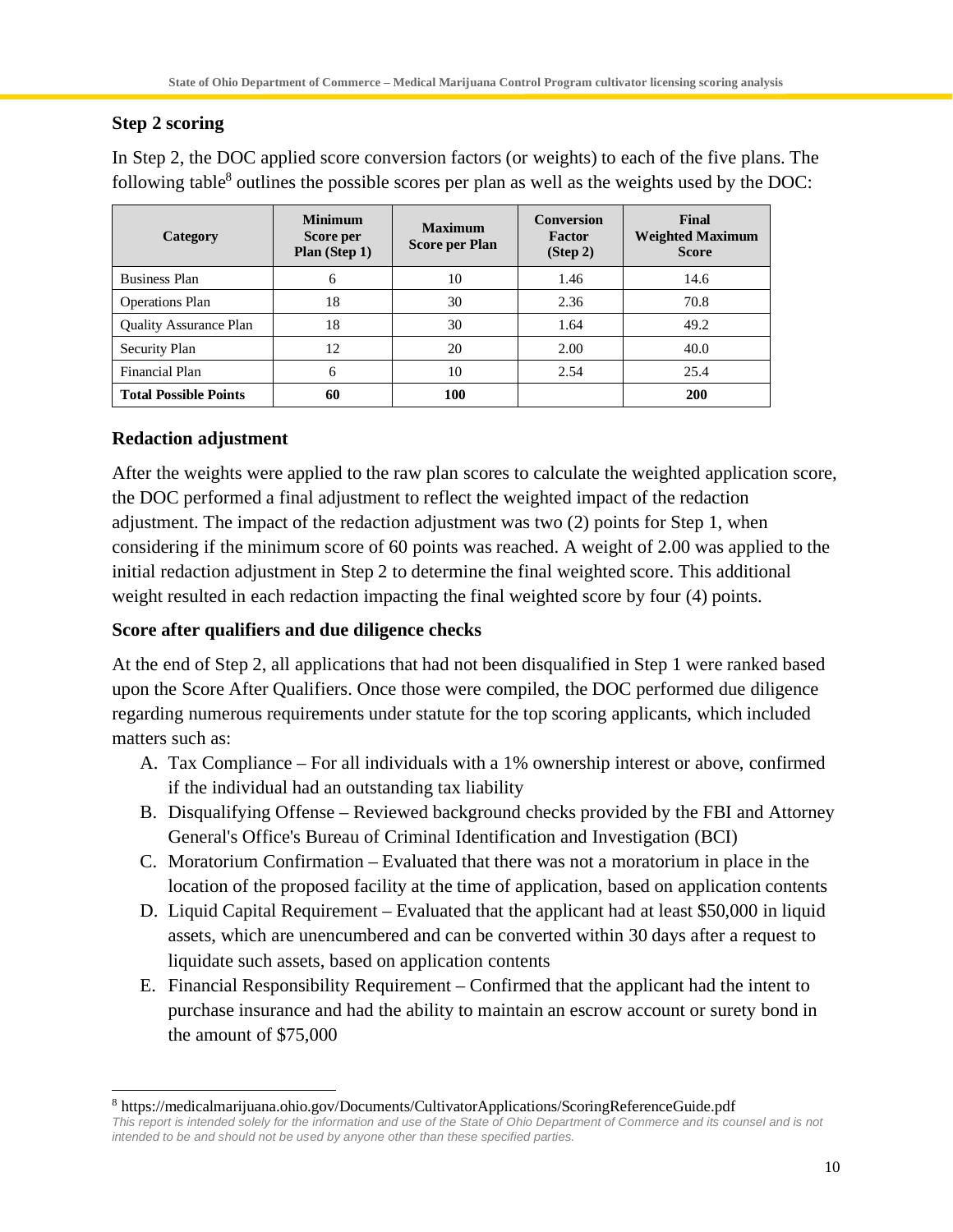- F. Compliance with 500-foot rule Evaluation of neighboring structures or property that were considered "prohibited facilities" and the distance of such prohibited facilities from the applicant's proposed location, based on application contents
- G. R.C. Chapter 3796 Compliance When applicable, evaluated if the applicant met the requirements to be considered a member of an economically disadvantaged group<sup>9</sup> based on application contents

In certain situations, the DOC followed up with applicants to provide them with the opportunity to resolve certain due diligence findings. We understand that these limited situations included Tax Compliance, a Disqualifying Offense (background check) and R.C. Chapter 3796 Compliance. The DOC did not accept any additional information to adjust the final scores of the applications.

<sup>&</sup>lt;sup>9</sup> Ohio R.C. Chapter 3796.09(C)

*This report is intended solely for the information and use of the State of Ohio Department of Commerce and its counsel and is not intended to be and should not be used by anyone other than these specified parties.*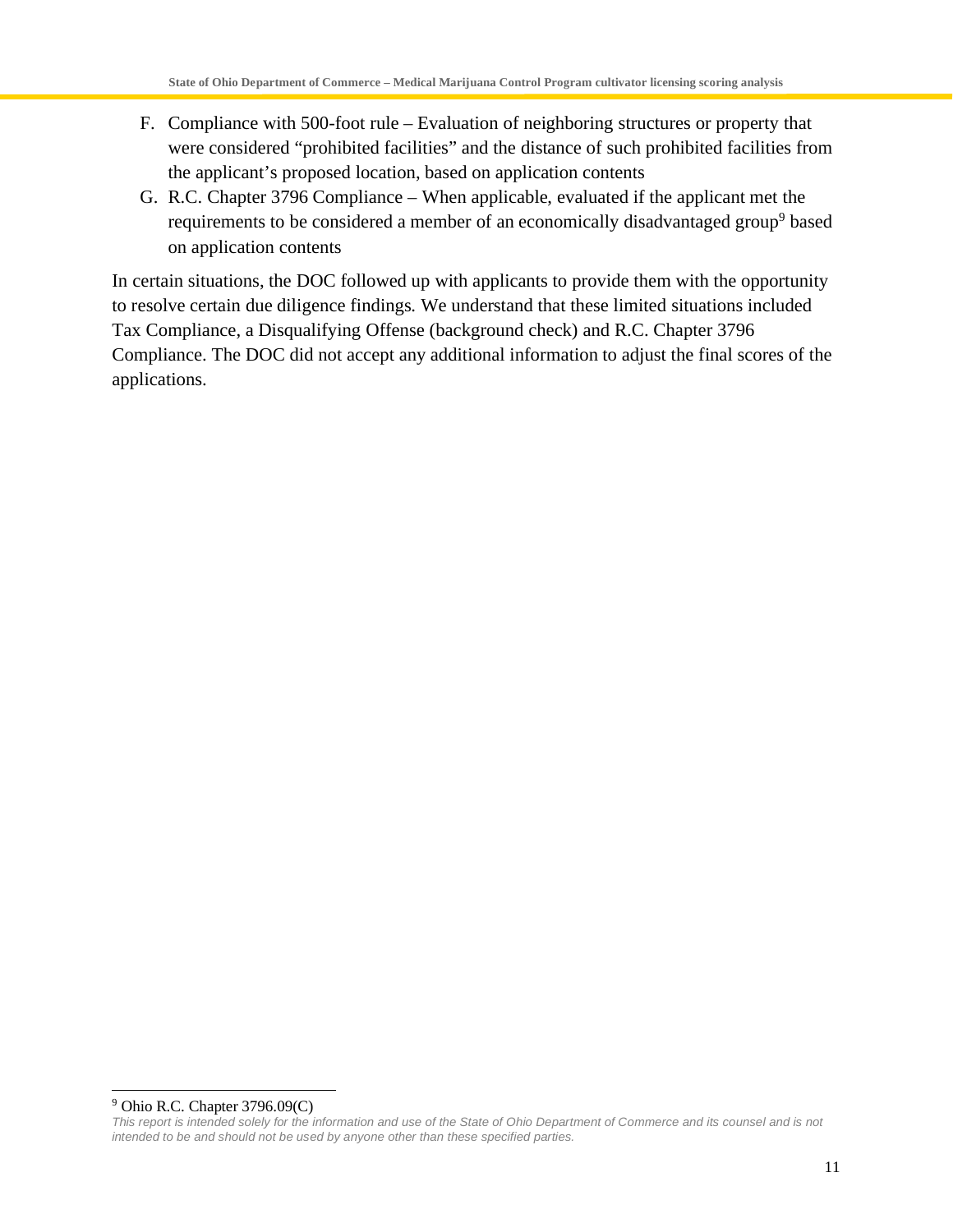# **Summary of procedures performed**

In connection with our engagement, EY performed procedures to gain an understanding of the application and scoring process deployed by the DOC and to analyze the Section 2 scoring and recalculate the Total Converted After Redaction scores awarded to applicants. Specifically, we performed the following:

- Conducted interviews with key individuals at the DOC with a role in the MMCP, including, but not limited to:
	- 1. Deputy Chief Legal Counsel Nate Mealy;
	- 2. Senior Policy Advisor Mark Hamlin;
	- 3. Senior Attorney Brian Peters;
	- 4. Program administrators Kathy Frato, MMCP Project Manager and Diana Wynkoop, Administrative Professional;
	- 5. Chief Operating Officer Justin Hunt;
	- 6. Chief Information Officer Mark Edwards; and
	- 7. Team Lead of the Section 2 Security scoring team Steve Regoli, Architect Administrator, Ohio Board of Building Standards
- Confirmed EY's understanding of the Section 2 scoring process from application intake to population of Section 2 scoring matrix (please refer to **Appendix A** for a flowchart documenting EY's understanding of this process)
- Collected and reviewed key documents and files used throughout the scoring process from five custodian laptops (Architect Administrator, Administrative Professional, Business Analyst, MMCP Project Manager and Case Manager) and the MMCP Tumbleweed server. Please refer to **Appendix B** for a listing of documents collected and reviewed
- Read and analyzed the MMCP website<sup>10</sup> to obtain background information regarding the program and gain an understanding of the information that was publicly distributed
- Obtained and read the Section 2 observations identified in the Auditor of State's letter to the DOC, dated April 20, 2018, regarding alleged errors discovered by the Ohio Auditor of State audit team. This is further described in **Summary of Level 2 findings – Initial Analysis Related to Ohio Clean Leaf LLC**
- · Identified consensus score sheets within the imaged Tumbleweed server used to record scores in the Level 1 and Level 2 Original DOC Score Workbook. These PDF files were the DOC's ultimate source of scoring results for the MMCP and captured the point values awarded for each plan and sub-section. The DOC used these scores in the Original DOC Score Workbook to rank and identify the provisional license awardees
- Analyzed and recalculated the points awarded for each Section 2 consensus score sheet. EY reviewers analyzed each of the consensus score sheets using EY's secure document review platform and recalculated the points awarded according to the 'Yes' and 'No'

<sup>10</sup> https://www.medicalmarijuana.ohio.gov/

*This report is intended solely for the information and use of the State of Ohio Department of Commerce and its counsel and is not intended to be and should not be used by anyone other than these specified parties.*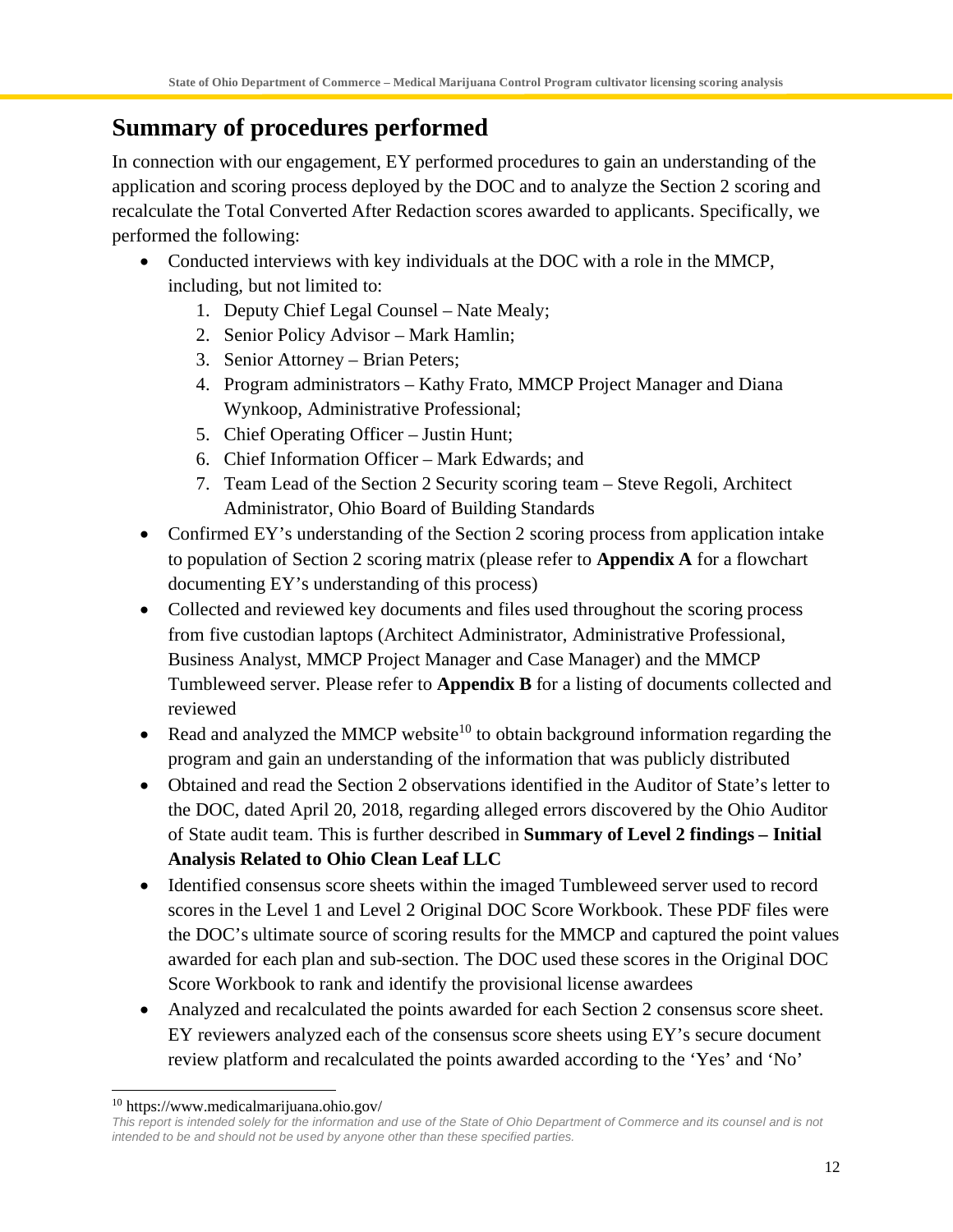determinations reflected on the consensus score sheets and the applicable scoring rubric. EY recorded the results of this review and analysis in a customized review pane linked to each unique consensus score sheet. This is described in the **Summary of Procedures**

### **Performed - EY's Section 2 Scoring Analysis**

- · Identified any scoring differences between:
	- 1. The point value awarded on each consensus score sheet and the point value recorded in the Original DOC score workbook, and
	- 2. The point value awarded on the consensus score sheet and the point value that should have been awarded based upon the scoring rubric for each plan
- Performed select quality control analyses of scoring data within the Original DOC Score Workbook for Level 2 applicants, including:
	- 1. Score comparison for entities that submitted multiple applications. This is described in **Summary of Level 2 findings – DOC scoring observations**
	- 2. Sample comparison of five redacted individual application plans (Business, Financial, Quality Assurance, Operations and Security) to the full Section 2 application (prior to the splitting of the application into the above referenced five plans) to confirm the separated application plans agreed to the same, full Section 2 application
	- 3. Assessed five consecutive consensus score sheets to identify if each individual document was labeled with the correct applicant ID number
- · Read and analyzed The Auditor of State of Ohio's "Ohio Medical Marijuana Level I and Level II Cultivator Application Review" report.

### **EY's Section 2 scoring analysis**

#### **Consensus score sheets**

The consensus score sheets are the final score sheets that contained the point values the DOC scoring teams agreed upon for each applicant. Each of the Team Leads uploaded the consensus score sheets to Tumbleweed for the five application plans: Business, Financial, Quality Assurance, Operations and Security. Each of the five plans have sub-sections, which can be awarded a point value of 0, 1, 3 or 5 according to the scoring rubric based upon the number of plan features demonstrated in that sub-section.

Tumbleweed housed the consensus score sheets for the 185 MMCP cultivator applications. The DOC assigned unique IDs from 0001-0076 to Level 2 applicants and unique IDs 0077-0185 to Level 1 applicants.

### **Data collection**

To obtain the relevant application and scoring documents, EY obtained a backup copy of the entire Tumbleweed server data. The EY forensic technology team, assisted by a DOC IT representative, reviewed the procedures that DOC IT used to create the DOC's backup copy and compared each file's electronic hash value with the 'live' Tumbleweed server data. The EY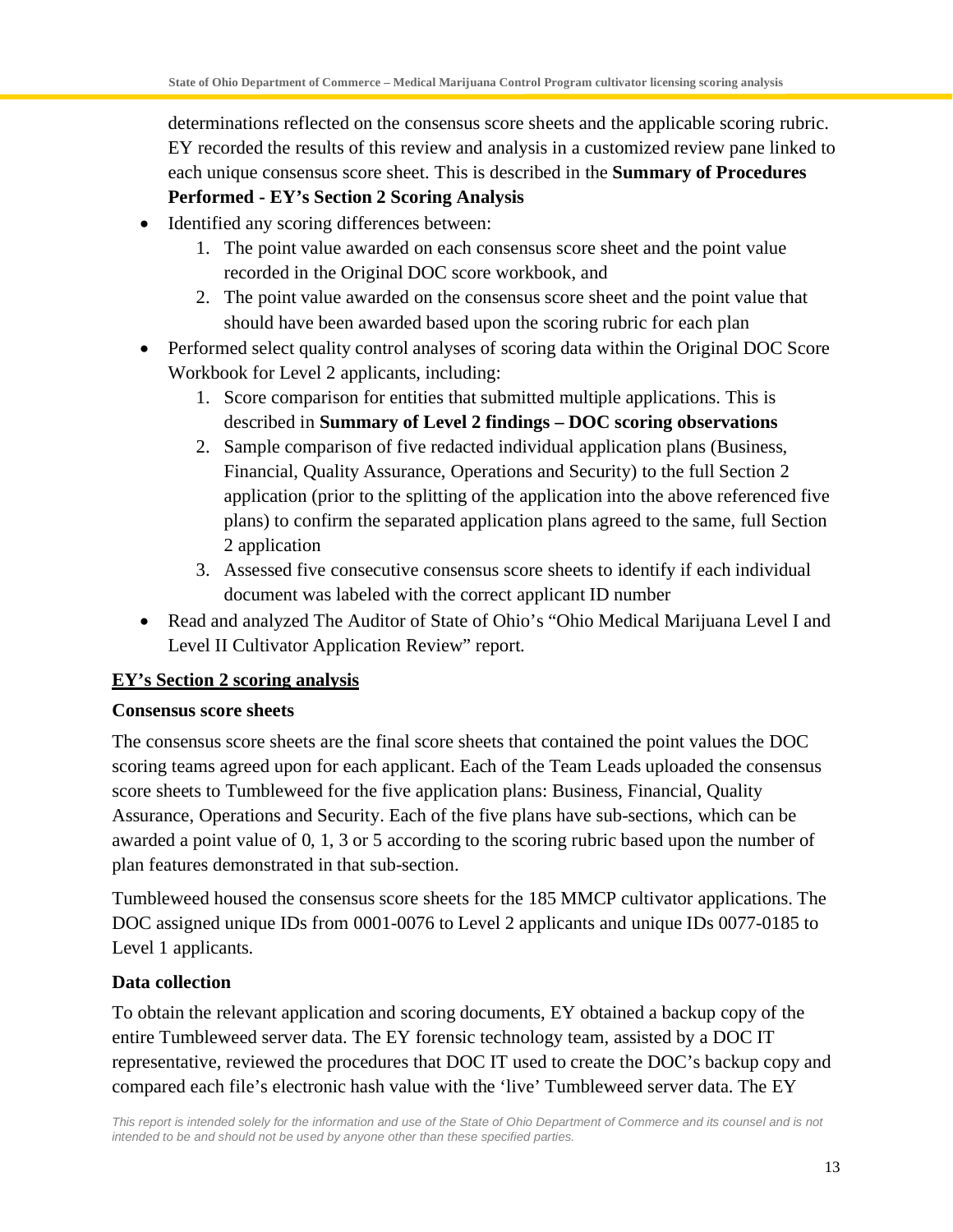forensic technology team determined the backup copy was a complete and accurate copy of the 'live' Tumbleweed server, and this copy was used to obtain the relevant application and scoring documents.

#### **Scoring analysis**

EY and the MMCP Program Administrators reviewed the listing of files from the DOC's backup copy of the Tumbleweed server to identify the 185 consensus score sheets for each of the five plans. The EY technology team uploaded the identified consensus score sheets for each of the five plans into the EY review platform.

Within the review platform, EY analyzed the scoring sheets and documented specific data points for additional analysis. For each sub-section of each plan, EY recorded the determinations assigned by the DOC scoring teams according to their review of the MMCP applications. These 'Yes' and 'No' determinations indicated whether the DOC scoring teams determined the application did or did not meet pre-determined, specific criteria for each sub-section. Each subsection had one or more required elements, which were denoted on the score sheets in bold, italic letters. If the application did not meet a required element, the sub-section was assigned a point value of zero according to the scoring rubric, irrespective of the results for the other criteria. In addition to recording the determinations for each criterion, EY recorded the sub-section point values assigned by the DOC scoring teams as indicated on the consensus score sheets.

Based upon the total number of plan features, as demonstrated in the 'Yes' and 'No' determinations recorded by the DOC scoring teams, EY recalculated the point value for the subsection according to the scoring rubric guidelines. As part of this analysis, EY identified subsections that did not meet the required element(s) and should have been awarded zero points.

EY identified sub-sections where the decision to award a point value of 3 or 5 was subjective. In these instances, the number of criteria met fell into the overlap between the point value of 3 and 5 and the DOC scoring team had to determine if there were additional features that materially improved the quality of the application. This consideration was one of the elements requiring consensus of the scoring teams.

EY also made six observations of the consensus score sheets reviewed in the Section 2 scoring analysis. These are described in **Summary of Level 2 findings – DOC scoring observations.**

### **Original DOC Score Workbook**

EY analyzed the formulas in the Original DOC Score Workbook and noted that the formulas appeared to be correct and consistently applied across the entire population of applications.

### **Export from review platform and additional analysis**

The EY technology team exported the responses recorded by EY from the review platform for all 185 applicants by each application to five Excel files (Business, Financial, Operations, Quality Assurance and Security) for analysis.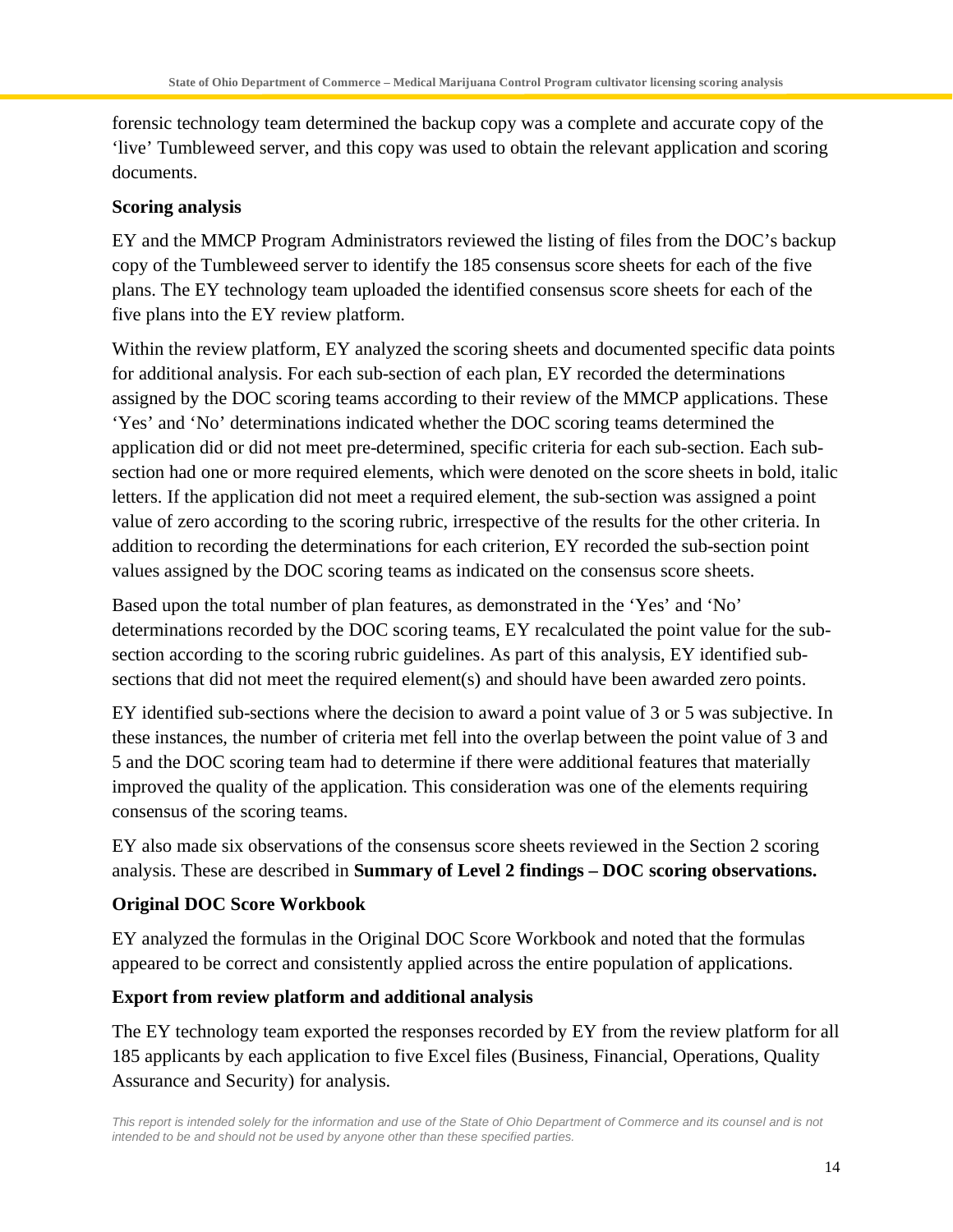EY performed procedures on the exported data, in conjunction with the Original DOC Score Workbook, to identify differences between the consensus score sheets and the Original DOC Score Workbook that required additional analysis, as well as differences between the consensus score sheets and the point value that EY recalculated according to the scoring rubric and guidelines and number of criteria met according to the number of 'Yes' and 'No' decision assignments by the DOC scoring teams.

EY compiled a summary of the nature and numeric impact of the differences between the Original DOC Score Workbook point values and the DOC consensus score sheets by plan and sub-section, as well as the nature and numeric impact of differences between the DOC consensus score sheet point values and the EY recalculated point values by plan and sub-section. Please refer to **Appendices D and E.**

### **Re-review**

EY facilitated and monitored a re-review of nine applications in which differences were identified between the DOC consensus score sheets and the EY analysis. The re-review included sub-sections from the Business, Operations, Quality Assurance and Security Plans; please refer to **Category 2 difference** section below.

### **Recalculated Score and Recalculated Rank**

• Based on EY's review platform and the re-review procedures performed, EY calculated new total scores after redactions for the applicants (the "Recalculated Score") and reranked the applicants according to the recalculated score (the "Recalculated Rank"). Please refer to **Appendices B, I.1,** and **I.2.**

### **Assumptions**

In conducting EY's analysis, we relied on the following assumptions:

- · EY relied on the consensus score sheets that were saved within Tumbleweed in the account of the respective Team Leads for each plan to represent the final consensus score sheet for each application sub-section.
- · EY relied on the accuracy of the 'Yes' and 'No' determinations of the consensus scoring teams as reflected on the consensus score sheets. As more fully described below in the Level 2 scoring differences summary, EY initially identified nine differences in the score awarded on the consensus score sheets versus the score indicated based on the 'Yes' and 'No' determinations on the consensus score sheets. For these items, EY organized a process to re-review those sub-sections of these applications.
- In the case when the number of criteria met or not met as marked by the DOC scoring team permitted either 3 points or 5 points to be awarded, based on the scoring rubric, EY relied on the judgment of the specialists on the original consensus scoring teams and therefore selected the same point value as originally awarded by these scoring teams and as indicated on the DOC consensus score sheet for that sub-section.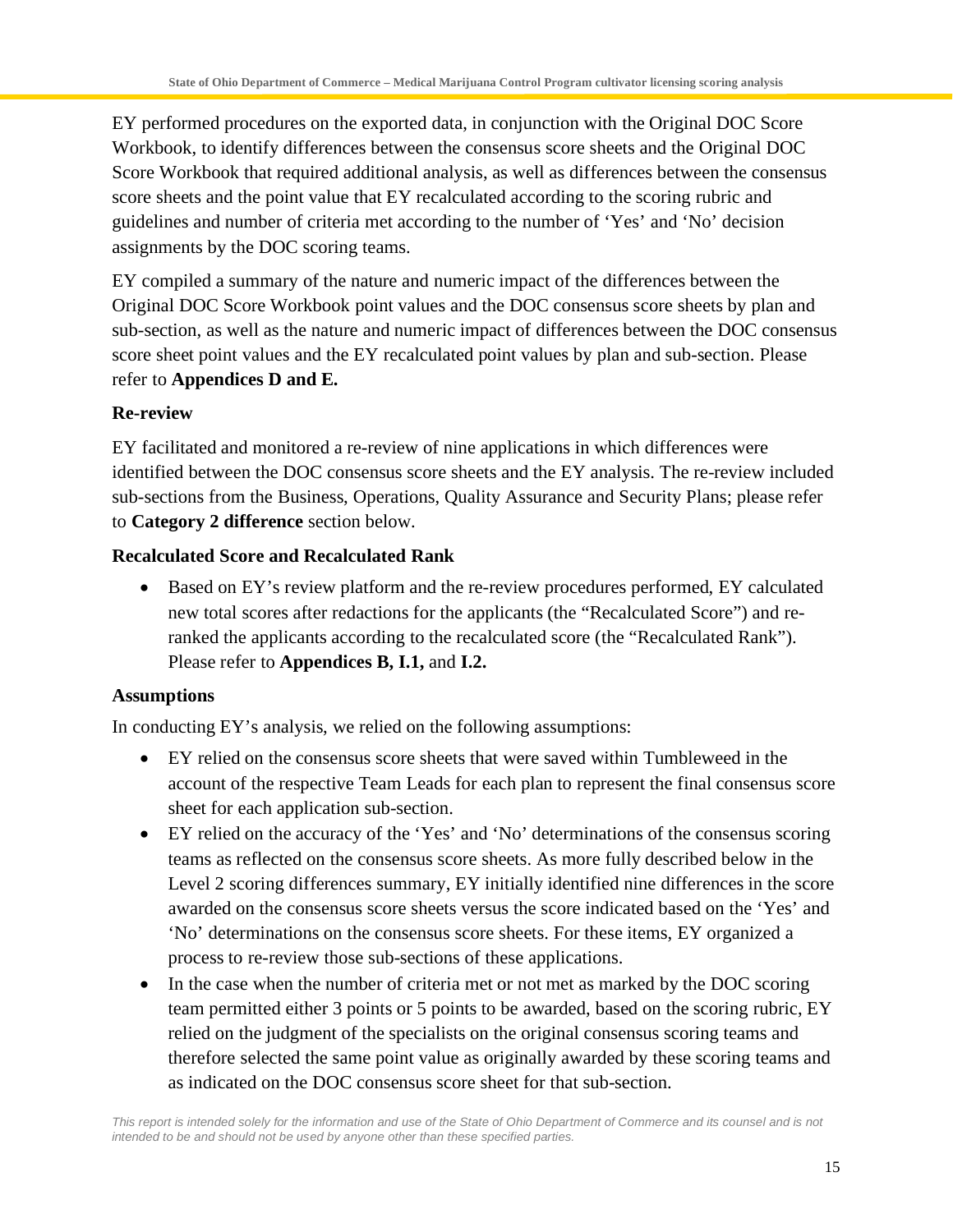· EY applied the same method of ranking as the DOC. If one entity submitted more than one application and had the same score (total converted after redaction), EY assigned the same rank to each application for that entity. We understand application ID's were unique to an individual location. While entities could submit applications for more than one location, we understand the DOC could only award one provisional license per entity.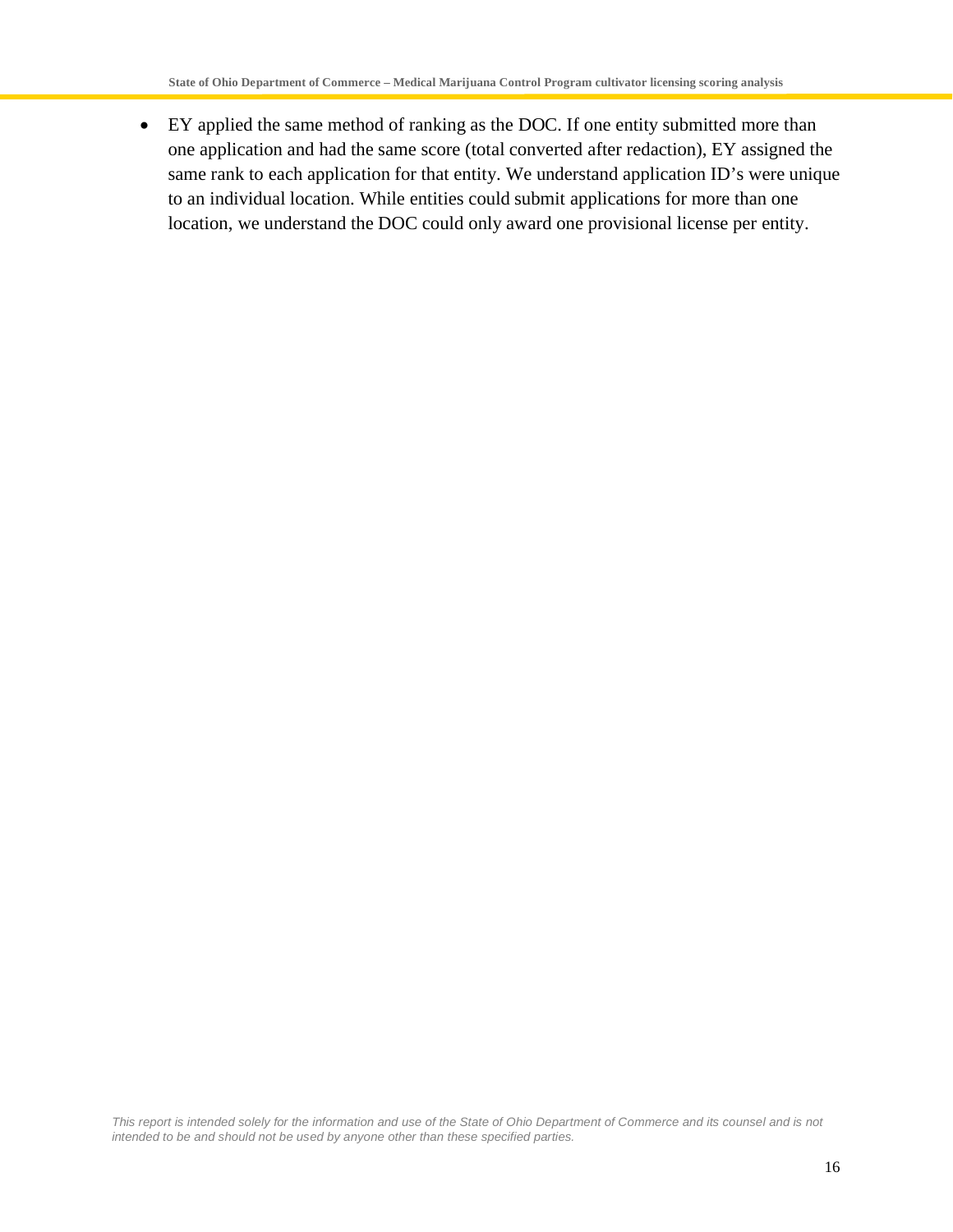# **Summary of Level 2 findings**

#### **Level 2 scoring differences summary**

In performing the Section 2 scoring analysis for the Level 2 applications, EY identified two categories of differences that initially affected 11 applications as follows:

- A. Scoring difference between the score reported on the consensus score sheets in comparison to the score recorded on the Original DOC Score Workbook. We refer to this difference as the "**Category 1 difference**." There were two applications with Category 1 differences. The Category 1 differences resulted in a change to the scores of both applications but did not impact which entities received the top 12 scores. **See Appendix D**.
- B. Scoring difference between the score awarded on the consensus score sheet and EY's recalculated score according to the scoring rubric and the 'Yes' and 'No' determinations on the consensus score sheets. We refer to this difference as the "**Category 2 difference**." There were nine applications with Category 2 differences. See **Appendix E**. The Category 2 differences resulted in a change to the scores of two of those nine applications but did not impact which entities received the top 12 scores. See **Appendix F**.

#### **Category 1 difference**

In comparing the scores indicated for each sub-section of each application as reported on the consensus score sheets to the scores recorded in the Original DOC Score Workbook, we noted two instances in which these point values differed. These differences were noted in the Security Plan.<sup>11</sup> EY recalculated the indicated scoring for these applications, correcting the scores for the Security Plan sub-sections so that the revised/recalculated scores match the indicated scores contained on the consensus score sheets. This analysis also applied the applicable weighting multiplier to the revised score to determine the recalculated score for both applications. The Scores After Redaction for each of these applicants and their revised rankings are detailed in **Appendix D**. The Category 1 differences did not impact which entities received the top 12 scores.

#### **Category 2 difference**

As noted above in the **Summary of Procedures Performed**, EY analyzed each of the Level 2 consensus score sheets and recalculated the score based on the 'Yes' and 'No' determinations within each consensus score sheet, applying the scoring values indicated in the scoring rubric. We noted nine instances in which the score reported on the consensus score sheet differed from the score indicated by the number of 'Yes' and 'No' determinations based on the scoring rubric.

<sup>&</sup>lt;sup>11</sup> Applicants with a Category 1 difference are: MMCP-C-201706-0069 and MMCP-C-201706-0070.

*This report is intended solely for the information and use of the State of Ohio Department of Commerce and its counsel and is not intended to be and should not be used by anyone other than these specified parties.*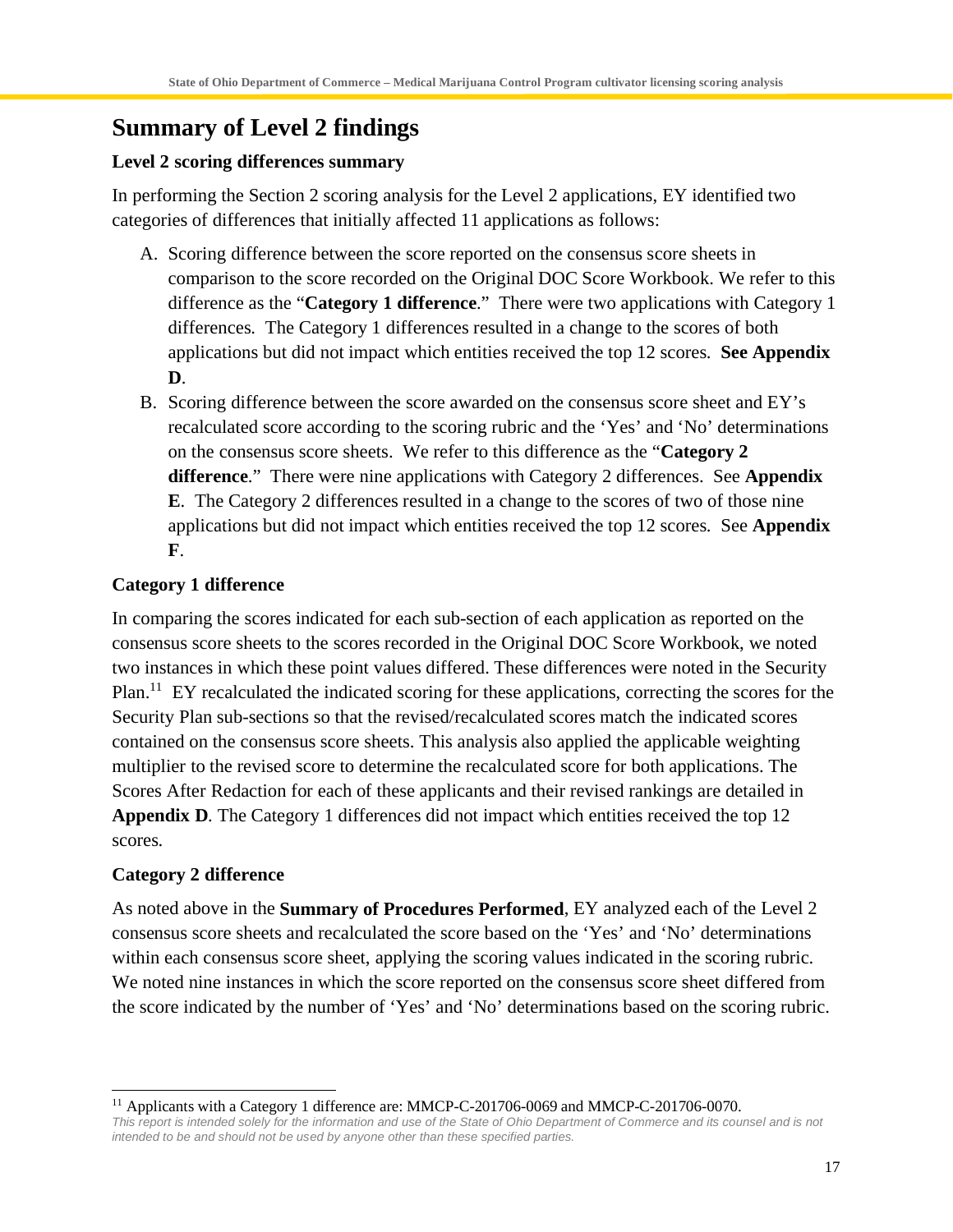These differences were contained in sub-sections of the Business, Operations, Quality Assurance and Security Plans of the applications.<sup>12</sup>

In an effort to evaluate whether the originally awarded scores or the scores that would be indicated based on the 'Yes' and 'No' determinations on the consensus score sheets were correct for these nine application sub-sections, EY organized a re-review of these nine application subsections. EY facilitated the re-review in a way that the identity of the nine applications remained anonymous to the Section 2 scoring teams.

|                                     | <b>Application</b> |                 |                   | <b>Section</b>              |                 |                                                    | <b>Location of re-review</b>    |                                   |
|-------------------------------------|--------------------|-----------------|-------------------|-----------------------------|-----------------|----------------------------------------------------|---------------------------------|-----------------------------------|
| <b>Entity name</b>                  | #                  | <b>Business</b> | <b>Operations</b> | Quality<br><b>Assurance</b> | <b>Security</b> | <b>Sub-section</b>                                 | <b>Grandview</b><br>Heights, OH | Tucson,<br>$\mathbf{A}\mathbf{Z}$ |
| <b>RSLBC LLC</b>                    | 0001               |                 |                   | X                           |                 | Adverse Events and<br><b>Recall Procedures</b>     | X                               |                                   |
| <b>Ancient Roots</b><br><b>LLC</b>  | 0027               |                 |                   |                             | X               | Surveillance Technology                            | X                               |                                   |
| Chloris CC LLC                      | 0043               | X               |                   |                             |                 | <b>Business Model</b>                              | X                               |                                   |
| <b>MJMD</b><br>Enterprises LTD      | 0052               |                 | X                 |                             |                 | Product Timeline and<br><b>Production Schedule</b> | X                               | X                                 |
| <b>BBSD</b><br>Cultivators LLC      | 0058               |                 | X                 |                             |                 | Product Timeline and<br><b>Production Schedule</b> | X                               | X                                 |
| Bickshaw<br>Investment<br>Group LLC | 0065               |                 |                   |                             | X               | Surveillance Technology                            | X                               |                                   |
| Ohio Clean Leaf<br>LLC (Carroll)    | 0066               |                 |                   |                             | X               | Physical Security                                  | X                               |                                   |
| Pure Medicinal<br>Company           | 0067               |                 |                   | X                           |                 | Record Keeping and<br><b>Regulatory Compliance</b> | X                               |                                   |
| Ohio Clean Leaf<br>LLC (Dayton)     | 0075               |                 |                   |                             | X               | Surveillance Technology                            | X                               |                                   |

For each of the four re-review sessions facilitated, the process was consistent with the original scoring process utilized by the DOC in 2017. The same three team members from the original Operations and Security scoring teams participated in their respective re-review sessions. The third team member of the Business scoring team did not participate in the re-review session as he had retired from the State of Ohio and was not available. The third team member of the Quality Assurance scoring team, who was an out of state consultant and no longer under contract, also did not participate in re-review procedures.

The members of each scoring team were provided with the redacted content from the respective plan of the application along with blank consensus score sheets. None of the applicant names were identifiable to the reviewers and the application numbers were also anonymized. Each reviewer provided the 'Yes' and 'No' determinations to each of the criteria included in the subsection subject to the re-review, together with their reasoned basis for the determination. The

<sup>&</sup>lt;sup>12</sup> Applicants with a Category 2 difference are: MMCP-C-201706-0001, MMCP-C-201706-0027, MMCP-C-201706-0043, MMCP-C-201706-0052, MMCP-C-201706-0058, MMCP-C-201706-0065, MMCP-C-201706-0067, MMCP-C-201706-0066 and MMCP-C-201706-0075.

*This report is intended solely for the information and use of the State of Ohio Department of Commerce and its counsel and is not intended to be and should not be used by anyone other than these specified parties.*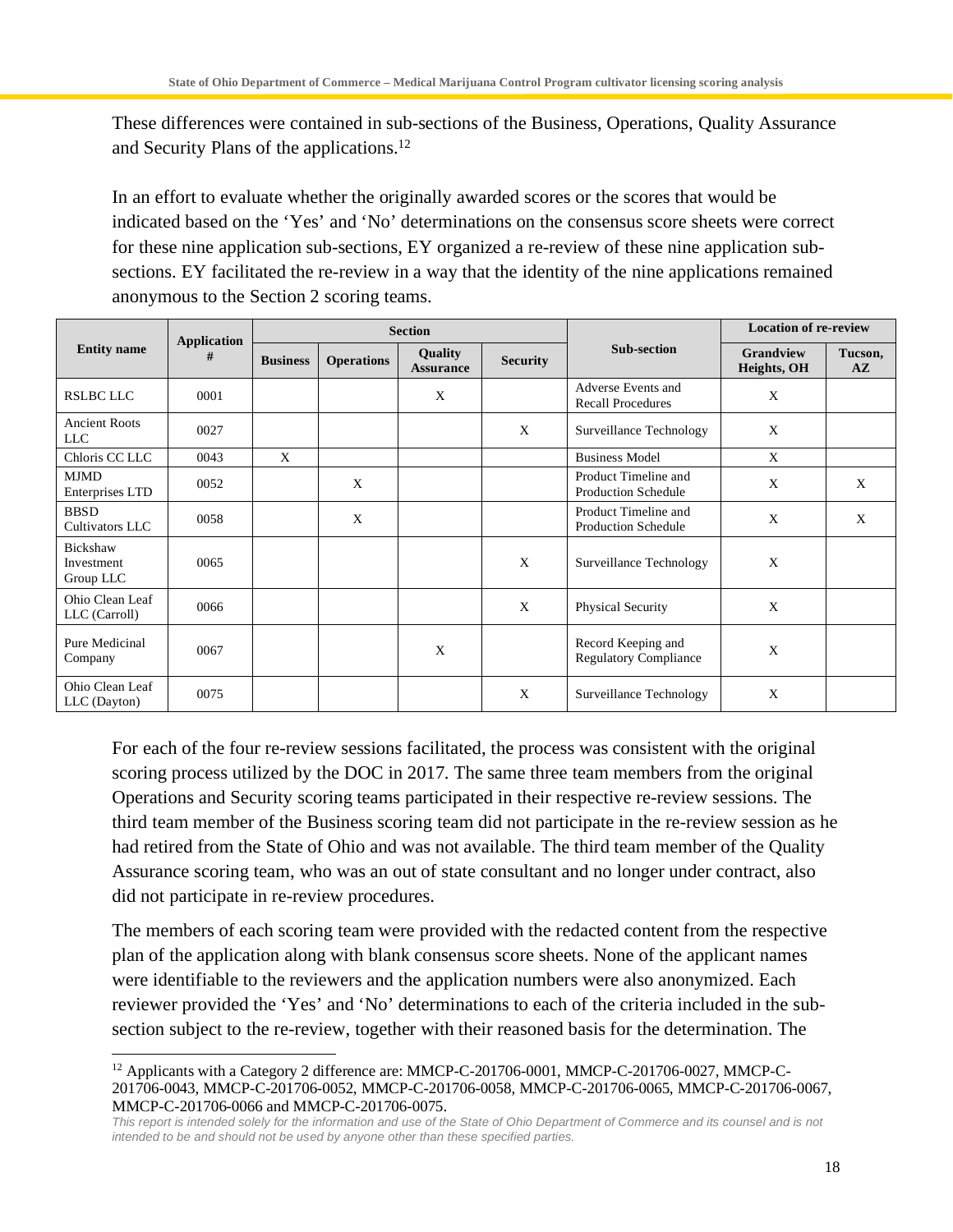scoring teams conducted a consensus discussion on each of their determinations, as was performed during the original scoring process, and then reached a consensus 'Yes' or 'No' determination for each criterion within the sub-section. Finally, the scoring teams recorded the points to be awarded per the scoring rubric for the sub-section and noted if there were additional features present that materially improved the quality of the applicant's plan.

Based on the 'Yes' and 'No' determinations for each of these applications reached during the rereview, and after applying the scoring rubric to award a point value, EY determined that for seven of the applications the score indicated from the re-review matched the score originally awarded on the consensus score sheets and recorded in the Original DOC Score Workbook; the scores did not match for two applications. Therefore, seven out of the nine Category 2 differences initially noted from EY's recalculation based on the 'Yes' and 'No' determinations were resolved and do not result in differences to the indicated score for those applications.

The two remaining Category 2 differences involved the following applications:

- 1. **RSLBC, LLC (MMCP-C-201706-0001):** The Quality Assurance scoring team marked criteria 2 and 5 (Notification to dispensaries and Notification to Department) as 'No' during the re-review performed on June 11. Criterion 2 was a required element in this sub-section. Both criteria were marked 'Yes' on the Original DOC Consensus Score Sheet. This difference resulted in a Score After Redaction of 75.44, which is a reduction of 1.64 points. This difference did not impact rankings or licensing, as this application was disqualified for failing to meet the minimum point thresholds for other plans.
- 2. **Chloris CC, LLC (MMCP-C-201706-0043)**: The Business scoring team marked criterion 2 (Likelihood of success and a sufficient business ability) as 'No' during the rereview performed on June 12 and on the Original DOC Consensus Score Sheet. Criterion 2 was a required element in this sub-section. The Business scoring team incorrectly awarded 3 points on the Original DOC Consensus Score Sheet, but correctly awarded 0 points during the re-review. This difference resulted in a Score After Redaction of 79.96, which is a reduction of 4.38 points. This difference did not impact rankings or licensing, as this application was disqualified for failing to meet the minimum point thresholds for other plans.

Two of the nine Category 2 differences involved the applications submitted by Ohio Clean Leaf LLC: 0066 and 0075. The scores awarded to these applications on the original consensus score sheets were the same in each plan and sub-section, with the exception of Record Keeping in the Security Plan, where 0066 received zero points and 0075 received 5 points.<sup>13</sup> Because there were Category 2 differences in both applications 0066 and 0075, these applications were included in the Security re-review. The re-review for 0066 covered the Physical Security sub-section of the

<sup>&</sup>lt;sup>13</sup> The differences in the record keeping score did not impact the Total Converted Score After Redaction. Application 0066 received the Record Keeping adjustment, which resulted in both Ohio Clean Leaf applications receiving the same record keeping scores and Total Converted After Redaction scores.

*This report is intended solely for the information and use of the State of Ohio Department of Commerce and its counsel and is not intended to be and should not be used by anyone other than these specified parties.*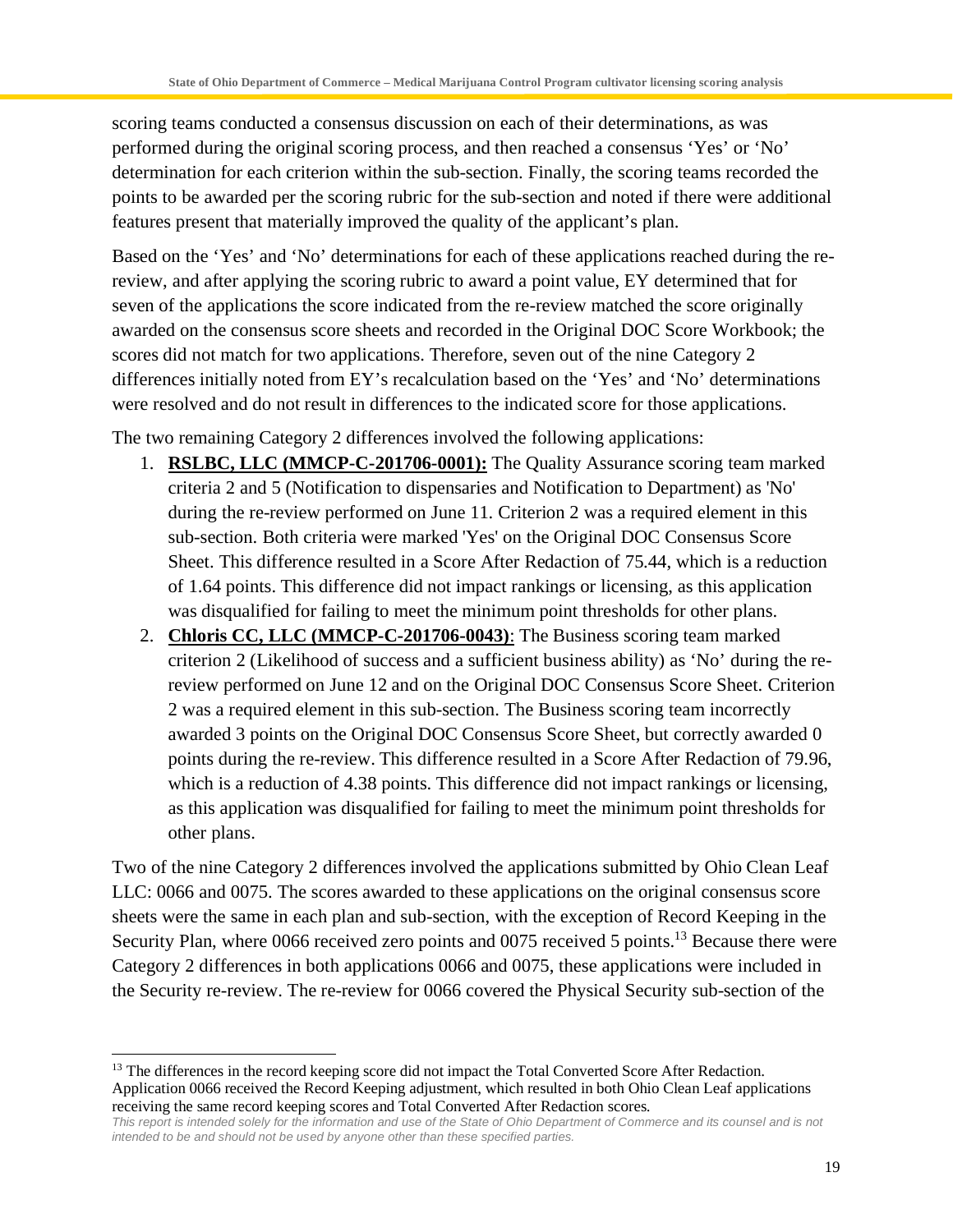Security Plan, while the re-review for 0075 covered the Surveillance Technology sub-section of the Security Plan.

The 'Yes' and 'No' determinations and point values awarded by the Security team during the rereview resulted in differences between the two applications in three criteria across the Physical Security and Surveillance Technology sub-sections of the Security Plan.

After the record keeping adjustment and weights were applied to these two applications, the rereview resulted in an initial total converted point value difference of 4.00 between 0066 and 0075. However, as described below, EY performed additional analysis on these two applications, which resulted in no point difference between the two applications.

EY read the Section 2 application content for these applications as part of the additional analysis and noted they appeared to be substantially the same. With that in mind, EY then compared the 'Yes' and 'No' determinations of these two applications for all five Plans and identified differences in eight criteria across the four sub-sections of the Security Plan.

Due to differences in eight of the 'Yes' and 'No' determinations and the similar application content, EY organized an interview with the Security scoring team on August 7, 2018 to further assess the four determinations made during the re-review and four additional original determination differences from the consensus score sheets identified during EY's additional analysis. During this interview, the Security scoring team read through the Security Plan application content for applications 0066 and 0075 and agreed the applications appeared to be substantially the same with some subtle differences. EY presented the Security scoring team with the eight criteria where there were differences in the 'Yes' and 'No' determinations between applications 0066 and 0075 and asked them to re-assess the 'Yes' and 'No' determinations based on their re-read of the Section 2 application content during our interview. EY requested citations to specific application content to provide support for the determinations. The Security scoring team determined that both applications should have received the same 'Yes' and 'No' determinations for all but 1 of the eight criteria discussed. The Security scoring team made a different 'Yes' and 'No' determination in applications 0066 and 0075 for criterion six of the Surveillance Technology sub-section: "Security and or video surveillance system that features enhanced security protocols". The determinations based on the eight criteria were: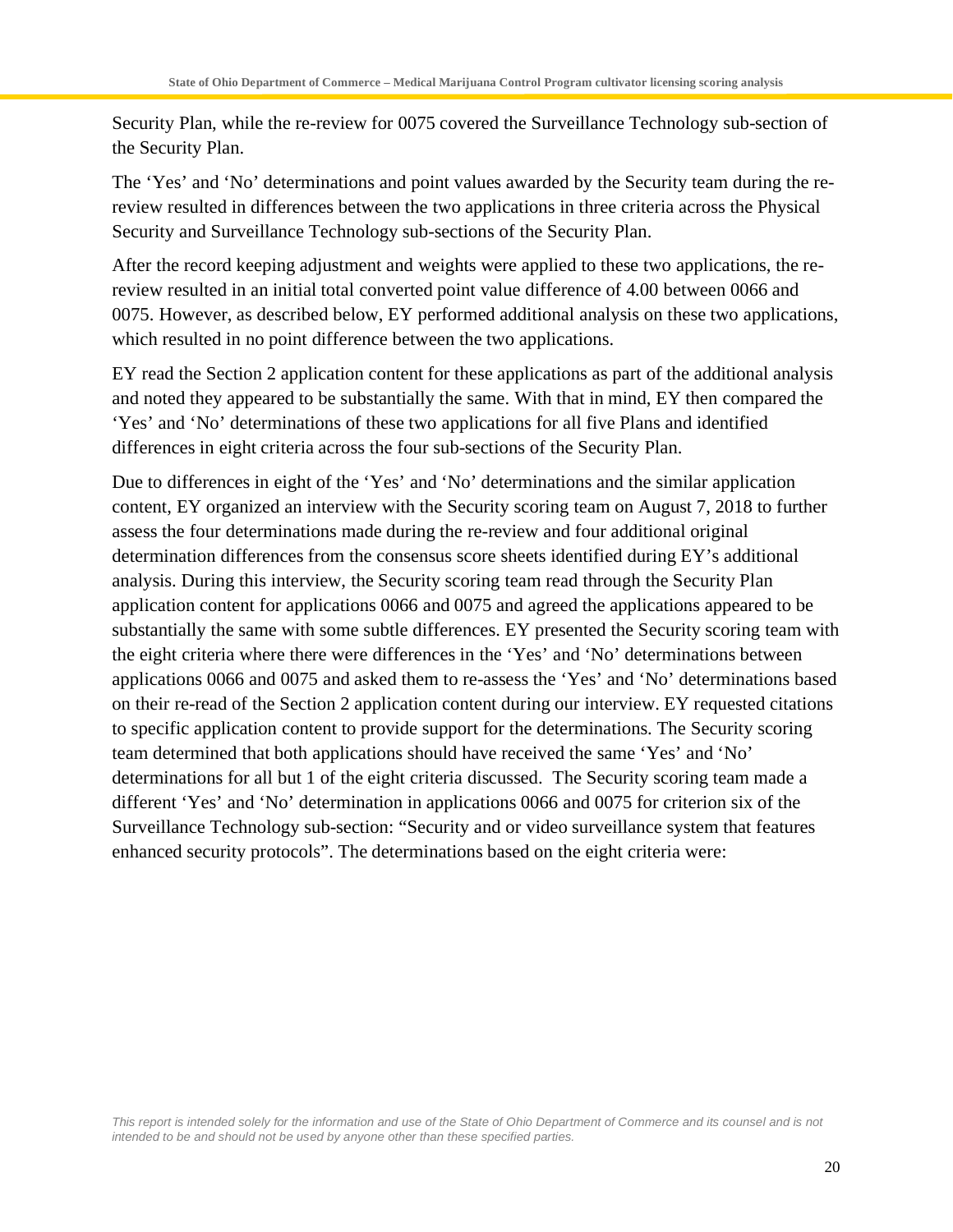| #              | Plan                       | Criteria                                                                                                                                                                                   | Description of difference and determination made during re-review                                                                                                                                                                                                                                                                                                                                                                                                                                                                                                                                                                                                          | <b>Final Security</b><br>scoring team<br>determination<br>made during<br>interview |
|----------------|----------------------------|--------------------------------------------------------------------------------------------------------------------------------------------------------------------------------------------|----------------------------------------------------------------------------------------------------------------------------------------------------------------------------------------------------------------------------------------------------------------------------------------------------------------------------------------------------------------------------------------------------------------------------------------------------------------------------------------------------------------------------------------------------------------------------------------------------------------------------------------------------------------------------|------------------------------------------------------------------------------------|
| 1              | Surveillance<br>Technology | Enhanced video<br>surveillance<br>capabilities                                                                                                                                             | The Original Consensus Score Sheet for applications 0066 and 0075 had<br>$\bullet$<br>'No' determinations<br>The Surveillance Technology Plan for Application 0075 was subject to re-<br>$\bullet$<br>review, and the Security scoring team marked this criterion as 'Yes'<br>Therefore, after the re-review, application 0066 had a 'No' determination,<br>$\bullet$<br>while application 0075 had a 'Yes' determination                                                                                                                                                                                                                                                  | Y                                                                                  |
| $\overline{2}$ | Surveillance<br>Technology | Security and/or video<br>surveillance system<br>that features enhanced<br>security protocols                                                                                               | The Original Consensus Score Sheet for applications 0066 had a 'Yes'<br>$\bullet$<br>determination and 0075 had a 'No' determination<br>The Surveillance Technology Plan for Application 0075 was subject to re-<br>$\bullet$<br>review, and the Security scoring team marked this criterion as 'No', the<br>same determination as the original one<br>Therefore, after the re-review, application 0066 had a 'Yes' determination,<br>$\bullet$<br>while application 0075 had a 'No' determination<br>During the interview with the Security scoring team, they determined the<br>$\bullet$<br>separate determinations most accurately reflected the application's content | 0066:Y<br>0075: N                                                                  |
| 3              | <b>Physical Security</b>   | Fencing and lighting<br>meets requirements of<br>$2 - 2 - 05$                                                                                                                              | The Original Consensus Score Sheet for applications 0066 had a 'No'<br>$\bullet$<br>determination and 0075 had a 'Yes' determination<br>The Physical Security Plan for Application 0066 was subject to re-review,<br>$\bullet$<br>and the Security scoring team marked this criterion as 'Yes'<br>Therefore, after the re-review, applications 0066 and 0075 both had 'Yes'<br>$\bullet$<br>determinations                                                                                                                                                                                                                                                                 | Y                                                                                  |
| $\overline{4}$ | Physical Security          | <b>Additional Security</b><br>features that reduce the<br>chance of diversion,<br>safety of employees,<br>accountability of<br>employees, or<br>accountability of the<br>medical marijuana | The Original Consensus Score Sheet for applications 0066 and 0075 had<br>$\bullet$<br>'Yes' determinations<br>The Physical Security Plan for Application 0066 was subject to re-review,<br>$\bullet$<br>and the Security scoring team marked this criterion as 'No'<br>Therefore, after the re-review, application 0066 had a 'No' determination,<br>$\bullet$<br>while application 0075 had a 'Yes' determination                                                                                                                                                                                                                                                         | Y                                                                                  |
| 5              | Transportation<br>Policies | Cultivator has a plan<br>to meet the vehicle<br>requirements as<br>required by 5-03-<br>01(C)                                                                                              | The Original Consensus Score Sheet for applications 0066 had a 'Yes'<br>$\bullet$<br>determination and 0075 had a 'No' determination<br>The Transportation Policies Plan for Applications 0066 and 0075 were not<br>$\bullet$<br>subject to re-review<br>Therefore, application 0066 had a 'Yes' determination, while application<br>$\bullet$<br>0075 had a 'No' determination                                                                                                                                                                                                                                                                                            | N                                                                                  |
| 6              | Transportation<br>Policies | Cultivator has a policy<br>to ensure that<br>registered employees<br>comply with the<br>requirements of 5-03-<br>01(E)                                                                     | The Original Consensus Score Sheet for applications 0066 had a 'No'<br>$\bullet$<br>determination and 0075 had a 'Yes' determination<br>The Transportation Policies Plan for Applications 0066 and 0075 were not<br>$\bullet$<br>subject to re-review<br>Therefore, after the re-review, application 0066 had a 'No' determination,<br>$\bullet$<br>while application 0075 had a 'Yes' determination                                                                                                                                                                                                                                                                       | N                                                                                  |
| 7              | Transportation<br>Policies | Cultivator uses a<br>vehicle with enhanced<br>security features, such<br>as an armored car                                                                                                 | The Original Consensus Score Sheet for applications 0066 had a 'Yes'<br>$\bullet$<br>determination and 0075 had a 'No' determination<br>The Transportation Policies Plan for Applications 0066 and 0075 were not<br>$\bullet$<br>subject to re-review<br>Therefore, after the re-review, application 0066 had a 'Yes' determination,<br>$\bullet$<br>while application 0075 had a 'No' determination                                                                                                                                                                                                                                                                       | Y                                                                                  |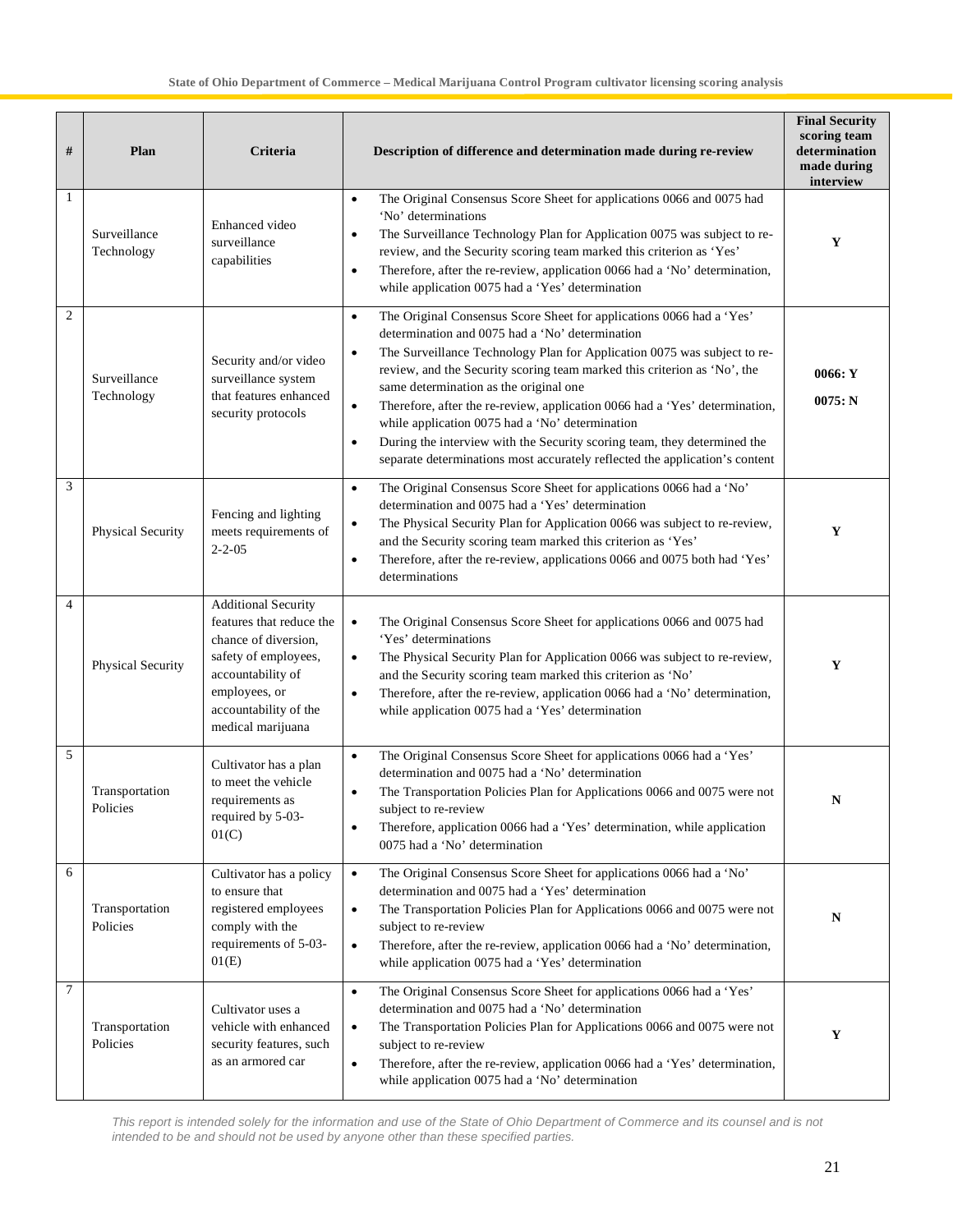| # | Plan           | <b>Criteria</b>                                                                                                                                  | Description of difference and determination made during re-review                                                                                                                                                                                                                                                                                         | <b>Final Security</b><br>scoring team<br>determination<br>made during<br>interview |
|---|----------------|--------------------------------------------------------------------------------------------------------------------------------------------------|-----------------------------------------------------------------------------------------------------------------------------------------------------------------------------------------------------------------------------------------------------------------------------------------------------------------------------------------------------------|------------------------------------------------------------------------------------|
| 8 | Record Keeping | Record keeping<br>policies and<br>procedures that will<br>ensure the facility<br>complies with rule<br>3796:2-2-08 of the<br>Administrative Code | The Original Consensus Score Sheet for applications 0066 had a 'No'<br>٠<br>determination and 0075 had a 'Yes' determination<br>The Record Keeping Plan for Applications 0066 and 0075 were not<br>subject to re-review<br>Therefore, after the re-review, application 0066 had a 'No' determination, while<br>application 0075 had a 'Yes' determination | v                                                                                  |

Based on the 'Yes' and 'No' determinations made during the interview of the Security scoring team, the final raw score for applications 0066 and 0075 in the Security Plan, after the recordkeeping adjustment, is 13 points and the Score After Qualifiers is 160.56. These are the same as the raw score and Score After Qualifiers awarded to applications 0066 and 0075 according to the 'Yes' and 'No' determinations on the original DOC Consensus Score Sheets. Thus, the results of the re-review procedures for both Ohio Clean Leaf LLC entities did not impact which entities received the top 12 scores.

Finally, in connection with our procedures, the DOC provided EY a letter it had received from the Auditor of State dated April 20, 2018. The letter stated that the Auditor of State audit team had identified an error that it believed had affected the results of the Level 2 cultivator provisional license awarded to Ohio Clean Leaf LLC, and further, that the Ohio Clean Leaf LLC applications should have been disqualified for not meeting the minimum point threshold for the Security plan. Although EY's procedures also identified differences in the Ohio Clean Leaf LLC applications, as described above, based on the results of the re-review of the Ohio Clean Leaf LLC applications, these applications earned sufficient points, and therefore should not be disqualified.

**See Appendix E and Appendix F** for a detailed summary of the nine Category 2 differences and re-review results.

#### **Record keeping adjustment**

We found that the record keeping adjustment was consistently applied to all applications.

#### **Scoring rubric creation**

According to the Security Team Lead, subject-matter experts, comprised of several individuals, including the scoring team members for the corresponding plan, developed the criteria contained in each of the sub-section consensus score sheets (the "upper portion" of the consensus score sheets). The DOC cultivator program administrators and members of the MMCP team developed the scoring rubric and point values contained in each of the sub-section consensus score sheets (the "lower portion" of the consensus score sheets). The same scoring rubric was applied to each of the five plans.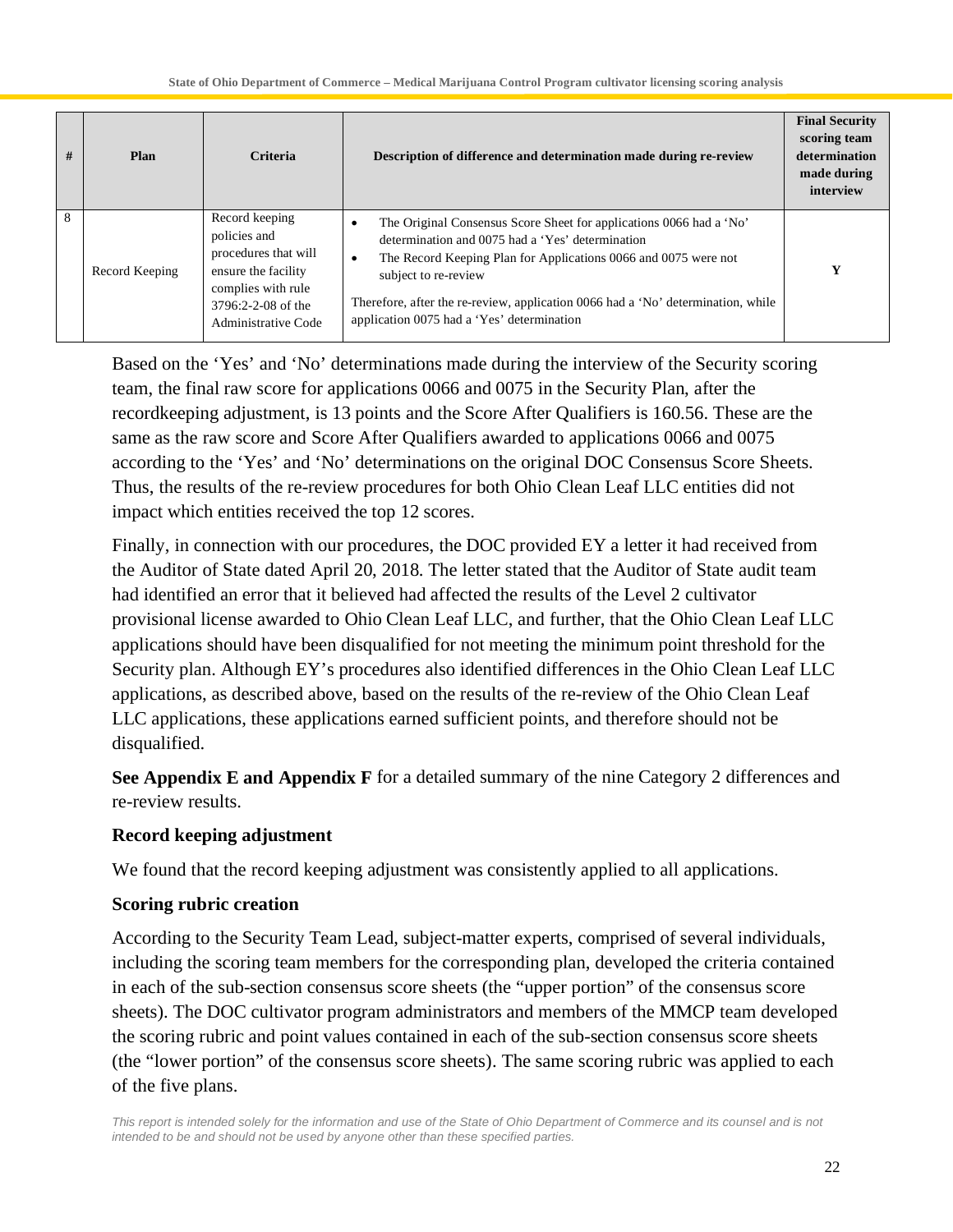Some of the elements within the scoring rubrics do not correspond with the criteria for certain sub-sections. For example, the Physical Security sub-section of the Security Plan includes five required elements that applicants must meet, or they receive a point value of 0. The scoring rubric for a point value of 1 reads: "Plan addresses all of the required elements established in rule and adequately demonstrates  $2 - 3$  of the elements above, inclusive of the required elements." To earn a point value greater than zero, the application must meet all required criteria, which is five elements in this case, and not " $2 - 3$ ". In total, we noted similar inconsistencies within the rubric for the following sub-sections: Business plan (Business Model), Financial plan (Funding Analysis), Operations plan (Product Timeline and Production Schedule), Quality Assurance plan (Adverse Events and Recall Procedures), and Security Plan (Transportation Policies) for a total of six sub-sections.

Also, according to the scoring rubric, the scoring teams could award point values of 0, 1, 3 or 5, depending on the number of 'Yes' and 'No' determinations. However, in many cases the number of 'Yes' determinations allowed the scorers the opportunity to award either 3 points or 5 points, depending on their judgment of whether or not the "Plan … contains additional features that materially improve the quality of the applicant's… plan." The scorers did not consistently document within the consensus score sheets their reasoning for awarding either 3 points or 5 points.

#### **DOC scoring observations**

As a result of the Section 2 scoring analysis, EY made three general observations that impacted five consensus score sheets.

- 1. There were three applications, MMCP-C-201706-0069, MMCP-C-201706-0024 and MMCP-C-201706-0064, that had incomplete consensus score sheets.
	- 1. In one instance (Security), the consensus score sheet did not indicate if one of the criteria was met ('Yes') or not met ('No'). EY relied on the accuracy of the point value of 1 present on the consensus score sheet, which was the same as the point value recorded in the Original DOC Score Workbook. Application 0066 was disqualified for not meeting the overall minimum point threshold, Redaction Limit threshold and the minimum point threshold in the Operations and QA Plans. A re-review would not have impacted the Score After Qualifiers. This scoring observation did not impact which entities received the top 12 scores.
	- 2. In two instances (Quality Assurance), the consensus score sheets did not include an awarded point value. In the analysis, EY relied on the 'Yes' and 'No' determinations recorded on the consensus score sheets and recalculated a point value of 0, which was the same as the point value awarded by the Quality Assurance scoring team on the original DOC score workbook. Application 0024 was disqualified for not meeting the overall minimum point threshold and the minimum point threshold in the Operations, Business and Financial Plans. A rereview would not have impacted the Score After Qualifiers. Application 0064 was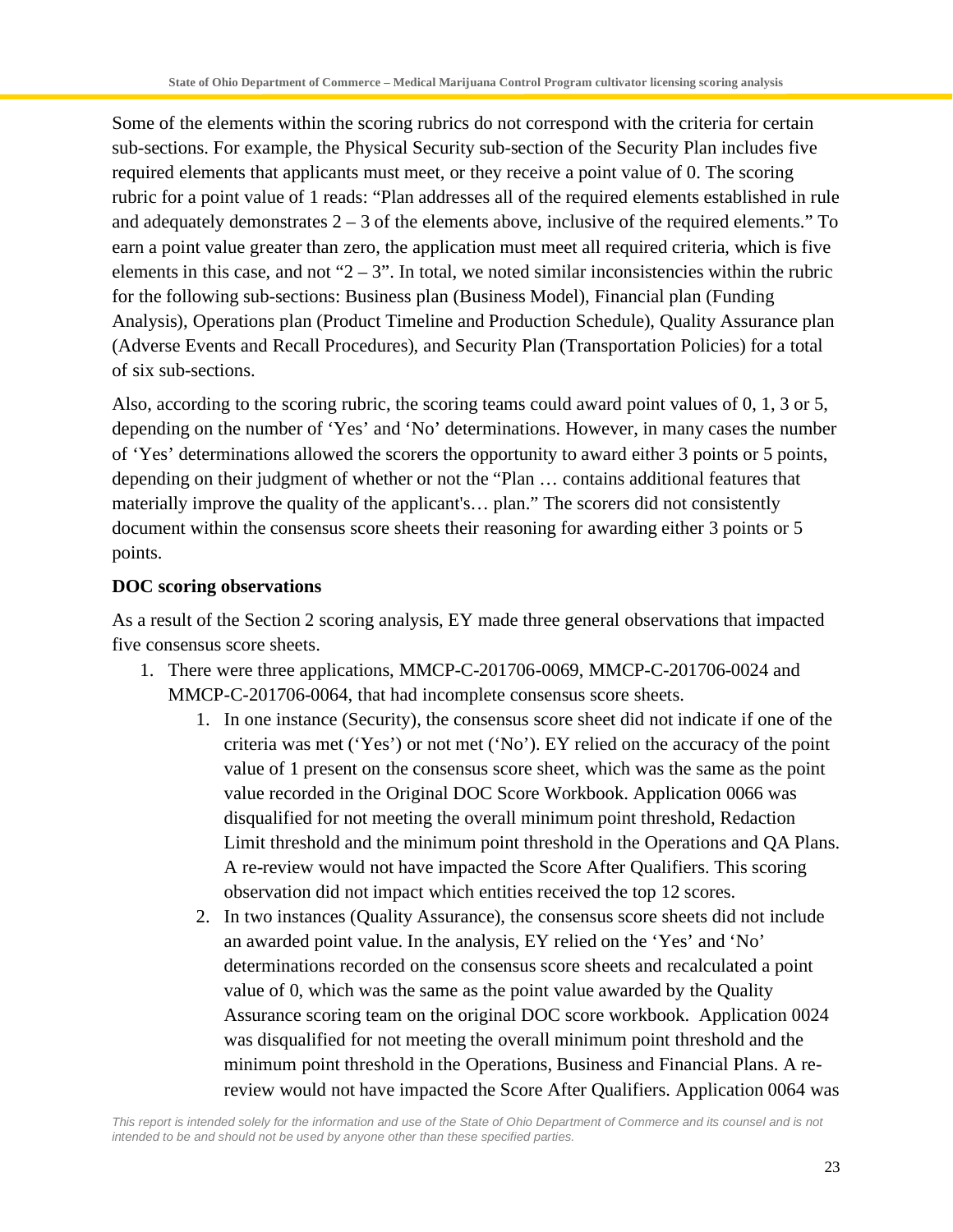disqualified for not meeting the overall minimum point threshold and the minimum point threshold in the Operations, Business, Financial and Security Plans. A re-review would not have impacted the Score After Qualifiers. These scoring observations did not impact which entities received the top 12 scores.

- 2. There were two consensus score sheets, MMCP-C-201706-0033 and MMCP-C-201706- 0034, where the Security scoring team awarded the applications both possible point values of 0 and 5 in the Record Keeping sub-sections. In both instances, the criterion for Record Keeping was marked as having been met ('Yes'). In the analysis, EY relied on the accuracy of the 'Yes' and 'No' determinations recorded by the Security team on the consensus score sheets. EY recalculated point values of 5, which is the same point value awarded in the Original DOC Score Workbook. Applications 0033 and 0034 were disqualified for not meeting the overall minimum point threshold and the minimum point threshold in the Operations and QA Plans. A re-review would not have impacted the Score After Qualifiers.
- 3. There was one consensus score sheet, MMCP-C-201706-0034, where the Security scoring team indicated the application met ('Yes') each of the three required elements, but included the comment: "missing required element" next to a required criterion. Similar to the observation described above, EY relied on the accuracy of the 'Yes' and 'No' determinations, including the point value of 3, recorded by the Security team on the consensus scoring sheets and recalculated a point value of 3, the same point value awarded in the Original DOC Score Workbook.

All five of the applications described above, MMCP-C-201706-0024, 0033, 0034, 0064 and 0069, were disqualified for not meeting the minimum point thresholds in other plans, and therefore, a re-review of these applications was not performed.

EY also performed select quality control analyses of the scoring data with the Original DOC Score Workbook for Level 2 applicants. One of those analyses included performing a score comparison for entities that submitted multiple applications. There were two entities who submitted multiple Level 2 applications and received different scores:

- · Certified Pharmaceuticals LLC MMCP-C-201706-0030 and MMCP-C-201706-0031 (applications 0030 and 0031); and
- · Ohio Clean Leaf LLC MMCP-C-201706-0066 and MMCP-C-201706-0075 (applications 0066 and 0075).

The Certified Pharmaceuticals LLC applications (0030 and 0031) have a total converted point value difference of 4.38. This difference is a result of score differences in the Business Model sub-section of the Business Plan.

*This report is intended solely for the information and use of the State of Ohio Department of Commerce and its counsel and is not intended to be and should not be used by anyone other than these specified parties.* EY reviewed the redacted Section 1 summary sheets and Form 1G, Notice of Proper Zoning, submitted for both applications. Form 1G requires that the zoning authority or local government representative certify that the application meets certain criteria. Application 0030 (City of Newark) and Application 0031 (City of Columbus) received different determinations on the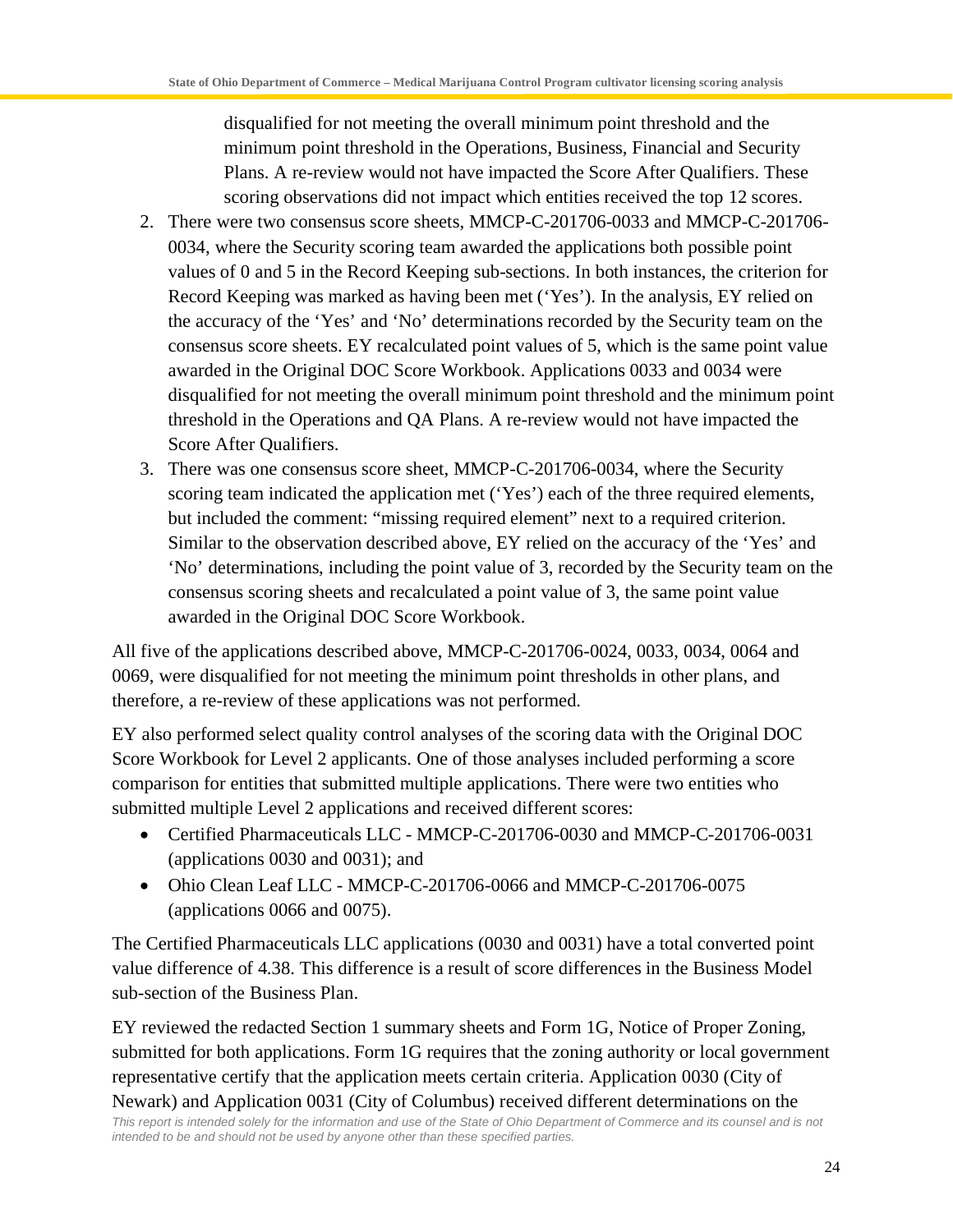Section 1 summary sheet based on how the zoning authority completed Form 1G. Application 0030 received a 'Yes' determination, while application 0031 received a 'No' determination. During the original scoring process, the Section 1 summary sheet was provided to the Business Plan scoring team to make a determination on required criterion four in the Business Model subsection of the Business Plan.

This scoring difference for criterion four in the Business Model sub-section resulted in a raw point difference of three and a total converted point value difference of 4.38 after the Business weighting of 1.46 was applied. Both applications were ultimately disqualified for not reaching the minimum threshold for the Security Plan.

The Senior Policy Advisor confirmed EY's understanding of Form 1G and how the Section 1 summary sheet was provided to the Business Plan scoring team during the original scoring process. Based on our analysis and discussion with the Senior Policy Advisor, the Business Plan scoring team scored applications 0030 and 0031 appropriately according to the Section 1 Summary sheet and the scoring rubric.

Both Ohio Clean Leaf LLC applications (0066 and 0075) were included in the EY facilitated rereview procedures as a result of the Category 2 differences of application 0066's Physical Security sub-section and application 0075's Surveillance Technology sub-section of the Security Plan. The Ohio Clean Leaf LLC applications are described in more detail in **Summary of Level 2 findings – Category 2 difference**.

### **Program and control observations**

We have provided the following control observations to assist the DOC in further improving its processes going forward. Although there were few scoring differences in the Level 2 applications, the observations below provide opportunities for automation in the process and could enhance the timeliness and accuracy of processing and analyzing application contents. For example, we noted the following:

- The DOC process to review the cultivator applications and the associated scoring was largely a manual process with limited IT system controls to prevent unauthorized access and ensure data security and integrity.
- The DOC did not conduct MMCP cultivator application intake and scoring in a controlled tool or review environment, limiting the opportunities for audit trail or reporting functionality.
- · The DOC uploaded final documents to Tumbleweed that were editable, which were considered the "safe source" for the final scoring (e.g., consensus score sheets).
- The DOC scoring teams did not always apply a consistent approach to filling out the consensus score sheets; for example, we noted the scoring teams frequently did not fill out the box "Total number of plan features demonstrated" in the consensus score sheets.
- According to the MMCP program administrators, we understand that the Administrative Professional used to maintain a list of MMCP Tumbleweed users, including passwords, at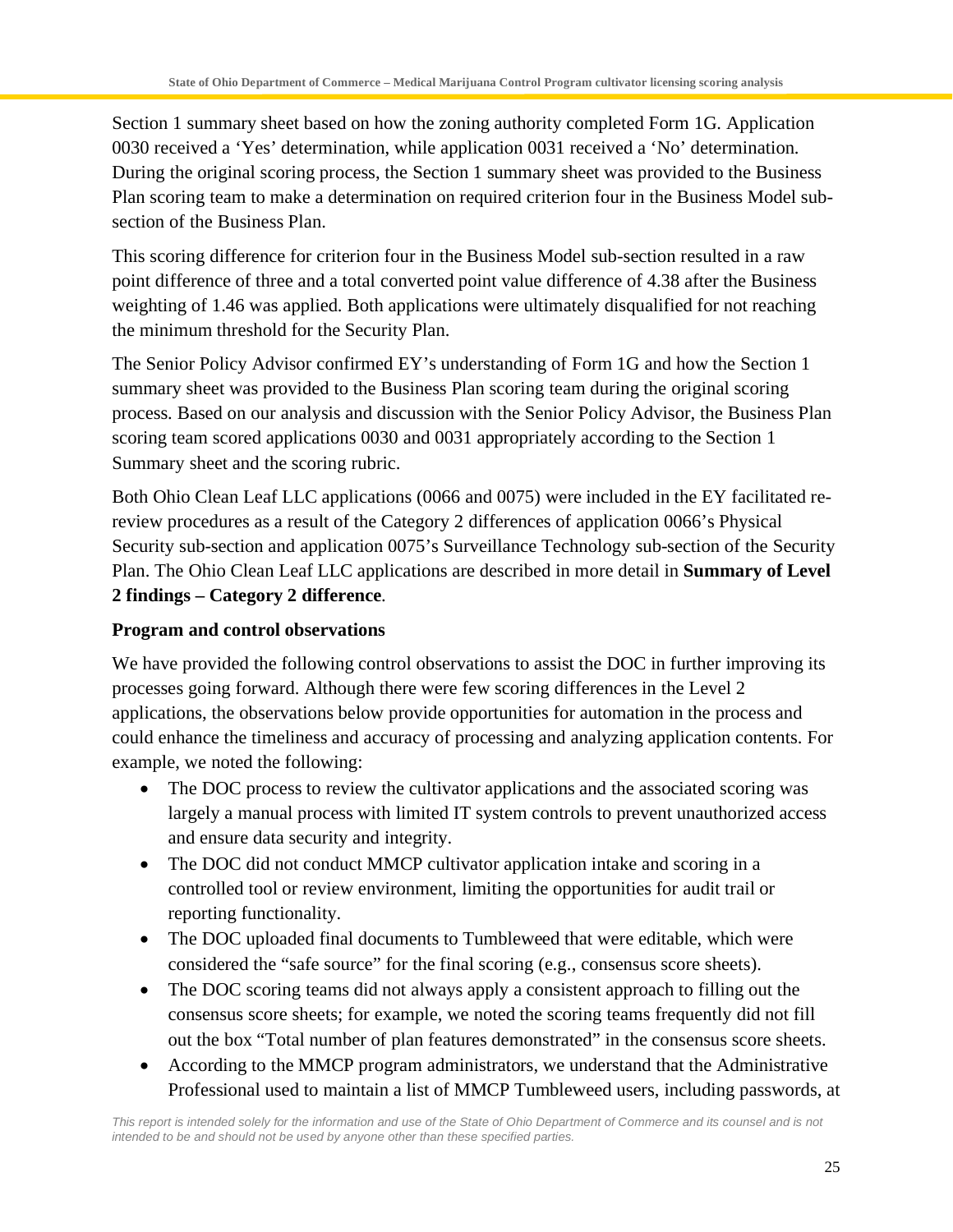the instruction of a DOC IT representative. The Team Lead from the Security Plan portion of the application, did not properly upload the Security consensus score sheets to the Security batch folders within Tumbleweed and therefore, were not viewable by the program administrators so that they could complete the Original DOC Score Workbook. To gain access to those documents, the MMCP program administrators logged into Tumbleweed using the Security Team Lead's credentials.

- The DOC removed batch one of the consensus score sheets for the Business and Financial Plans from Tumbleweed, after DOC Information Technology ("IT") communicated there was a capacity issue within the Tumbleweed server. However, the documents were maintained elsewhere by the DOC. To obtain these consensus score sheets for the Section 2 scoring analysis, Deputy Chief Legal Counsel acquired the documents from the Business and Financial Team Lead and provided them to EY via email. EY subsequently performed a forensic imaging of the Medical Marijuana folder within the Team Lead's laptop where the batch one consensus score sheets were stored. To assess the integrity of the documents used in the Section 2 scoring analysis, EY performed an analysis of the hash values comparing the set of documents imaged from the laptop with those provided by Deputy Chief Legal Counsel; the two sets of hash values matched, confirming the two sets of documents provided to EY for our analysis were identical.
- · Similarly, EY noted it appeared that most of the Section 2 applications in batches one through seven had also been removed from Tumbleweed by the DOC as a result of the email communication from IT regarding Tumbleweed capacity. Those documents were also maintained elsewhere by the DOC. To obtain the nine documents for re-review procedures, the MMCP Program Administrator provided the redacted Section 2 applications to EY through a secure file-sharing platform. EY subsequently performed a forensic imaging of the MMCP shared drive ("M: drive") to obtain these nine redacted Section 2 applications. EY also performed an analysis of the hash values comparing the applications from the M: drive to the applications provided by the MMCP Program Administrator; the two sets of hash values matched, confirming the sets were identical.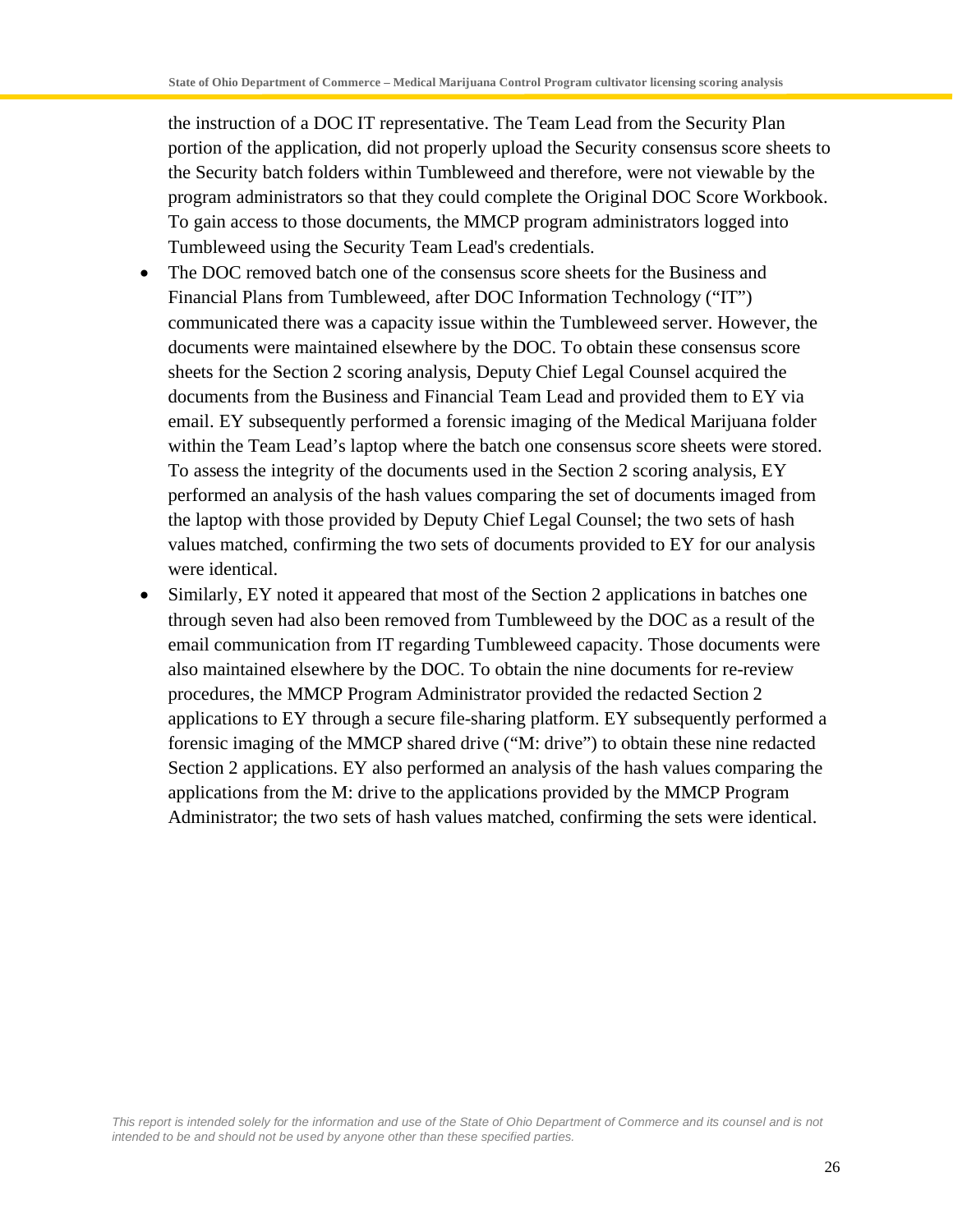#### **Conclusion**

EY reviewed the DOC's scoring process to calculate the original rankings, which were used to issue provisional cultivator licenses. Based upon this review, EY noted various observations around the process and identified Category 1 and Category 2 differences, as well as scoring observations that affected five applications. The Category 1 differences did result in actual differences between the scores awarded per the DOC consensus score sheets and the Score After Qualifiers in the DOC Original Score Workbook, but these differences did not impact the ranks of those applications, as they were disqualified for not meeting the minimum point thresholds in several plans, as well as the overall 60-point minimum.

The Category 2 differences also resulted in two actual differences between the scores awarded per the Original DOC Consensus Score Sheets and the scores based on EY's analysis and rereview for applications 0001 and 0043. Similar to the Category 1 differences outlined above, applications 0001 and 0043 were disqualified for not meeting the minimum point thresholds in several plans as well as the overall 60-point minimum, and thus the Category 2 differences did not impact which entities received the top 12 scores.

Outside of the observations discussed in this report, EY did not identify additional errors that impacted which entities received the top 12 scores.

Refer to **Appendix H.1** for a listing of the 76 Level 2 applications and their corresponding scores after redactions and original ranking according to the DOC, as well as **Appendix H.2** for a listing of the non-disqualified Level 2 applications and their corresponding scores and ranks according to EY's analysis.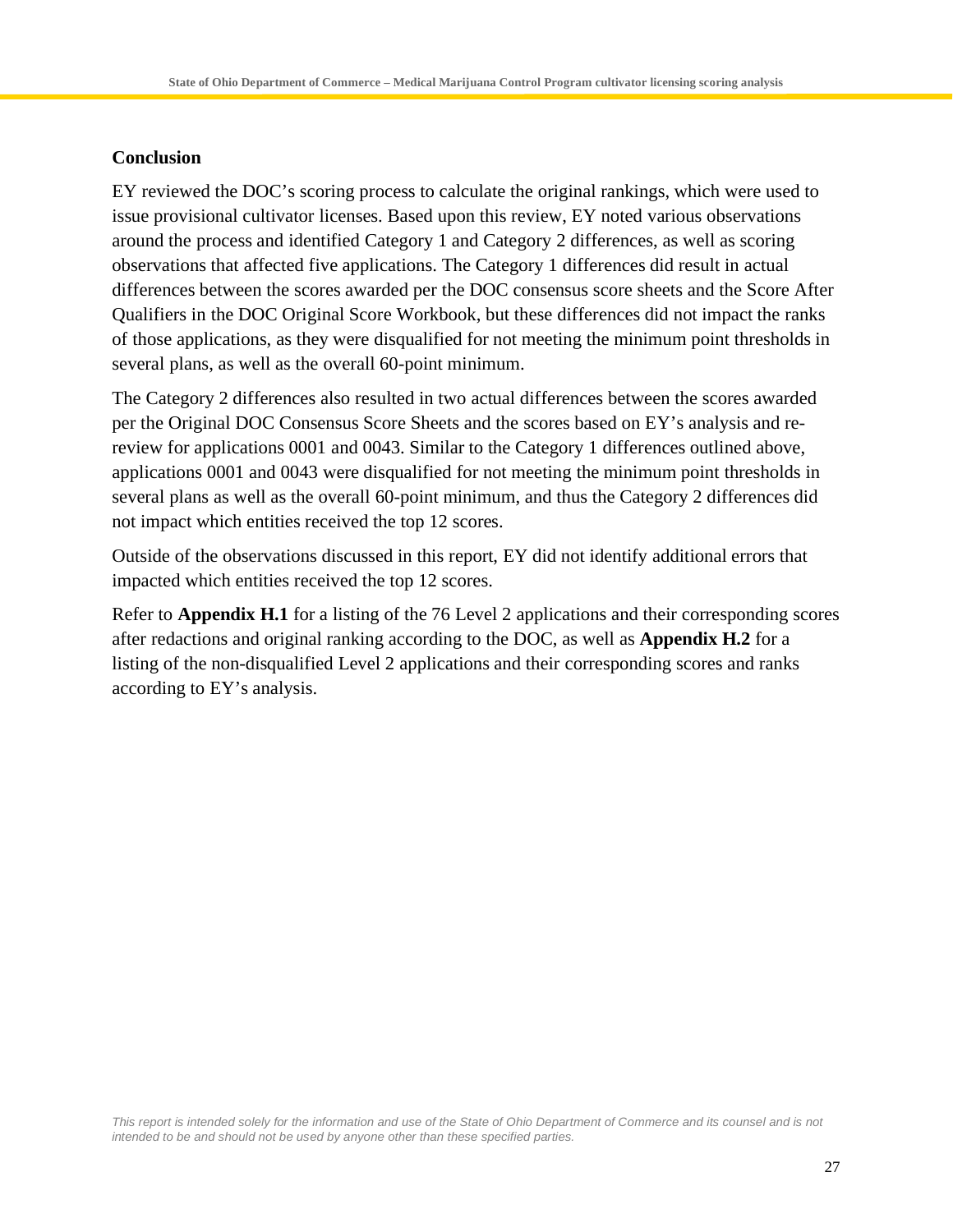# **Appendix A**

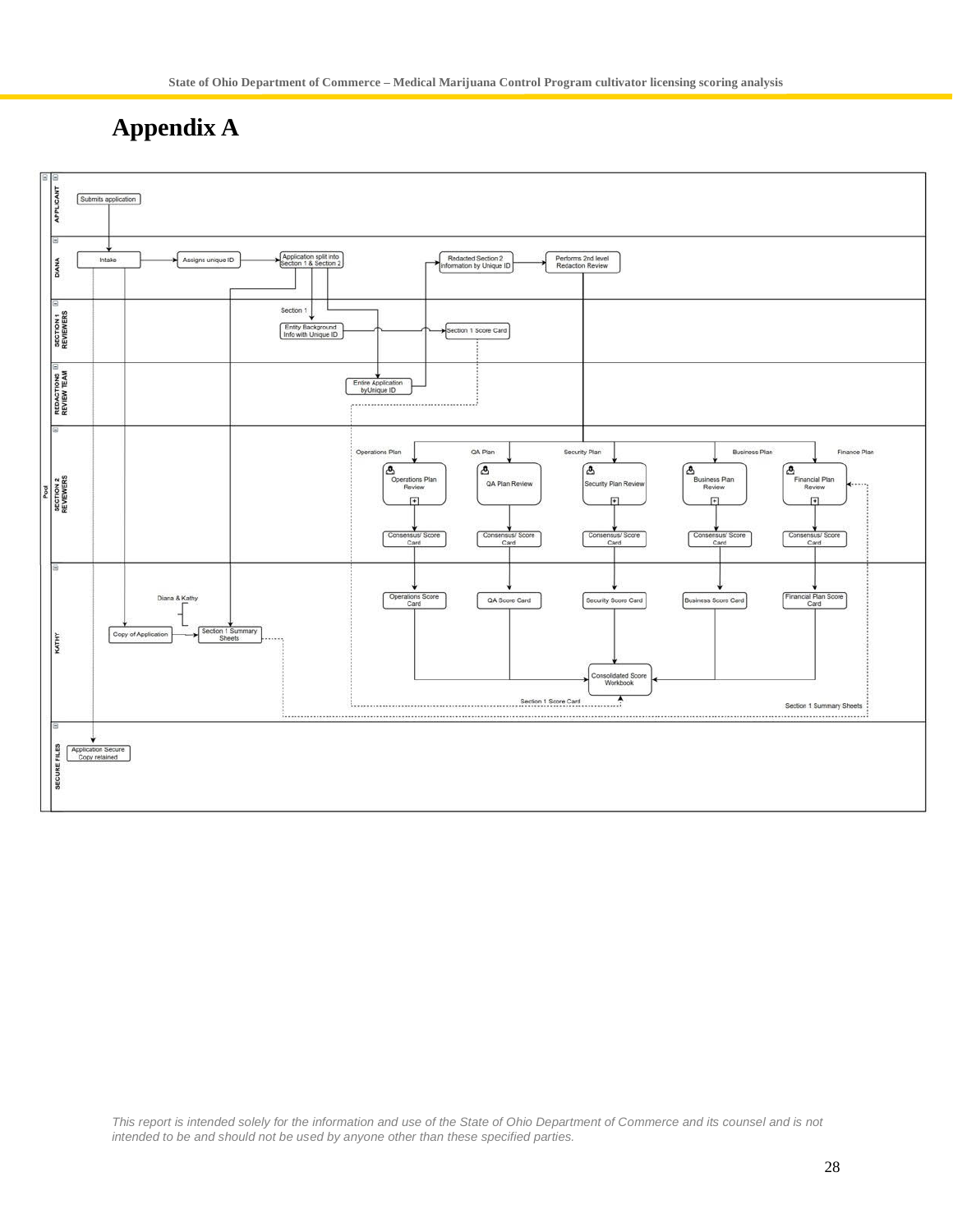# **Appendix B**

*Listing of documents provided by the DOC*

| #                | <b>Description of document</b>                                                            |
|------------------|-------------------------------------------------------------------------------------------|
| 1                | Cultivator application instructions                                                       |
| $\overline{2}$   | Cultivator application intake log                                                         |
| 3                | Letter from the Auditor of State to DOC dated April 20, 2018                              |
| $\overline{4}$   | Cultivator application consolidated score workbooks (Original DOC Score Workbook)         |
| 5                | Cultivator application review checklist                                                   |
| 6                | Recommendation grid (Due diligence workbooks)                                             |
| $\boldsymbol{7}$ | Cultivator application issue review list                                                  |
| 8                | Redaction summary sheets                                                                  |
| 9                | Cultivator scoring teams                                                                  |
| 10               | Round 1 Subcommittee application template – subcommittees 1, 2 and 3 (Section 1 summary   |
|                  | sheet template)                                                                           |
| 11               | Redaction application results template                                                    |
| 12               | Scoring rubrics – Business, Financial, Quality Assurance, Operations and Security         |
| 13               | Completed scoring rubrics                                                                 |
| 14               | Criteria breakdown sheets (Word) for scoring - Business, Financial, Quality Assurance,    |
|                  | <b>Operations and Security</b>                                                            |
| 15               | Quality Assurance scoring criteria breakdown (PPT)                                        |
| 16               | Scoring guidance memo – dated July 6, 2017                                                |
| 17               | Section 1 summary sheets                                                                  |
| 18               | Listing of Tumbleweed account systems users                                               |
| 19               | Consensus score sheets (collected from the Tumbleweed server)                             |
| 20               | Section 2 applications (collected from the Tumbleweed server)                             |
| 21               | Email from IT representative related to file space in Tumbleweed server                   |
| 22               | The Auditor of the State of Ohio - Ohio Medical Marijuana Level 1 and Level II Cultivator |
|                  | <b>Application Review Report</b>                                                          |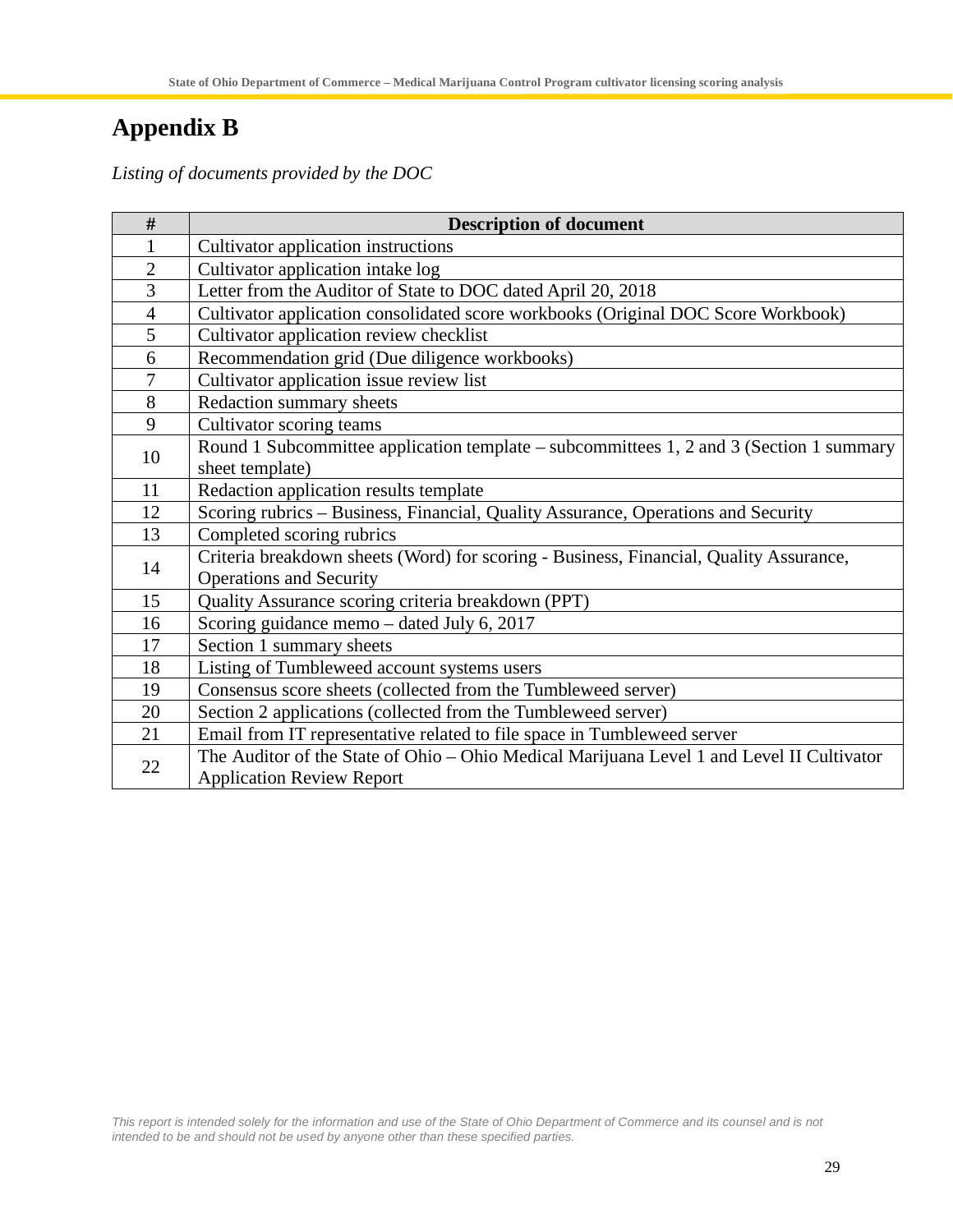# **Appendix C**

*Comparison of DOC's top 12*

|                      |                                         | <b>Original DOC Score</b><br>Workbook  |                | DOC score per<br><b>Consensus Score Sheets</b> |                | <b>Recalculated Score</b><br>and Rank  |                |
|----------------------|-----------------------------------------|----------------------------------------|----------------|------------------------------------------------|----------------|----------------------------------------|----------------|
| <b>Application</b> # | <b>Entity Name</b>                      | <b>Score After</b><br><b>Redaction</b> | Rank           | <b>Score After</b><br><b>Redaction</b>         | Rank           | <b>Score After</b><br><b>Redaction</b> | Rank           |
| MMCP-C-201706-0010   | Fire Rock, LTD (Columbus)               | 178.92                                 | 1              | 178.92                                         |                | 178.92                                 | 1              |
| MMCP-C-201706-0011   | Fire Rock, LTD (Canton)                 | 178.92                                 |                | 178.92                                         |                | 178.92                                 |                |
| MMCP-C-201706-0012   | Fire Rock, LTD (Akron)                  | 178.92                                 |                | 178.92                                         |                | 178.92                                 | $\mathbf{1}$   |
| MMCP-C-201706-0017   | FN Group Holdings                       | 176.76                                 | $\overline{2}$ | 176.76                                         | $\overline{c}$ | 176.76                                 | $\overline{c}$ |
| MMCP-C-201706-0038   | Mother Grows Best LLC                   | 172.00                                 | 3              | 172.00                                         | 3              | 172.00                                 | 3              |
| MMCP-C-201706-0035   | OhiGrow LLC                             | 168.76                                 | 4/5            | 168.76                                         | 4/5            | 168.76                                 | 4/5            |
| MMCP-C-201706-0027   | <b>Ancient Roots LLC</b>                | 168.76                                 | 4/5            | 168.76                                         | 4/5            | 168.76                                 | 4/5            |
| MMCP-C-201706-0066   | Ohio Clean Leaf LLC<br>(Davton)         | 160.56                                 | 6              | 160.56                                         | 6              | 160.56                                 | 6              |
| MMCP-C-201706-0075   | Ohio Clean Leaf LLC<br>(Carroll)        | 160.56                                 | 6              | 160.56                                         | 6              | 160.56                                 | 6              |
| MMCP-C-201706-0057   | <b>Ascension Bio Medical</b>            | 157.08                                 | $\tau$         | 157.08                                         | 7              | 157.08                                 | $\tau$         |
| MMCP-C-201706-0013   | Agri-Med Ohio LLC                       | 156.60                                 | 8              | 156.60                                         | 8              | 156.60                                 | 8              |
| MMCP-C-201706-0003   | Paragon Development Group<br><b>LLC</b> | 154.56                                 | 9              | 154.56                                         | 9              | 154.56                                 | 9              |
| MMCP-C-201706-0076   | Hemma LLC                               | 151.28                                 | 10             | 151.28                                         | 10             | 151.28                                 | 10             |
| MMCP-C-201706-0015   | Galenas LLC                             | 148.92                                 | 11             | 148.92                                         | 11             | 148.92                                 | 11             |
| MMCP-C-201706-0025   | Farkas Farms, LLC                       | 143.08                                 | 12             | 143.08                                         | 12             | 143.08                                 | 12             |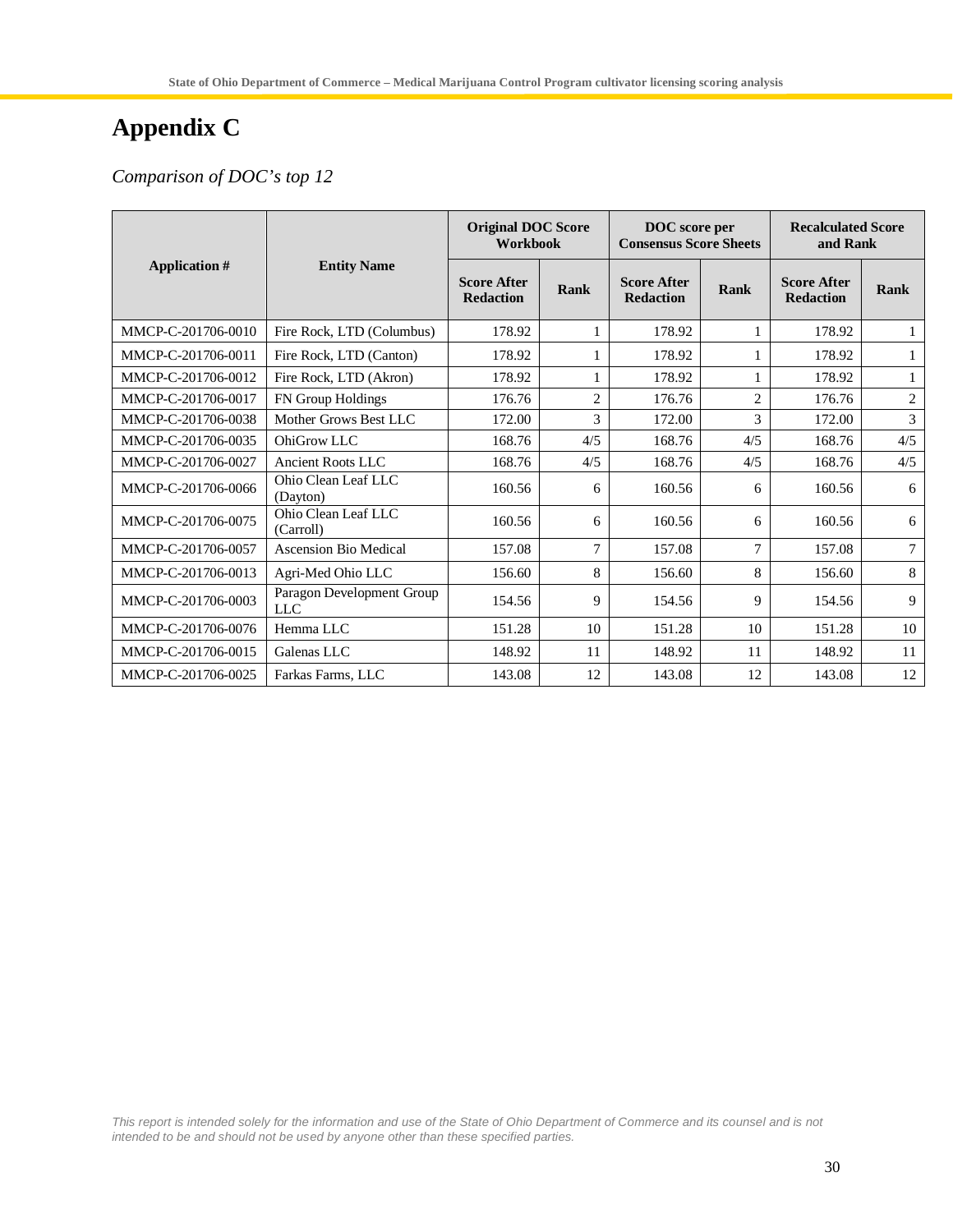# **Appendix D**

*Category 1 difference - Two differences between Original DOC Score Workbook and DOC score per Consensus Score Sheets*

|                                                                                                                                                                                                                                                                                                                                                                                                                                                                                                                                                                                                         |                                                  | <b>Original DOC</b><br><b>Score Workbook</b> |             | <b>DOC</b> score per Consensus Score Sheets                                                                                                                                                                                                                                                                                                                                                                                                                                                                                                                                                                                                                                                                                            | <b>Difference between</b> |                                                                                                    |  |
|---------------------------------------------------------------------------------------------------------------------------------------------------------------------------------------------------------------------------------------------------------------------------------------------------------------------------------------------------------------------------------------------------------------------------------------------------------------------------------------------------------------------------------------------------------------------------------------------------------|--------------------------------------------------|----------------------------------------------|-------------|----------------------------------------------------------------------------------------------------------------------------------------------------------------------------------------------------------------------------------------------------------------------------------------------------------------------------------------------------------------------------------------------------------------------------------------------------------------------------------------------------------------------------------------------------------------------------------------------------------------------------------------------------------------------------------------------------------------------------------------|---------------------------|----------------------------------------------------------------------------------------------------|--|
| <b>Application</b><br>#                                                                                                                                                                                                                                                                                                                                                                                                                                                                                                                                                                                 | <b>Business</b><br><b>Entity</b>                 | Score<br><b>After</b><br><b>Redaction</b>    | <b>Rank</b> | <b>Score After Redaction</b>                                                                                                                                                                                                                                                                                                                                                                                                                                                                                                                                                                                                                                                                                                           | Rank                      | <b>Original DOC Score</b><br><b>Workbook and DOC</b><br>score per Consensus<br><b>Score Sheets</b> |  |
| MMCP-C-<br>201706-0069                                                                                                                                                                                                                                                                                                                                                                                                                                                                                                                                                                                  | BluSky<br>Wellness,<br><b>LLC</b>                | (13.44)                                      | DQ          | (29.64)                                                                                                                                                                                                                                                                                                                                                                                                                                                                                                                                                                                                                                                                                                                                | DQ                        | (16.20)                                                                                            |  |
|                                                                                                                                                                                                                                                                                                                                                                                                                                                                                                                                                                                                         |                                                  |                                              |             | There were two differences identified in this application, as described below:<br>1) In the consensus score sheets, the Security scoring team awarded a point value of 1 in sub-section 1 (Surveillance<br>Technology) according to the 'Yes' and 'No' determinations assigned and the scoring rubric. The Original DOC Score<br>Workbook shows a point value of 0 for the Surveillance Technology sub-section, for a raw difference of 1.0. Due to the<br>Security section having a weighted value of 2.0, the total difference in scores is 2.0.<br>2) The Record Keeping sub-section of both the Quality Assurance and Security Plans included one criterion and two                                                                |                           |                                                                                                    |  |
|                                                                                                                                                                                                                                                                                                                                                                                                                                                                                                                                                                                                         |                                                  |                                              |             | possible point values that could be awarded by the scoring teams: 5 or 0. Based on differing guidance in the administrative<br>rules and instructions, some applicants included the record keeping content in the Quality Assurance Plan and others in the<br>Security Plan. To handle this circumstance, the DOC applied a scoring adjustment for record keeping that awarded points to<br>applicants in both plans if the applicant received points in either of the two plans. If the applicant was not awarded points<br>for record keeping in either plan, the applicant did not receive a scoring adjustment.<br>In the Record Keeping sub-section of the Security Plan consensus score sheet, the Security scoring team awarded |                           |                                                                                                    |  |
| Nature of<br><b>Difference</b>                                                                                                                                                                                                                                                                                                                                                                                                                                                                                                                                                                          | plans.                                           |                                              |             | application 0069 a point value of 0 according to its 'No' determination and the scoring rubric of the Security Plan. The<br>Quality Assurance scoring team also awarded a point value of 0 according to its own 'No' determination and the scoring<br>rubric of the Quality Assurance Plan. This resulted in a total of 0 points between the Record Keeping sub-sections of both                                                                                                                                                                                                                                                                                                                                                       |                           |                                                                                                    |  |
| A point value of 5 was recorded for the Record Keeping sub-section of the Security Plan in the Original DOC Score<br>Workbook, while a point value of 0 was recorded for the Record Keeping sub-section of the Quality Assurance Plan. This<br>triggered the record keeping adjustment within the Original DOC Score Workbook, which resulted in 10 points being<br>awarded between the two plans, even though the consensus score sheets for both plans indicated the application did not<br>meet this criterion. This Category 1 difference did not impact which entities received the top 12 scores. |                                                  |                                              |             |                                                                                                                                                                                                                                                                                                                                                                                                                                                                                                                                                                                                                                                                                                                                        |                           |                                                                                                    |  |
|                                                                                                                                                                                                                                                                                                                                                                                                                                                                                                                                                                                                         | Scoring differences:                             |                                              |             | Quality Assurance (weighted value 1.64): 5 points for the Record Keeping adjustment in the Original DOC Score<br>Workbook x $1.64$ = a total score difference of 8.2 points                                                                                                                                                                                                                                                                                                                                                                                                                                                                                                                                                            |                           |                                                                                                    |  |
|                                                                                                                                                                                                                                                                                                                                                                                                                                                                                                                                                                                                         | $2.00 = a$ total score difference of 10.0 points |                                              |             | Security (weighted value 2.00): 5 points for the Record Keeping criterion recorded in the Original DOC Score Workbook x                                                                                                                                                                                                                                                                                                                                                                                                                                                                                                                                                                                                                |                           |                                                                                                    |  |
|                                                                                                                                                                                                                                                                                                                                                                                                                                                                                                                                                                                                         | of 16.20 points                                  |                                              |             | Total scoring differences: 18.2 points less the 2.0 points from difference #1 described above come to a total score difference                                                                                                                                                                                                                                                                                                                                                                                                                                                                                                                                                                                                         |                           |                                                                                                    |  |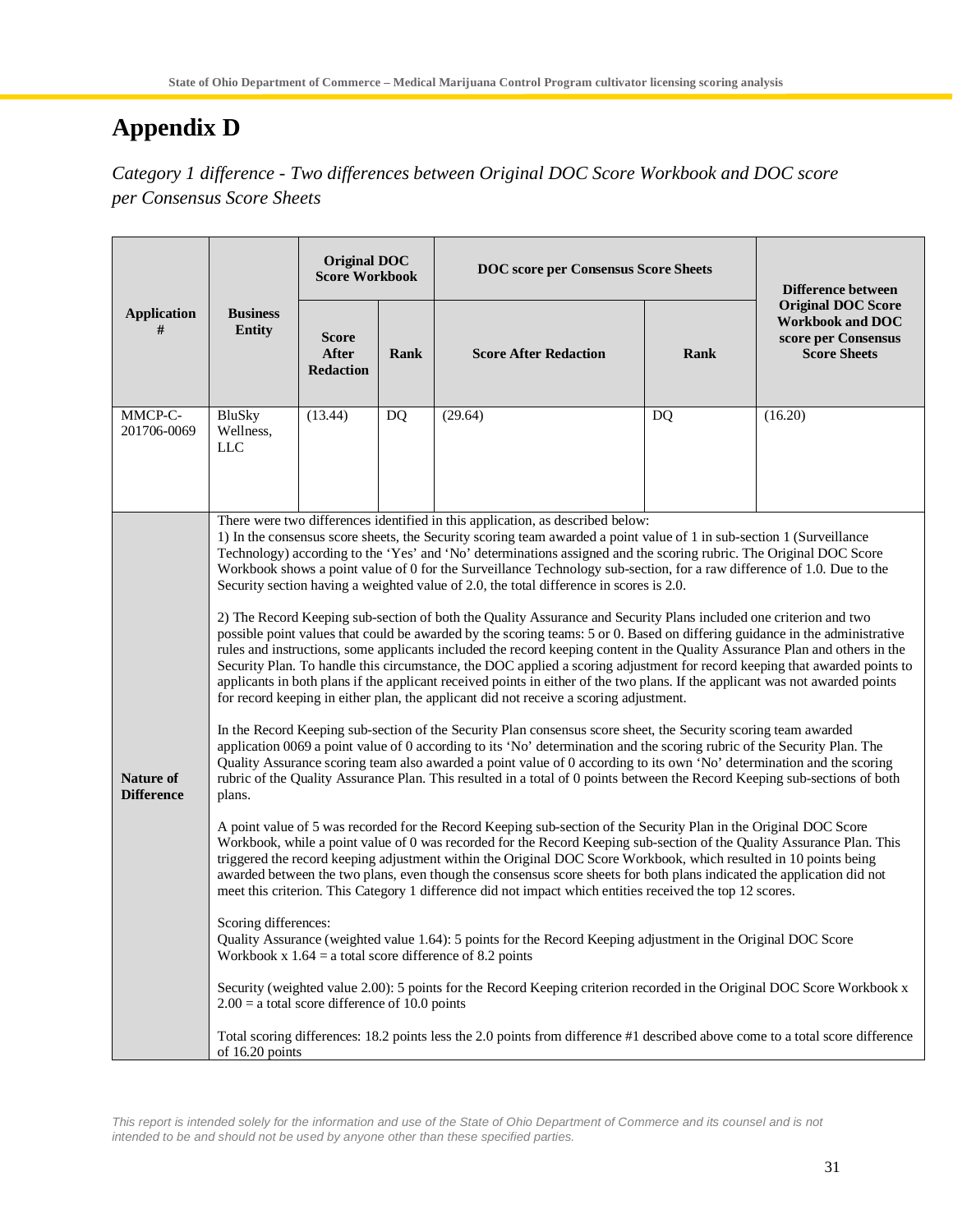|                                |                                      | Original DOC<br><b>Score Workbook</b>            |      | <b>DOC</b> score per Consensus Score Sheets                                                                                                                                                                                                                                                                                                                                                                                                                                                                                                                                                                                                                                                                                                                                                                                                                                                                                                                                                                                                                                                                                                                                                                                                                                                                                                                                                                                                                                                                                                                          | Difference between |                                                                                                    |
|--------------------------------|--------------------------------------|--------------------------------------------------|------|----------------------------------------------------------------------------------------------------------------------------------------------------------------------------------------------------------------------------------------------------------------------------------------------------------------------------------------------------------------------------------------------------------------------------------------------------------------------------------------------------------------------------------------------------------------------------------------------------------------------------------------------------------------------------------------------------------------------------------------------------------------------------------------------------------------------------------------------------------------------------------------------------------------------------------------------------------------------------------------------------------------------------------------------------------------------------------------------------------------------------------------------------------------------------------------------------------------------------------------------------------------------------------------------------------------------------------------------------------------------------------------------------------------------------------------------------------------------------------------------------------------------------------------------------------------------|--------------------|----------------------------------------------------------------------------------------------------|
| <b>Application</b><br>#        | <b>Business</b><br><b>Entity</b>     | <b>Score</b><br><b>After</b><br><b>Redaction</b> | Rank | <b>Score After Redaction</b>                                                                                                                                                                                                                                                                                                                                                                                                                                                                                                                                                                                                                                                                                                                                                                                                                                                                                                                                                                                                                                                                                                                                                                                                                                                                                                                                                                                                                                                                                                                                         | <b>Rank</b>        | <b>Original DOC Score</b><br><b>Workbook and DOC</b><br>score per Consensus<br><b>Score Sheets</b> |
| MMCP-C-<br>201706-0070         | Hearing III<br><b>LLC</b>            | 124.66                                           | DQ   | 122.66                                                                                                                                                                                                                                                                                                                                                                                                                                                                                                                                                                                                                                                                                                                                                                                                                                                                                                                                                                                                                                                                                                                                                                                                                                                                                                                                                                                                                                                                                                                                                               | DQ                 | (2.00)                                                                                             |
| Nature of<br><b>Difference</b> | entities received the top 12 scores. |                                                  |      | The DOC score team awarded a point value of 0 according to the 'Yes' and 'No' determinations assigned and the scoring<br>rubric in the Security section consensus score sheets, sub-section 1 (Surveillance Technology). The Original DOC Score<br>Workbook shows a point value of 1 in the same sub-section for a raw difference of 1.0. Due to the Security section having a<br>weighted value of 2.0, the total difference in scores is 2.0.<br>The DOC score team awarded point values of 5 according to the 'Yes' determinations assigned and the scoring rubric in the<br>Record Keeping sub-section of both the Quality Assurance and Security consensus score sheets. The Original DOC Score<br>Workbook shows point values of 5 (Quality Assurance - Record Keeping) and 0 (Security - Record Keeping). While the<br>point value of 0 recorded in the Record Keeping sub-section of Security in the Original DOC Score Workbook does not<br>correspond with the point value of 5 marked on the consensus score sheet, the score is not affected by this difference<br>because of the Record Keeping adjustment in the workbook. The Original DOC Score Workbook shows a point value of 5<br>in the Record Keeping sub-section of Quality Assurance, which triggered the "Adjustment Needed" (Y) and the awarding of<br>the additional 5 points to the Record Keeping sub-section in Security. This Category 1 difference did not impact which<br>Please refer to the full description of the Record Keeping Adjustment described above in application 0069. |                    |                                                                                                    |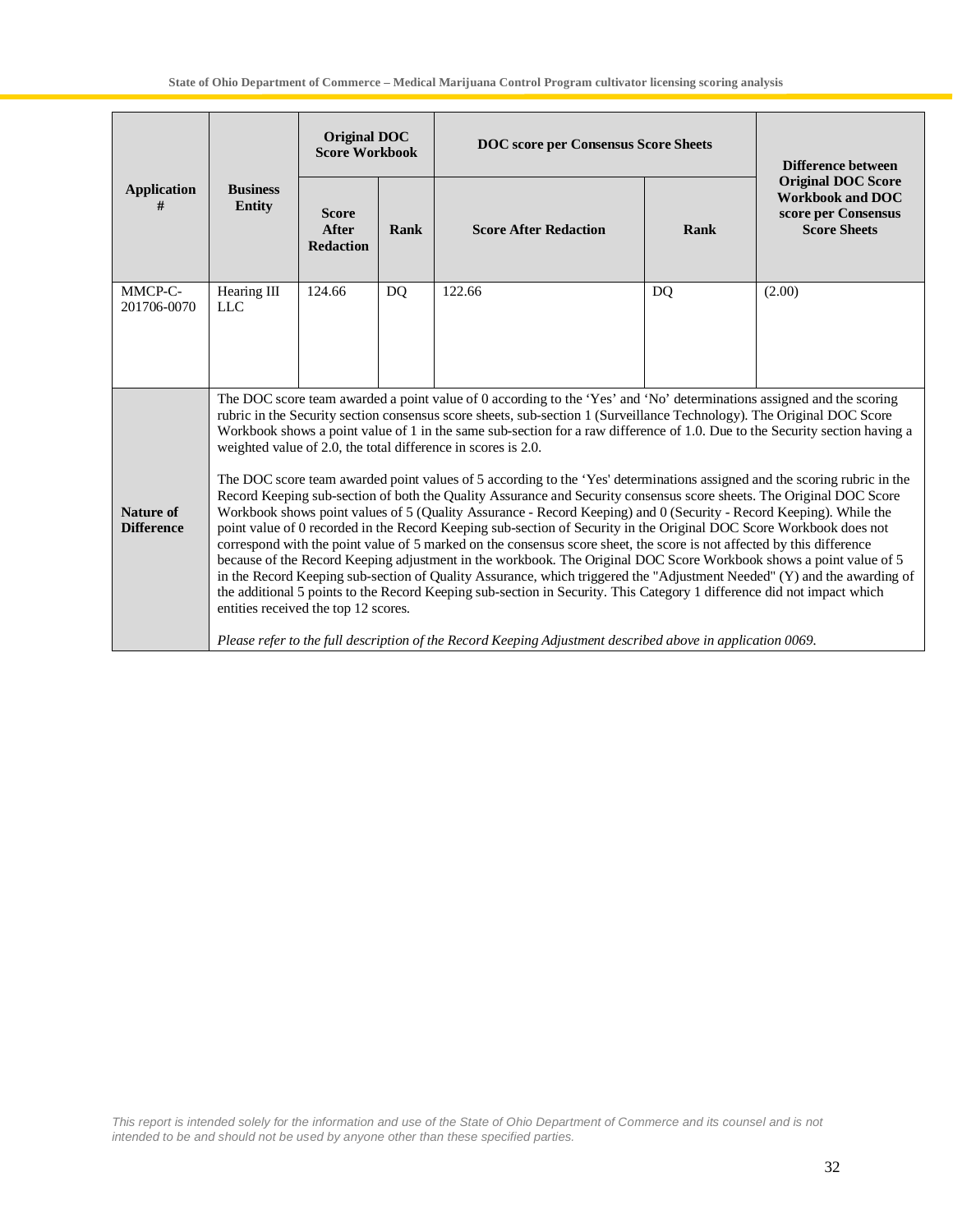# **Appendix E**

*Category 2 difference - Nine differences between the score reported on DOC consensus score sheets and the score indicated by the 'Yes' and 'No' determinations on the DOC consensus score sheets*

| <b>Application</b><br># | <b>Business</b><br><b>Entity</b> | DOC score per<br><b>Consensus Score</b><br><b>Sheets</b> |      | <b>Score and Rank Based</b><br>on 'Yes' and 'No'<br>determinations on the<br><b>DOC Consensus Score</b><br><b>Sheets</b> |      |                   | Difference between the score reported on DOC<br><b>Consensus Score Sheets and the score indicated by</b><br>the 'Yes' and 'No' determinations on the DOC<br>consensus score sheets                                                                                                                                                                                                                                                                                                                                                                                                                                                                                                      |
|-------------------------|----------------------------------|----------------------------------------------------------|------|--------------------------------------------------------------------------------------------------------------------------|------|-------------------|-----------------------------------------------------------------------------------------------------------------------------------------------------------------------------------------------------------------------------------------------------------------------------------------------------------------------------------------------------------------------------------------------------------------------------------------------------------------------------------------------------------------------------------------------------------------------------------------------------------------------------------------------------------------------------------------|
|                         |                                  | <b>Score</b><br>After<br><b>Redaction</b>                | Rank | <b>Score After</b><br><b>Redaction</b>                                                                                   | Rank | <b>Difference</b> | <b>Nature of Difference</b>                                                                                                                                                                                                                                                                                                                                                                                                                                                                                                                                                                                                                                                             |
| MMCP-C-<br>201706-0001  | <b>RSLBC</b>                     | 77.08                                                    | DQ   | 75.44                                                                                                                    | DQ   | (1.64)            | According to the 'Yes' and 'No'<br>determinations marked by the DOC<br>scoring team in the Quality Assurance<br>section consensus score sheets, sub-<br>section 5 (Adverse Events and Recall<br>Procedures), the application did not meet<br>a required element of the sub-section<br>criteria and should have been awarded a<br>point value of 0 according to the scoring<br>rubric. The DOC scoring team awarded a<br>point value of 1 for a raw difference of<br>1.0. Due to the Quality Assurance section<br>having a weighted value of 1.64, the total<br>difference in scores is 1.64. This<br>Category 2 difference did not impact<br>which entities received the top 12 scores. |
| MMCP-C-<br>201706-0027  | Ancient<br>Roots LLC             | 168.76                                                   | 4/5  | 164.76                                                                                                                   | 5    | (4.00)            | According to the 'Yes' and No'<br>determinations marked by the DOC<br>scoring team in the Security section<br>consensus score sheets, sub-section 1<br>(Surveillance Technology), the point<br>value awarded should have been a 1<br>according to the scoring rubric. The DOC<br>scoring team awarded a point value of 3<br>for a raw difference of 2.0. Due to the<br>Security section having a weighted value<br>of 2.0, the total difference in scores is<br>4.0. This Category 2 difference did not<br>impact which entities received the top 12<br>scores. Please refer to Summary of<br>Level 2 findings - Category 2<br>difference within the report for<br>additional details.  |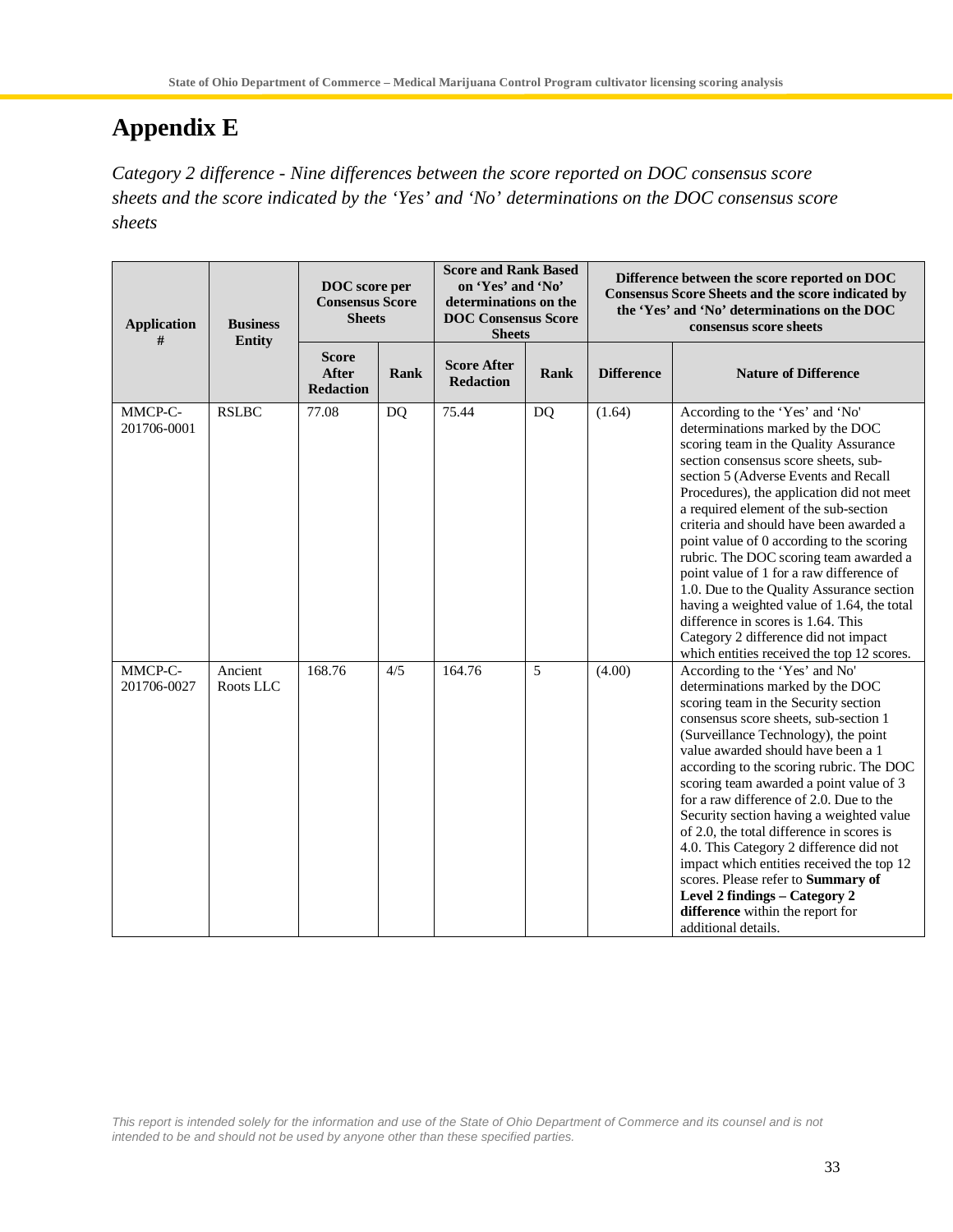| <b>Application</b><br># | <b>Business</b><br><b>Entity</b>         | DOC score per<br><b>Consensus Score</b><br><b>Sheets</b> |           | <b>Score and Rank Based</b><br>on 'Yes' and 'No'<br>determinations on the<br><b>DOC Consensus Score</b><br><b>Sheets</b> |           | Difference between the score reported on DOC<br>Consensus Score Sheets and the score indicated by<br>the 'Yes' and 'No' determinations on the DOC<br>consensus score sheets |                                                                                                                                                                                                                                                                                                                                                                                                                                                                                                                                                                                         |  |
|-------------------------|------------------------------------------|----------------------------------------------------------|-----------|--------------------------------------------------------------------------------------------------------------------------|-----------|-----------------------------------------------------------------------------------------------------------------------------------------------------------------------------|-----------------------------------------------------------------------------------------------------------------------------------------------------------------------------------------------------------------------------------------------------------------------------------------------------------------------------------------------------------------------------------------------------------------------------------------------------------------------------------------------------------------------------------------------------------------------------------------|--|
|                         |                                          | <b>Score</b><br><b>After</b><br><b>Redaction</b>         | Rank      | <b>Score After</b><br><b>Redaction</b>                                                                                   | Rank      | <b>Difference</b>                                                                                                                                                           | <b>Nature of Difference</b>                                                                                                                                                                                                                                                                                                                                                                                                                                                                                                                                                             |  |
| MMCP-C-<br>201706-0043  | Chloris CC<br><b>LLC</b>                 | 84.34                                                    | <b>DQ</b> | 79.96                                                                                                                    | DQ        | (4.38)                                                                                                                                                                      | According to the 'Yes' and 'No'<br>determinations marked by the DOC<br>scoring team in the Business section<br>consensus score sheets, sub-section 2<br>(Business Model), the point value<br>awarded should have been a 0 according<br>to the scoring rubric. The DOC scoring<br>team awarded a point value of 3 for a raw<br>difference of 3.0. Due to the Business<br>section having a weighted value of 1.46,<br>the total difference in scores is 4.38. This<br>Category 2 difference did not impact<br>which entities received the top 12 scores.                                  |  |
| MMCP-C-<br>201706-0052  | <b>MJMD</b><br>Enterprises<br><b>LTD</b> | 79.48                                                    | DQ        | 84.20                                                                                                                    | DQ        | 4.72                                                                                                                                                                        | According to the 'Yes' and 'No'<br>determinations marked by the DOC<br>scoring team in the Operations section<br>consensus score sheets, sub-section 3<br>(Product Timeline and Production<br>Schedule), the point value awarded<br>should have been a 3 according to the<br>scoring rubric. The DOC scoring team<br>awarded a point value of 1 for a raw<br>difference of 2.0. Due to the Operations<br>section having a weighted value of 2.36,<br>the total difference in scores is 4.72. This<br>Category 2 difference did not impact<br>which entities received the top 12 scores. |  |
| MMCP-C-<br>201706-0058  | <b>BBSD</b><br>Cultivators<br><b>LLC</b> | 23.44                                                    | DQ        | 25.80                                                                                                                    | <b>DQ</b> | 2.36                                                                                                                                                                        | According to the 'Yes' and 'No'<br>determinations marked by the DOC<br>scoring team in the Operations section<br>consensus score sheets, sub-section 3<br>(Product Timeline and Production<br>Schedule), the point value awarded<br>should have been a 1 according to the<br>scoring rubric. The DOC scoring team<br>awarded a point value of 0 for a raw<br>difference of 1.0. Due to the Operations<br>section having a weighted value of 2.36,<br>the total difference in scores is 2.36. This<br>Category 2 difference did not impact<br>which entities received the top 12 scores. |  |
| MMCP-C-<br>201706-0065  | Bickshaw<br>Investment<br>Group LLC      | 101.64                                                   | DQ        | 97.64                                                                                                                    | <b>DQ</b> | (4.00)                                                                                                                                                                      | According to the 'Yes' and 'No'<br>determinations marked by the DOC<br>scoring team in the Security section<br>consensus score sheets, sub-section 1<br>(Surveillance Technology), the point<br>value awarded should have been a 1<br>according to the scoring rubric. The DOC<br>scoring team awarded a point value of 3<br>for a raw difference of 2.0. Due to the<br>Security section having a weighted value<br>of 2.0, the total difference in scores is<br>4.0. This Category 2 difference did not                                                                                |  |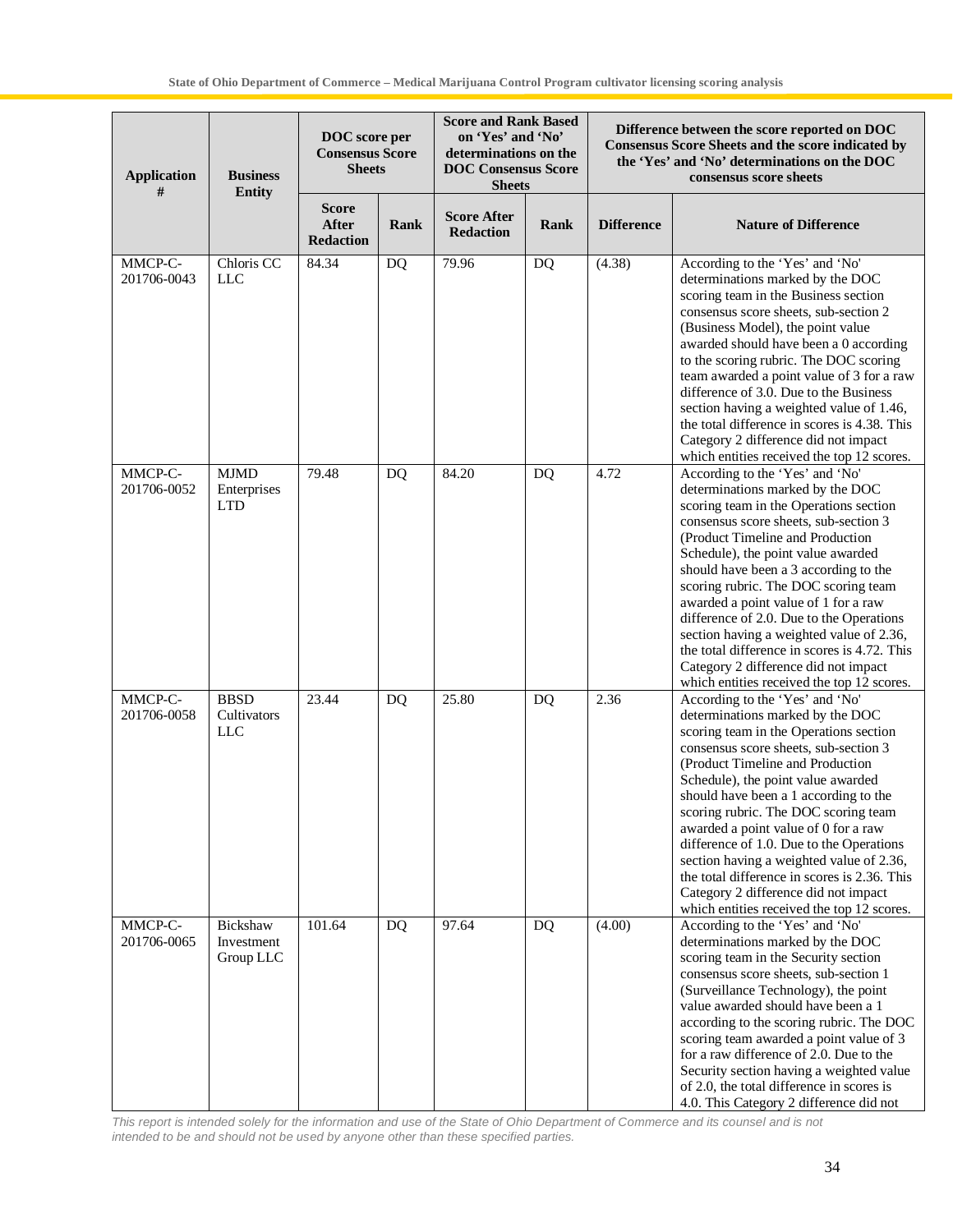| <b>Application</b><br># | <b>Business</b><br><b>Entity</b>    | DOC score per<br><b>Consensus Score</b><br><b>Sheets</b> |      |                                        | <b>Score and Rank Based</b><br>on 'Yes' and 'No'<br>determinations on the<br><b>DOC Consensus Score</b><br><b>Sheets</b> |                   | Difference between the score reported on DOC<br>Consensus Score Sheets and the score indicated by<br>the 'Yes' and 'No' determinations on the DOC<br>consensus score sheets                                                                                                                                                                                                                                                                                                                                                                                                                                                                                                                                                                                                                                                                                                                                                                                                                                                                                                                                                                                                                                              |  |
|-------------------------|-------------------------------------|----------------------------------------------------------|------|----------------------------------------|--------------------------------------------------------------------------------------------------------------------------|-------------------|--------------------------------------------------------------------------------------------------------------------------------------------------------------------------------------------------------------------------------------------------------------------------------------------------------------------------------------------------------------------------------------------------------------------------------------------------------------------------------------------------------------------------------------------------------------------------------------------------------------------------------------------------------------------------------------------------------------------------------------------------------------------------------------------------------------------------------------------------------------------------------------------------------------------------------------------------------------------------------------------------------------------------------------------------------------------------------------------------------------------------------------------------------------------------------------------------------------------------|--|
|                         |                                     | <b>Score</b><br>After<br><b>Redaction</b>                | Rank | <b>Score After</b><br><b>Redaction</b> | Rank                                                                                                                     | <b>Difference</b> | <b>Nature of Difference</b>                                                                                                                                                                                                                                                                                                                                                                                                                                                                                                                                                                                                                                                                                                                                                                                                                                                                                                                                                                                                                                                                                                                                                                                              |  |
|                         |                                     |                                                          |      |                                        |                                                                                                                          |                   | impact which entities received the top 12<br>scores.                                                                                                                                                                                                                                                                                                                                                                                                                                                                                                                                                                                                                                                                                                                                                                                                                                                                                                                                                                                                                                                                                                                                                                     |  |
| MMCP-C-<br>201706-0067  | Pure<br>Medicinal<br>Company        | 45.42                                                    | DQ   | 63.62                                  | DQ                                                                                                                       | 18.20             | According to the 'Yes' and 'No'<br>determinations marked by the DOC<br>scoring team in the Quality Assurance<br>section consensus score sheets, sub-<br>section 6 (Record Keeping and<br>Regulatory Compliance), the point value<br>awarded should have been a 5 according<br>to the scoring rubric. The DOC scoring<br>team awarded a point value of 0 for a raw<br>difference of 5.0. Due to the Quality<br>Assurance section having a weighted<br>value of 1.64, the total difference in<br>scores is 8.2.<br>In addition, due to the application also<br>receiving 0 points for Record Keeping in<br>the Security section of the Original DOC<br>Score Workbook, the application was<br>marked (N) for "Adjustment Needed". A<br>point value of 5 in the Quality Assurance<br>section would have triggered an<br>additional 5 points being award to the<br>Security section. Due to the Security<br>section having a weighted value of 2.0,<br>the total difference in scores is 10.0. This<br>Category 2 difference did not impact<br>which entities received the top 12 scores.<br>Please refer to the full description of the<br>Record Keeping Adjustment described in<br>Appendix D, Category 1 difference, for |  |
| MMCP-C-<br>201706-0066  | Ohio Clean<br>Leaf LLC<br>(Carroll) | 160.56                                                   | 6    | 150.56                                 | DQ                                                                                                                       | (10.00)           | application 0069.<br>According to the 'Yes' and 'No'<br>determinations marked by the DOC<br>scoring team in the Security section<br>consensus score sheets, sub-section 2<br>(Physical Security), the application did<br>not meet a required element of the sub-<br>section criteria and should have been<br>awarded a point value of 0 according to<br>the scoring rubric. The DOC scoring<br>team awarded a point value of 5 for a raw<br>difference of 5.0. Due to the Security<br>section having a weighted value of 2.0,<br>the total difference in scores is 10.0.<br>However, based on further analysis by<br>EY, as described in the Summary of<br>Level 2 findings - Category 2<br>Difference within the report and<br>summarized in Appendix F, the original                                                                                                                                                                                                                                                                                                                                                                                                                                                   |  |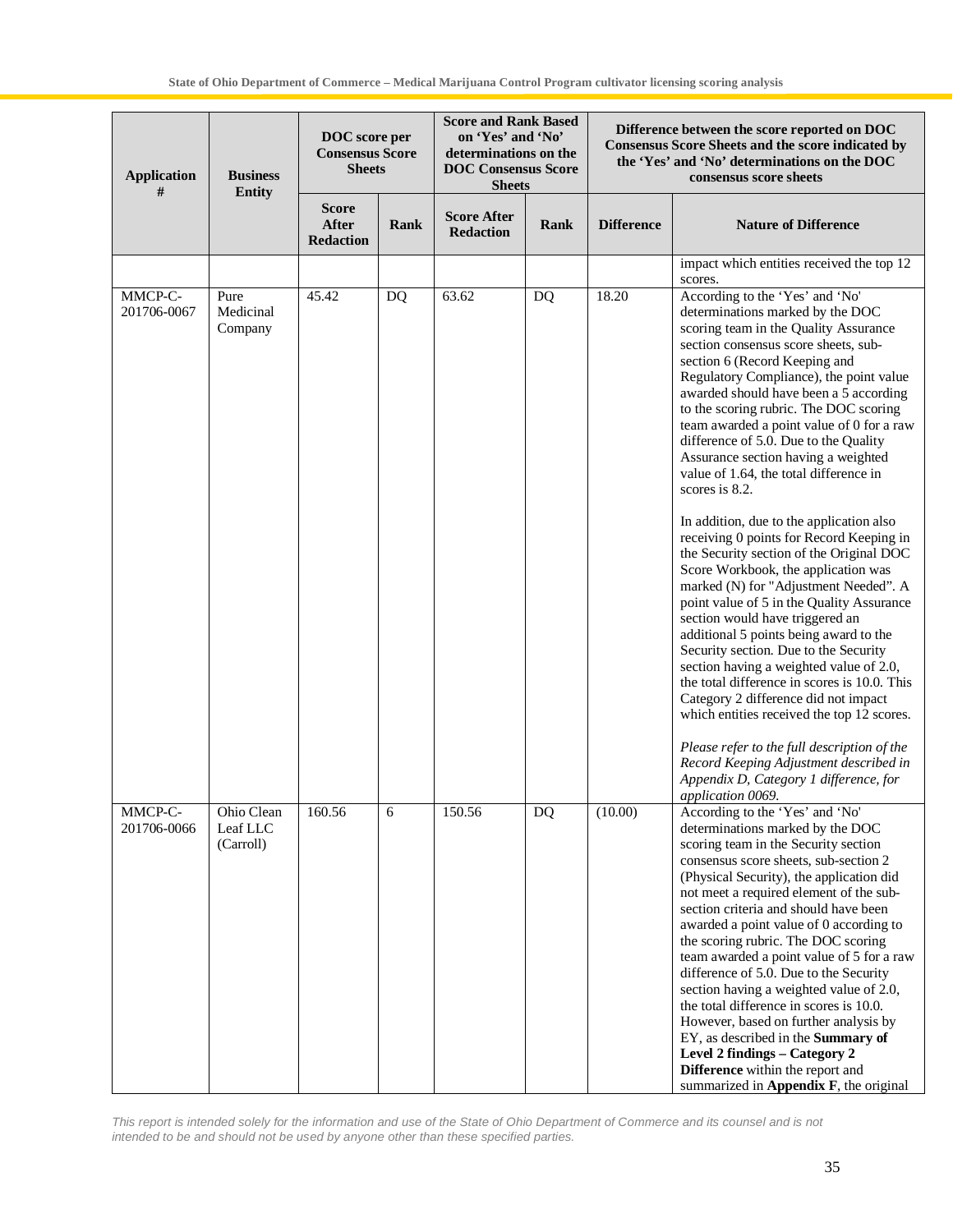| <b>Application</b><br><b>Business</b><br><b>Entity</b><br># |                                    | DOC score per<br><b>Consensus Score</b><br><b>Sheets</b> |      | <b>Score and Rank Based</b><br>on 'Yes' and 'No'<br>determinations on the<br><b>DOC Consensus Score</b><br><b>Sheets</b> |    | Difference between the score reported on DOC<br>Consensus Score Sheets and the score indicated by<br>the 'Yes' and 'No' determinations on the DOC<br>consensus score sheets |                                                                                                                                                                                                                                                                                                                                                                                                                                                                                                                                                                                                                                                                                                                                       |  |
|-------------------------------------------------------------|------------------------------------|----------------------------------------------------------|------|--------------------------------------------------------------------------------------------------------------------------|----|-----------------------------------------------------------------------------------------------------------------------------------------------------------------------------|---------------------------------------------------------------------------------------------------------------------------------------------------------------------------------------------------------------------------------------------------------------------------------------------------------------------------------------------------------------------------------------------------------------------------------------------------------------------------------------------------------------------------------------------------------------------------------------------------------------------------------------------------------------------------------------------------------------------------------------|--|
|                                                             |                                    | <b>Score</b><br>After<br><b>Redaction</b>                | Rank | <b>Score After</b><br>Rank<br><b>Redaction</b>                                                                           |    | <b>Difference</b>                                                                                                                                                           | <b>Nature of Difference</b>                                                                                                                                                                                                                                                                                                                                                                                                                                                                                                                                                                                                                                                                                                           |  |
|                                                             |                                    |                                                          |      |                                                                                                                          |    |                                                                                                                                                                             | score for application 0066 was<br>determined to be correct.                                                                                                                                                                                                                                                                                                                                                                                                                                                                                                                                                                                                                                                                           |  |
| MMCP-C-<br>201706-0075                                      | Ohio Clean<br>Leaf LLC<br>(Dayton) | 160.56                                                   | 6    | 156.56                                                                                                                   | DQ | (4.00)                                                                                                                                                                      | According to the 'Yes' and 'No'<br>determinations marked by the DOC<br>scoring team in the Security section<br>consensus score sheets, sub-section 1<br>(Surveillance Technology), the point<br>value awarded should have been a 1<br>according to the scoring rubric. The DOC<br>scoring team awarded a point value of 3<br>for a raw difference of 2.0. Due to the<br>Security section having a weighted value<br>of 2.0, the total difference in scores is<br>4.0.<br>However, based on further analysis by<br>EY, as described in the Summary of<br>Level 2 findings - Category 2<br>Difference within the report and<br>summarized in Appendix $F$ , the original<br>score for application 0075 was<br>determined to be correct. |  |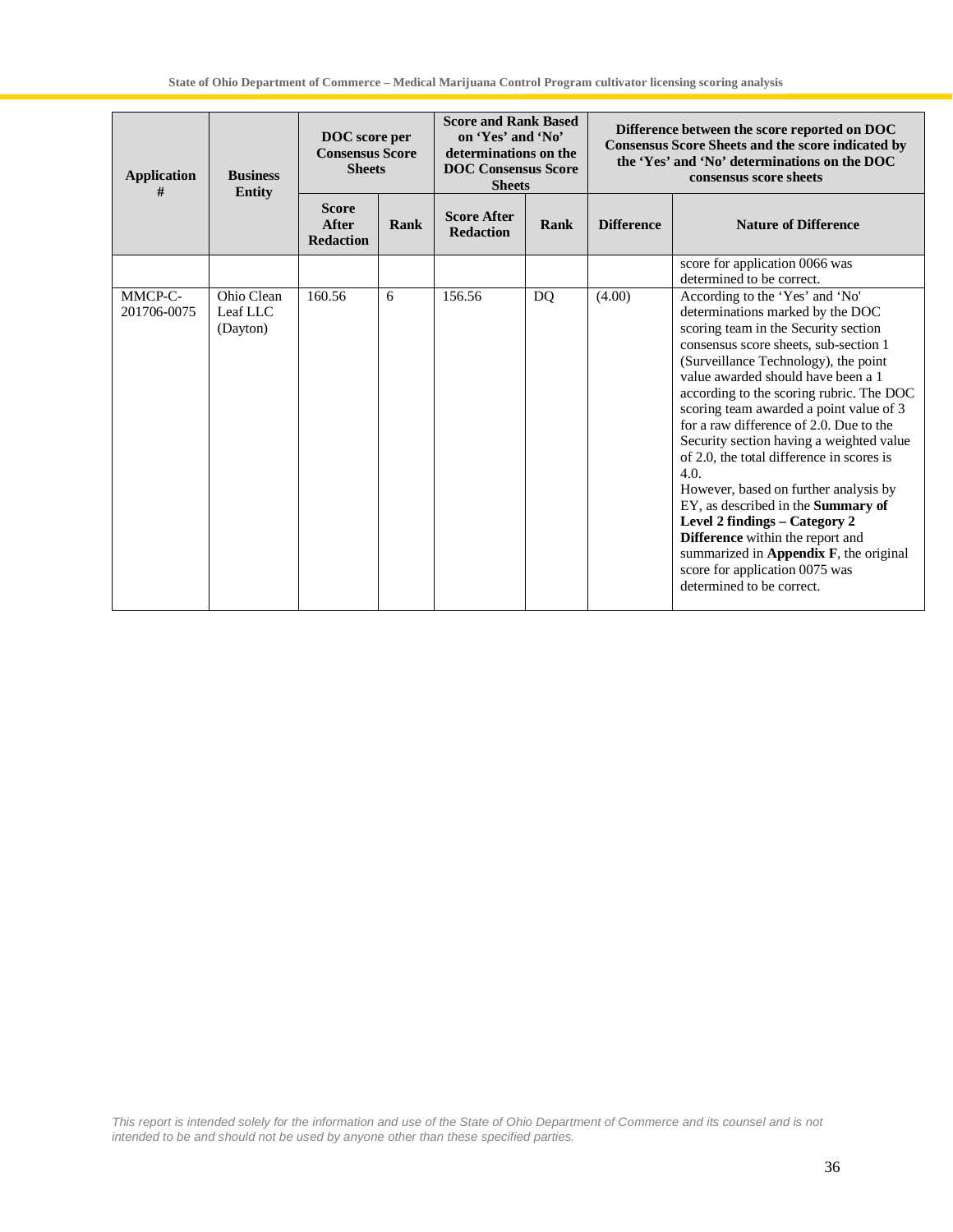# **Appendix F**

*Summary of Re-Review for Category 2 Differences*

| <b>Application</b>     | <b>Business</b>      | <b>DOC</b> score<br>Rank<br>based on<br>per<br>Original<br><b>Consensus</b> |                                        |                                        | Analysis based on DOC<br><b>Consensus Score Sheets and</b><br><b>Re-review results</b> | <b>Summary of Re-Review for Category 2</b>                                                                                                                                                                                                                                                                                                                                                                                                                                                                                                                                                                                    |
|------------------------|----------------------|-----------------------------------------------------------------------------|----------------------------------------|----------------------------------------|----------------------------------------------------------------------------------------|-------------------------------------------------------------------------------------------------------------------------------------------------------------------------------------------------------------------------------------------------------------------------------------------------------------------------------------------------------------------------------------------------------------------------------------------------------------------------------------------------------------------------------------------------------------------------------------------------------------------------------|
| ID                     | <b>Entity</b>        | <b>Score Sheets</b><br><b>After</b><br><b>Redaction</b>                     | <b>DOC</b><br><b>Score</b><br>Workbook | <b>Score After</b><br><b>Redaction</b> | <b>Rank</b>                                                                            | <b>Differences</b>                                                                                                                                                                                                                                                                                                                                                                                                                                                                                                                                                                                                            |
| MMCP-C-<br>201706-0001 | <b>RSLBC</b>         | 77.08                                                                       | DQ                                     | 75.44                                  | DQ                                                                                     | To resolve the differences identified between the<br>'Yes' and 'No' determinations on the DOC<br>Consensus Score Sheets and the point values<br>awarded, the DOC Quality Assurance scoring team<br>marked criteria 2 and 5 (Notification to<br>dispensaries and Notification to Department) as<br>'No' during the re-review performed on June 11.<br>Criterion 2 was a required element in this sub-<br>section. Both of these criteria were marked 'Yes' on<br>the Original DOC Consensus Score Sheet.                                                                                                                       |
|                        |                      |                                                                             |                                        |                                        |                                                                                        | Based upon the number of compliant features for<br>Adverse Events and Recall Procedures according to<br>the re-review, 0 points were awarded in this sub-<br>section. In the Original DOC Consensus Score<br>Sheet, 1 point was awarded, which results in a raw<br>score variance of 1.0 and a converted score<br>difference of 1.64, after the weights were applied.                                                                                                                                                                                                                                                         |
| MMCP-C-<br>201706-0027 | Ancient<br>Roots LLC | 168.76                                                                      | 4/5                                    | 168.76                                 | 4/5                                                                                    | To resolve the differences identified between the<br>'Yes' and 'No' determinations on the DOC<br>Consensus Score Sheets and the point values<br>awarded, the DOC Security scoring team marked<br>criteria 4, 5, and 6 (Security system, Enhanced<br>video surveillance, and Security and/or video<br>surveillance) as 'Yes' during the re-review<br>performed on June 8. These criteria were all<br>marked 'No' on the Original DOC Consensus Score<br>Sheet.                                                                                                                                                                 |
|                        |                      |                                                                             |                                        |                                        |                                                                                        | Based upon the number of compliant features for<br>Surveillance Technology according to the re-review<br>procedures, either 3 or 5 points could be awarded<br>per the scoring rubric. The number of compliant<br>features was 5, which fell on the borderline<br>between point values of 3 and 5. In the re-review,<br>the Security scoring team awarded the application 3<br>points and commented "N/A" for additional<br>features that materially improved the plan. The 3<br>points awarded in the re-review of this sub-section<br>agrees to the points originally awarded per the<br>Original DOC Consensus Score Sheet. |
|                        |                      |                                                                             |                                        |                                        |                                                                                        | While there was no change in the points awarded,<br>the Original DOC Consensus Score Sheet noted<br>two compliant features and the re-review noted five<br>compliant features.                                                                                                                                                                                                                                                                                                                                                                                                                                                |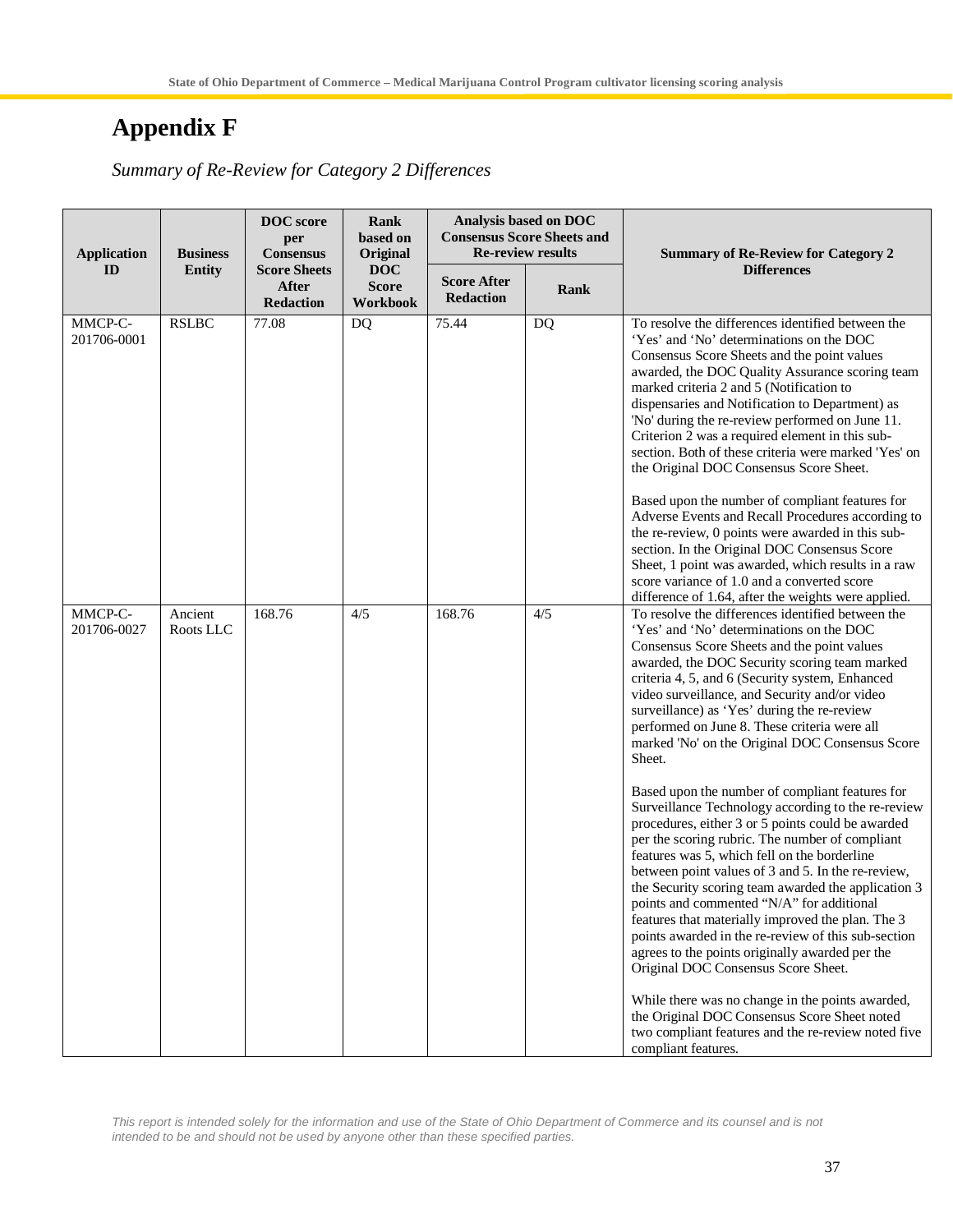| <b>Application</b>     | <b>Business</b>                          | <b>DOC</b> score<br>per<br><b>Consensus</b>             | <b>Rank</b><br>based on<br>Original    | <b>Re-review results</b>               | Analysis based on DOC<br><b>Consensus Score Sheets and</b> | <b>Summary of Re-Review for Category 2</b>                                                                                                                                                                                                                                                                                                                                        |
|------------------------|------------------------------------------|---------------------------------------------------------|----------------------------------------|----------------------------------------|------------------------------------------------------------|-----------------------------------------------------------------------------------------------------------------------------------------------------------------------------------------------------------------------------------------------------------------------------------------------------------------------------------------------------------------------------------|
| ID                     | <b>Entity</b>                            | <b>Score Sheets</b><br><b>After</b><br><b>Redaction</b> | <b>DOC</b><br><b>Score</b><br>Workbook | <b>Score After</b><br><b>Redaction</b> | <b>Rank</b>                                                | <b>Differences</b>                                                                                                                                                                                                                                                                                                                                                                |
| MMCP-C-<br>201706-0043 | Chloris CC<br>LLC                        | 84.34                                                   | DQ                                     | 79.96                                  | DQ                                                         | To resolve the differences identified between the<br>'Yes' and 'No' determinations on the DOC<br>Consensus Score Sheets and the point values<br>awarded, the DOC Business scoring team marked<br>the same 'Yes' and 'No' determinations during the<br>re-review performed on June 12 as were recorded<br>in the Original DOC Consensus Score Sheet.                               |
|                        |                                          |                                                         |                                        |                                        |                                                            | Based upon the number of compliant features for<br>Business Model according to the re-review, 0<br>points were awarded in this sub-section. In the<br>Original DOC Consensus Score Sheet, 3 points<br>were awarded, which results in a raw score<br>variance of 3.0 and a converted score difference of<br>4.38, after the weights were applied.                                  |
| MMCP-C-<br>201706-0052 | <b>MJMD</b><br>Enterprises<br><b>LTD</b> | 79.48                                                   | DQ                                     | 79.48                                  | DQ                                                         | To resolve the differences identified between the<br>'Yes' and 'No' determinations on the DOC<br>Consensus Score Sheets and the point values<br>awarded, the DOC Operations scoring team marked<br>criterion 5 (Timeline to produce) as 'No' during the<br>re-review performed on June 11. This criterion was<br>marked 'Yes' on the Original DOC Consensus<br>Score Sheet.       |
|                        |                                          |                                                         |                                        |                                        |                                                            | Based upon the number of compliant features for<br>Product Timeline and Production Schedule<br>according to the re-review, 1 point was awarded in<br>this sub-section, which agrees to the points<br>awarded per the Original DOC Consensus Score<br>Sheet.                                                                                                                       |
| MMCP-C-<br>201706-0058 | <b>BBSD</b><br>Cultivators<br><b>LLC</b> | 23.44                                                   | DQ                                     | 23.44                                  | DQ                                                         | To resolve the differences identified between the<br>'Yes' and 'No' determinations on the DOC<br>Consensus Score Sheets and the point values<br>awarded, the DOC Operations scoring team marked<br>criterion 1 (Timeline for growth cycle) as 'No'<br>during the re-review performed on June 11. This<br>criterion was marked 'Yes' on the Original DOC<br>Consensus Score Sheet. |
|                        |                                          |                                                         |                                        |                                        |                                                            | Based upon the number of compliant features for<br>Product Timeline and Production Schedule<br>according to the re-review, 0 points were awarded<br>in this sub-section, which agrees to the points<br>awarded per the Original DOC Consensus Score<br>Sheet.                                                                                                                     |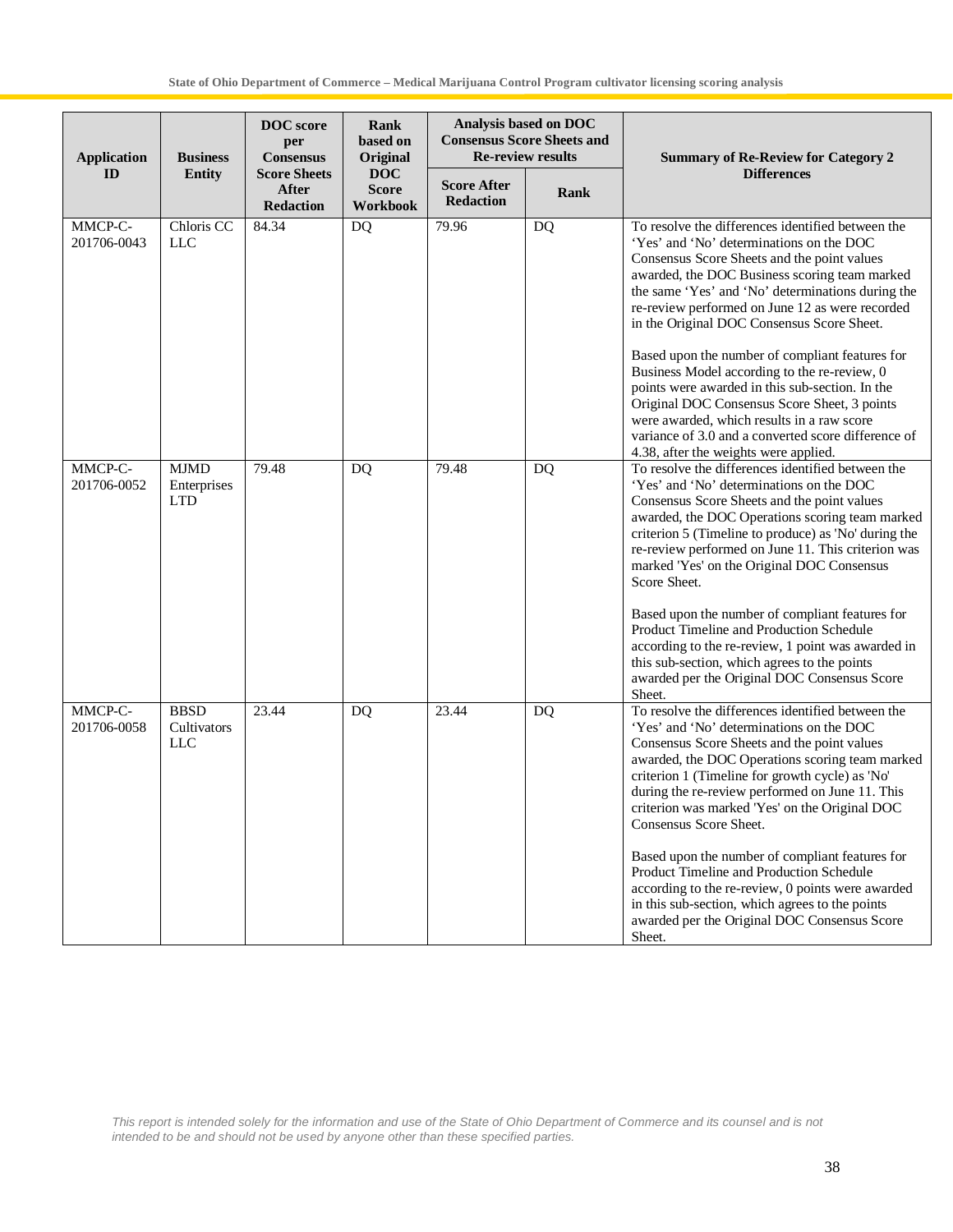| <b>Application</b>     | <b>Business</b>                     | <b>DOC</b> score<br>per<br><b>Consensus</b>             | Rank<br>based on<br>Original                  | Analysis based on DOC<br><b>Consensus Score Sheets and</b><br><b>Re-review results</b> |           | <b>Summary of Re-Review for Category 2</b>                                                                                                                                                                                                                                                                                                                                                                                                                                                                                                                                                                                                     |
|------------------------|-------------------------------------|---------------------------------------------------------|-----------------------------------------------|----------------------------------------------------------------------------------------|-----------|------------------------------------------------------------------------------------------------------------------------------------------------------------------------------------------------------------------------------------------------------------------------------------------------------------------------------------------------------------------------------------------------------------------------------------------------------------------------------------------------------------------------------------------------------------------------------------------------------------------------------------------------|
| <b>ID</b>              | <b>Entity</b>                       | <b>Score Sheets</b><br><b>After</b><br><b>Redaction</b> | <b>DOC</b><br><b>Score</b><br><b>Workbook</b> | <b>Score After</b><br><b>Redaction</b>                                                 | Rank      | <b>Differences</b>                                                                                                                                                                                                                                                                                                                                                                                                                                                                                                                                                                                                                             |
| MMCP-C-<br>201706-0065 | Bickshaw<br>Investment<br>Group LLC | 101.64                                                  | <b>DQ</b>                                     | 101.64                                                                                 | <b>DQ</b> | To resolve the differences identified between the<br>'Yes' and 'No' determinations on the DOC<br>Consensus Score Sheets and the point values<br>awarded, the DOC Security scoring team marked<br>criterion 5 (Enhanced Video Surveillance) as 'Yes'<br>during the re-review performed on June 8. This<br>criterion was marked 'No' on the Original DOC<br>Consensus Score Sheet.<br>Based upon the number of compliant features for<br>Surveillance Technology according to the re-<br>review, 3 points were awarded in this sub-section,<br>which agrees to the points awarded per the Original<br>DOC Consensus Score Sheet.                 |
| MMCP-C-<br>201706-0067 | Pure<br>Medicinal<br>Company        | 45.42                                                   | <b>DQ</b>                                     | 45.42                                                                                  | <b>DQ</b> | To resolve the differences identified between the<br>'Yes' and 'No' determinations on the DOC<br>Consensus Score Sheets and the point values<br>awarded, the DOC Quality Assurance scoring team<br>marked criterion 1 (Record keeping) as 'No' during<br>the re-review performed on June 11. This criterion<br>was marked 'Yes' on the Original DOC Consensus<br>Score Sheet.<br>Based upon the number of compliant features for<br>Record Keeping and Regulatory Compliance<br>according to the re-review, 0 points were awarded<br>in this sub-section, which agrees to the points<br>awarded per the Original DOC Consensus Score<br>Sheet. |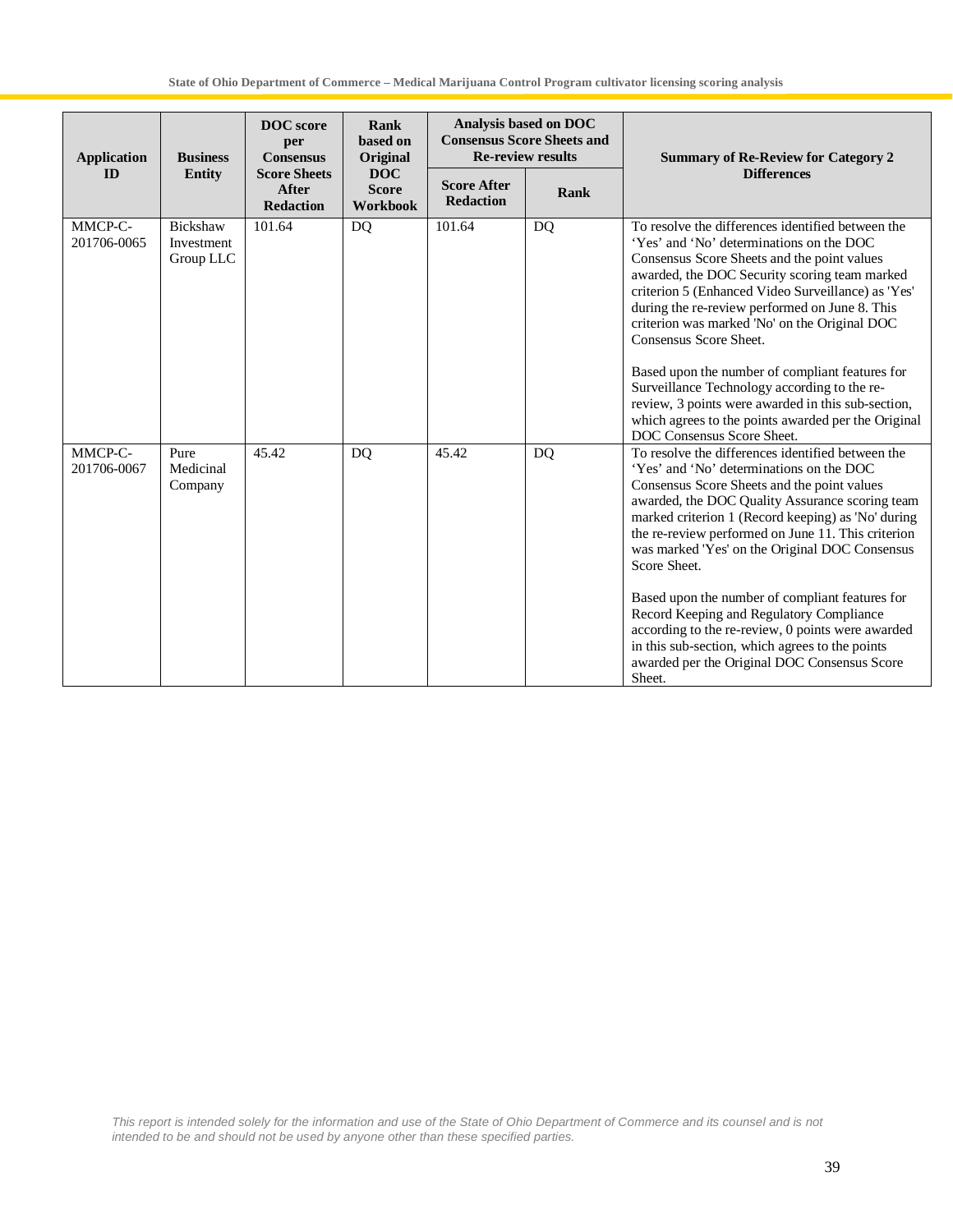| <b>Application</b>     | <b>Business</b>                     | <b>DOC</b> Score<br>per<br><b>Consensus</b>             | Rank<br>based on<br>Original           | <b>Re-review results</b>               | <b>Analysis based on DOC</b><br><b>Consensus Score Sheets and</b> | <b>Summary of Re-review for Category 2</b>                                                                                                                                                                                                                                                                                                                                                                                                                                                                                                                                                                                                                                                                                                                                                                                                                                                                                                                                                                                                                                                                                                                                                                                                                                                                                                                                                                                                                                                                                                                                                                                                                                                                                                                                                                                                                                                                                                                                                                                                                                                                                                                                                                                                                                                                                                            |
|------------------------|-------------------------------------|---------------------------------------------------------|----------------------------------------|----------------------------------------|-------------------------------------------------------------------|-------------------------------------------------------------------------------------------------------------------------------------------------------------------------------------------------------------------------------------------------------------------------------------------------------------------------------------------------------------------------------------------------------------------------------------------------------------------------------------------------------------------------------------------------------------------------------------------------------------------------------------------------------------------------------------------------------------------------------------------------------------------------------------------------------------------------------------------------------------------------------------------------------------------------------------------------------------------------------------------------------------------------------------------------------------------------------------------------------------------------------------------------------------------------------------------------------------------------------------------------------------------------------------------------------------------------------------------------------------------------------------------------------------------------------------------------------------------------------------------------------------------------------------------------------------------------------------------------------------------------------------------------------------------------------------------------------------------------------------------------------------------------------------------------------------------------------------------------------------------------------------------------------------------------------------------------------------------------------------------------------------------------------------------------------------------------------------------------------------------------------------------------------------------------------------------------------------------------------------------------------------------------------------------------------------------------------------------------------|
| ID                     | <b>Entity</b>                       | <b>Score</b><br><b>Sheets After</b><br><b>Redaction</b> | <b>DOC</b><br><b>Score</b><br>Workbook | <b>Score After</b><br><b>Redaction</b> | Rank                                                              | <b>Differences</b>                                                                                                                                                                                                                                                                                                                                                                                                                                                                                                                                                                                                                                                                                                                                                                                                                                                                                                                                                                                                                                                                                                                                                                                                                                                                                                                                                                                                                                                                                                                                                                                                                                                                                                                                                                                                                                                                                                                                                                                                                                                                                                                                                                                                                                                                                                                                    |
| MMCP-C-<br>201706-0066 | Ohio Clean<br>Leaf LLC<br>(Carroll) | 160.56                                                  | 6                                      | 160.56                                 | 6                                                                 | To resolve the differences identified between the<br>'Yes' and 'No' determinations on the DOC<br>Consensus Score Sheets and the point values<br>awarded, the DOC Security scoring team<br>performed a re-review of the Physical Security sub-<br>section of the Security Plan for Ohio Clean Leaf<br>LLC application 0066 and the Surveillance<br>Technology sub-section of the Security Plan for<br>Ohio Clean Leaf LLC 0075. After EY compared<br>the 'Yes' and 'No' determinations from the re-<br>review results of applications 0066 and 0075, we<br>identified differences in eight criteria across the<br>four sub-sections of the Security Plan.<br>Due to these differences and the similar application<br>content between 0066 and 0075, EY organized an<br>interview with the Security scoring team to further<br>assess the determinations made during the initial re-<br>review. During this interview, the Security scoring<br>team read through the Security Plan application<br>content for both applications and agreed the<br>applications appeared to be substantially the same<br>with some subtle differences and should have<br>received the same 'Yes' and 'No' determinations in<br>all but one criterion.<br>We presented the Security scoring team with the<br>eight criteria where there were differences in the<br>'Yes' and 'No' determinations between<br>applications 0066 and 0075 and asked them to re-<br>assess the 'Yes' and 'No' determinations based on<br>their re-read of the Section 2 application content<br>during our interview.<br>Based upon the number of compliant features for<br>Physical Security and Surveillance Technology<br>according to the re-review procedures for both<br>applications, the following points were awarded to<br>both applications:<br>Surveillance Technology: 3 points<br>$\bullet$<br>Physical Security: 5 points<br>$\bullet$<br>Transportation Policies: 0 points<br>$\bullet$<br>Record Keeping: 5 points<br>$\bullet$<br><b>Total raw points: 13 points</b><br>In the Original DOC Consensus Score Sheet, the<br>following points were awarded:<br>Surveillance Technology: 3 points<br>$\bullet$<br>Physical Security: 5 points<br>$\bullet$<br>Transportation Policies: 0 points<br>Record Keeping: 0 points<br>Record Keeping adjustment: 5<br>$\circ$<br>points |
|                        |                                     |                                                         |                                        |                                        |                                                                   | <b>Total raw points: 13 points</b>                                                                                                                                                                                                                                                                                                                                                                                                                                                                                                                                                                                                                                                                                                                                                                                                                                                                                                                                                                                                                                                                                                                                                                                                                                                                                                                                                                                                                                                                                                                                                                                                                                                                                                                                                                                                                                                                                                                                                                                                                                                                                                                                                                                                                                                                                                                    |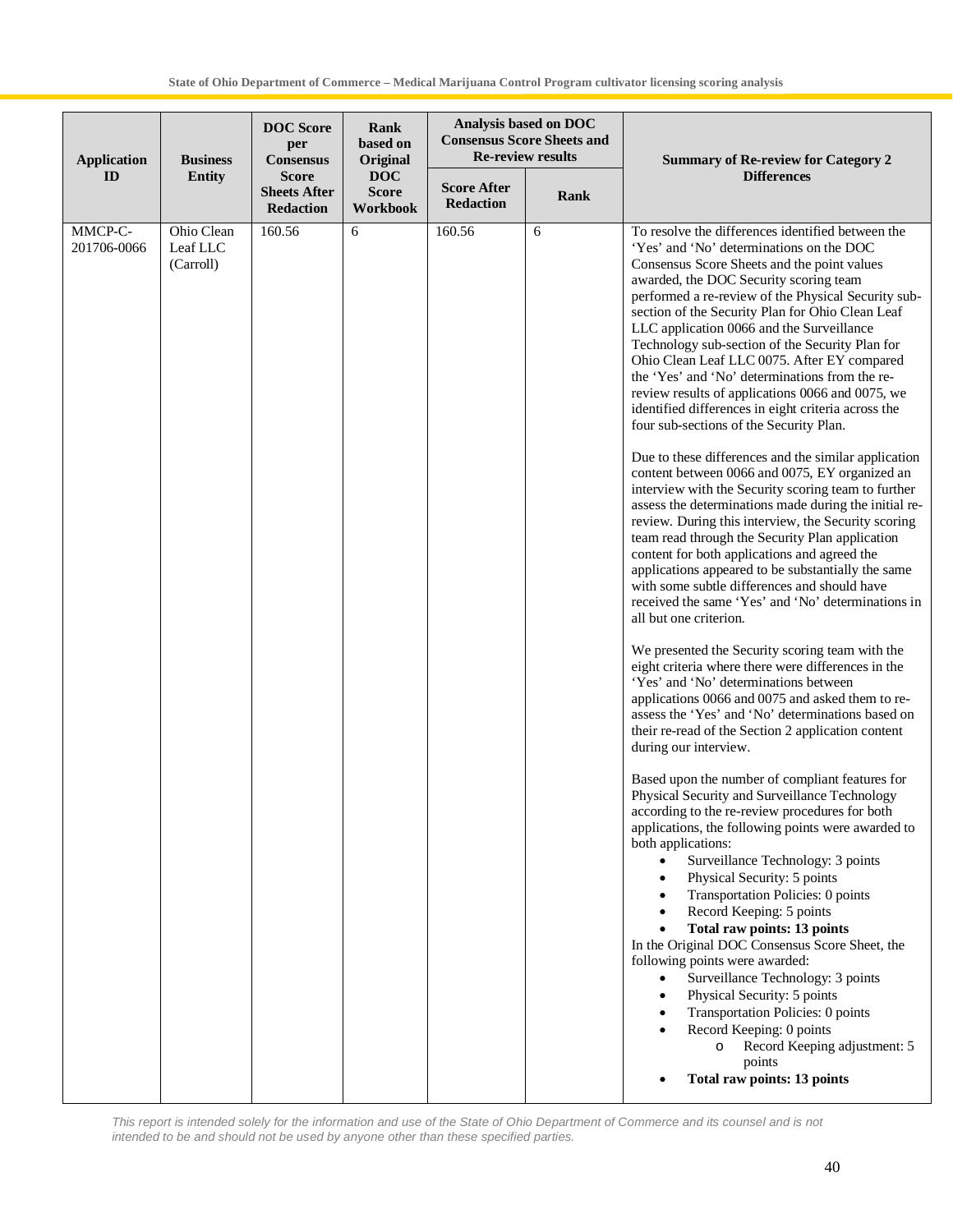| <b>Application</b>     | <b>Business</b>                    | <b>DOC</b> Score<br>per<br><b>Consensus</b>             | Rank<br>based on<br>Original           |                                        | Analysis based on DOC<br><b>Consensus Score Sheets and</b><br><b>Re-review results</b> | <b>Summary of Re-review for Category 2</b>                                                                                                                                                                                                                                                                                                                                                                                                                                                                                                                                                                                                                                                                                                                                                                                                                                                                                                                                                                                                                                                                                                                                                                                                                                                                                                                                                                                                                                                                                                                              |
|------------------------|------------------------------------|---------------------------------------------------------|----------------------------------------|----------------------------------------|----------------------------------------------------------------------------------------|-------------------------------------------------------------------------------------------------------------------------------------------------------------------------------------------------------------------------------------------------------------------------------------------------------------------------------------------------------------------------------------------------------------------------------------------------------------------------------------------------------------------------------------------------------------------------------------------------------------------------------------------------------------------------------------------------------------------------------------------------------------------------------------------------------------------------------------------------------------------------------------------------------------------------------------------------------------------------------------------------------------------------------------------------------------------------------------------------------------------------------------------------------------------------------------------------------------------------------------------------------------------------------------------------------------------------------------------------------------------------------------------------------------------------------------------------------------------------------------------------------------------------------------------------------------------------|
| ID                     | <b>Entity</b>                      | <b>Score</b><br><b>Sheets After</b><br><b>Redaction</b> | <b>DOC</b><br><b>Score</b><br>Workbook | <b>Score After</b><br><b>Redaction</b> | Rank                                                                                   | <b>Differences</b>                                                                                                                                                                                                                                                                                                                                                                                                                                                                                                                                                                                                                                                                                                                                                                                                                                                                                                                                                                                                                                                                                                                                                                                                                                                                                                                                                                                                                                                                                                                                                      |
|                        |                                    |                                                         |                                        |                                        |                                                                                        | The raw score variance between the results of the<br>re-review and the Original DOC Consensus Score<br>Sheet is 0. The converted score difference is also<br>0.00 after the weights were applied.<br>Refer to Summary of Level 2 findings - Category<br>2 difference for more details.                                                                                                                                                                                                                                                                                                                                                                                                                                                                                                                                                                                                                                                                                                                                                                                                                                                                                                                                                                                                                                                                                                                                                                                                                                                                                  |
| MMCP-C-<br>201706-0075 | Ohio Clean<br>Leaf LLC<br>(Dayton) | 160.56                                                  | 6                                      | 160.56                                 | 6                                                                                      | To resolve the differences identified between the<br>'Yes' and 'No' determinations on the DOC<br>Consensus Score Sheets and the point values<br>awarded, the DOC Security scoring team<br>performed a re-review of the Surveillance<br>Technology sub-section of the Security Plan for<br>Ohio Clean Leaf LLC 0075 and Physical Security<br>sub-section of the Security Plan for Ohio Clean<br>Leaf LLC application 0066. After EY compared the<br>'Yes' and 'No' determinations from the re-review<br>results of applications 0066 and 0075, we identified<br>differences in eight criteria across the four sub-<br>sections of the Security Plan.<br>Due to these differences and the similar application<br>content between 0066 and 0075, EY organized an<br>interview with the Security scoring team to further<br>assess the determinations made during the initial re-<br>review. During this interview, the Security scoring<br>team read through the Security Plan application<br>content for both applications and agreed the<br>applications appeared to be substantially the same<br>with some subtle differences and should have<br>received the same 'Yes' and 'No' determinations in<br>all but one criterion.<br>We presented the Security scoring team with the<br>eight criteria where there were differences in the<br>'Yes' and 'No' determinations between<br>applications 0066 and 0075 and asked them to re-<br>assess the 'Yes' and 'No' determinations based on<br>their re-read of the Section 2 application content<br>during our interview. |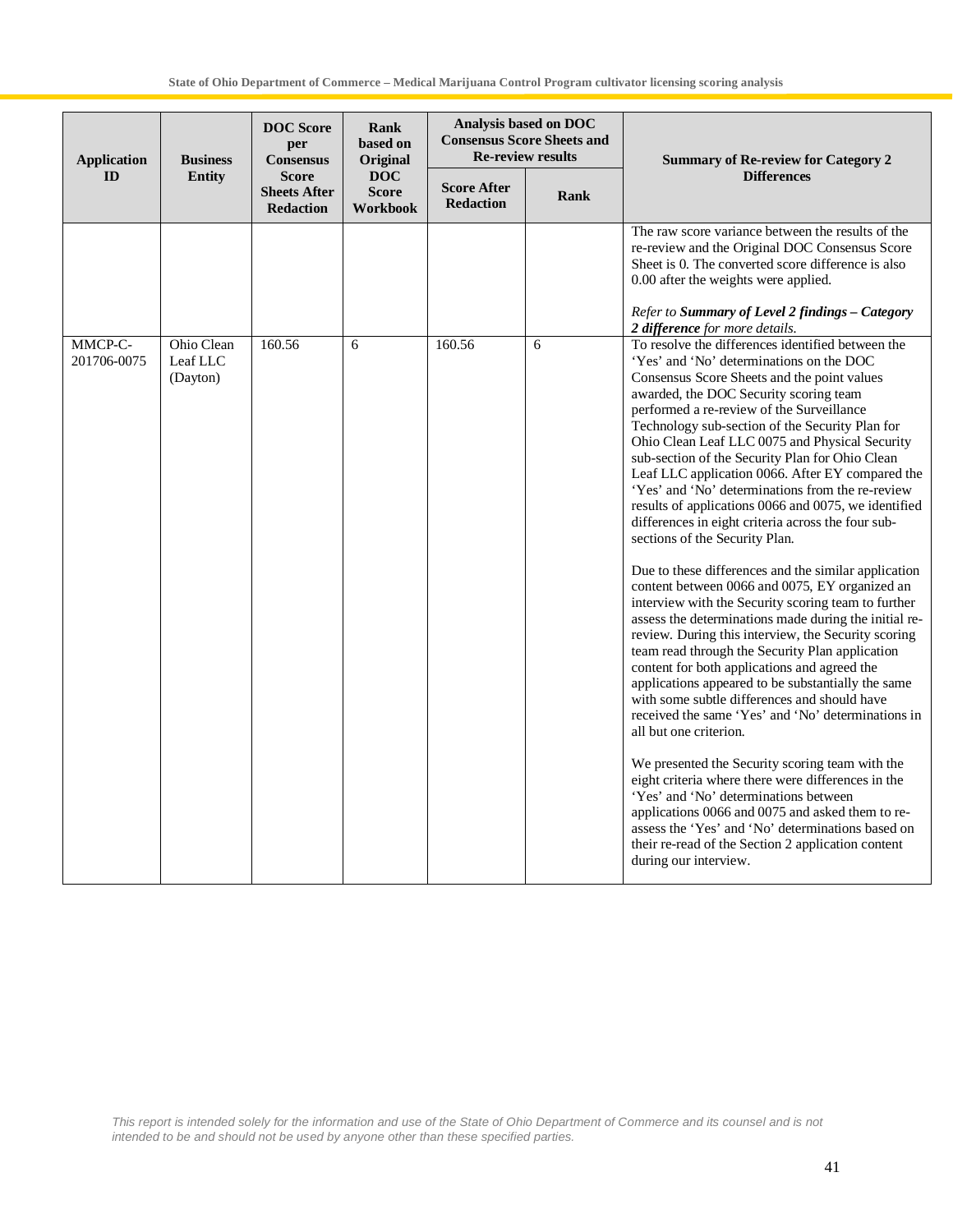| <b>Application</b>     | <b>Business</b>                    | <b>DOC</b> Score<br>per<br><b>Consensus</b>             | Rank<br>based on<br>Original           |                                        | Analysis based on DOC<br><b>Consensus Score Sheets and</b><br><b>Re-review results</b><br><b>Summary of Re-review for Category 2</b> |                                                                                                                                                                                                                                                                                                                                                                                                                                                                                                                                                                                                                                                                                                                                                                                                                                                                                                                                                                                                                            |
|------------------------|------------------------------------|---------------------------------------------------------|----------------------------------------|----------------------------------------|--------------------------------------------------------------------------------------------------------------------------------------|----------------------------------------------------------------------------------------------------------------------------------------------------------------------------------------------------------------------------------------------------------------------------------------------------------------------------------------------------------------------------------------------------------------------------------------------------------------------------------------------------------------------------------------------------------------------------------------------------------------------------------------------------------------------------------------------------------------------------------------------------------------------------------------------------------------------------------------------------------------------------------------------------------------------------------------------------------------------------------------------------------------------------|
| ID                     | <b>Entity</b>                      | <b>Score</b><br><b>Sheets After</b><br><b>Redaction</b> | <b>DOC</b><br><b>Score</b><br>Workbook | <b>Score After</b><br><b>Redaction</b> | <b>Rank</b>                                                                                                                          | <b>Differences</b>                                                                                                                                                                                                                                                                                                                                                                                                                                                                                                                                                                                                                                                                                                                                                                                                                                                                                                                                                                                                         |
| MMCP-C-<br>201706-0075 | Ohio Clean<br>Leaf LLC<br>(Dayton) | 160.56                                                  | 6                                      | 160.56                                 | 6                                                                                                                                    | Based upon the number of compliant features for<br>Physical Security and Surveillance Technology<br>according to the re-review procedures for both<br>applications, the following points were awarded to<br>both applications:<br>Surveillance Technology: 3 points<br>$\bullet$<br>Physical Security: 5 points<br>Transportation Policies: 0 points<br>Record Keeping: 5 points<br>Total raw points: 13 points<br>In the Original DOC Consensus Score Sheet, the<br>following points were awarded:<br>Surveillance Technology: 3 points<br>$\bullet$<br>Physical Security: 5 points<br>Transportation Policies: 0 points<br>Record Keeping: 0 points<br>Record Keeping adjustment: 5<br>points<br>Total raw points: 13 points<br>The raw score variance between the results of the<br>re-review and the Original DOC Consensus Score<br>Sheet is 0.0. The converted score difference is also<br>0.00 after the weights were applied.<br>Refer to Summary of Level 2 Findings - Category<br>2 difference for more details. |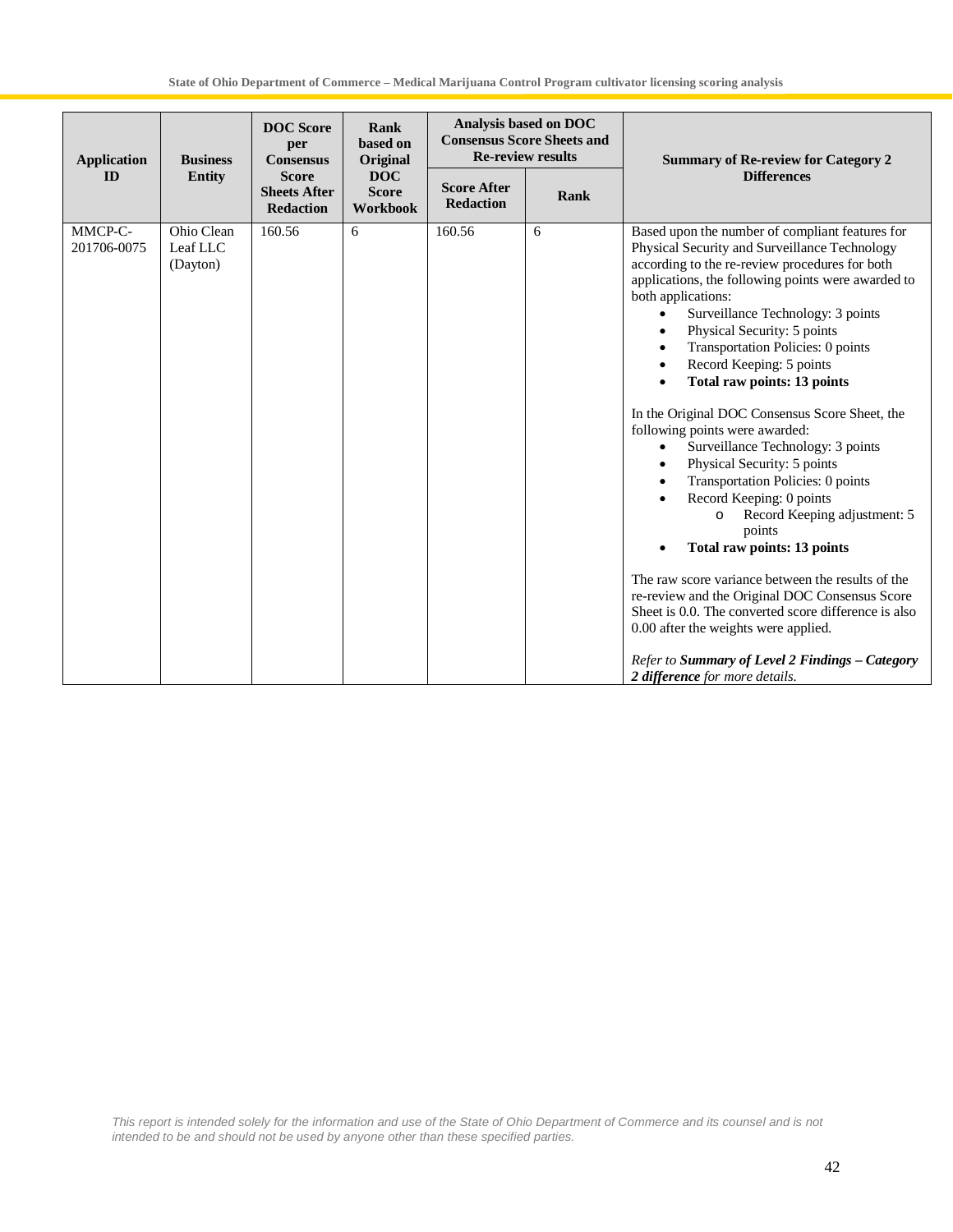# **Appendix G**

*Interviews conducted*

| #                           | <b>Name</b>         | <b>Title at Time of Interview</b>                                |
|-----------------------------|---------------------|------------------------------------------------------------------|
|                             | Nate Mealy          | Deputy Chief Legal Counsel                                       |
| $\mathcal{D}_{\mathcal{L}}$ | <b>Brian Peters</b> | Senior Attorney                                                  |
| 3                           | Justin Hunt         | <b>Chief Operating Officer</b>                                   |
|                             | Mark Edwards        | <b>Chief Information Officer</b>                                 |
|                             | Steve Regoli        | Architect Administrator, Team Lead of Security plan scoring team |
| 6                           | <b>Kathy Frato</b>  | <b>MMCP</b> Project Manager                                      |
|                             | Diana Wynkoop       | Administrative Professional and MMCP Program Administrator       |
| 8                           | Mark Hamlin         | Senior Policy Advisor                                            |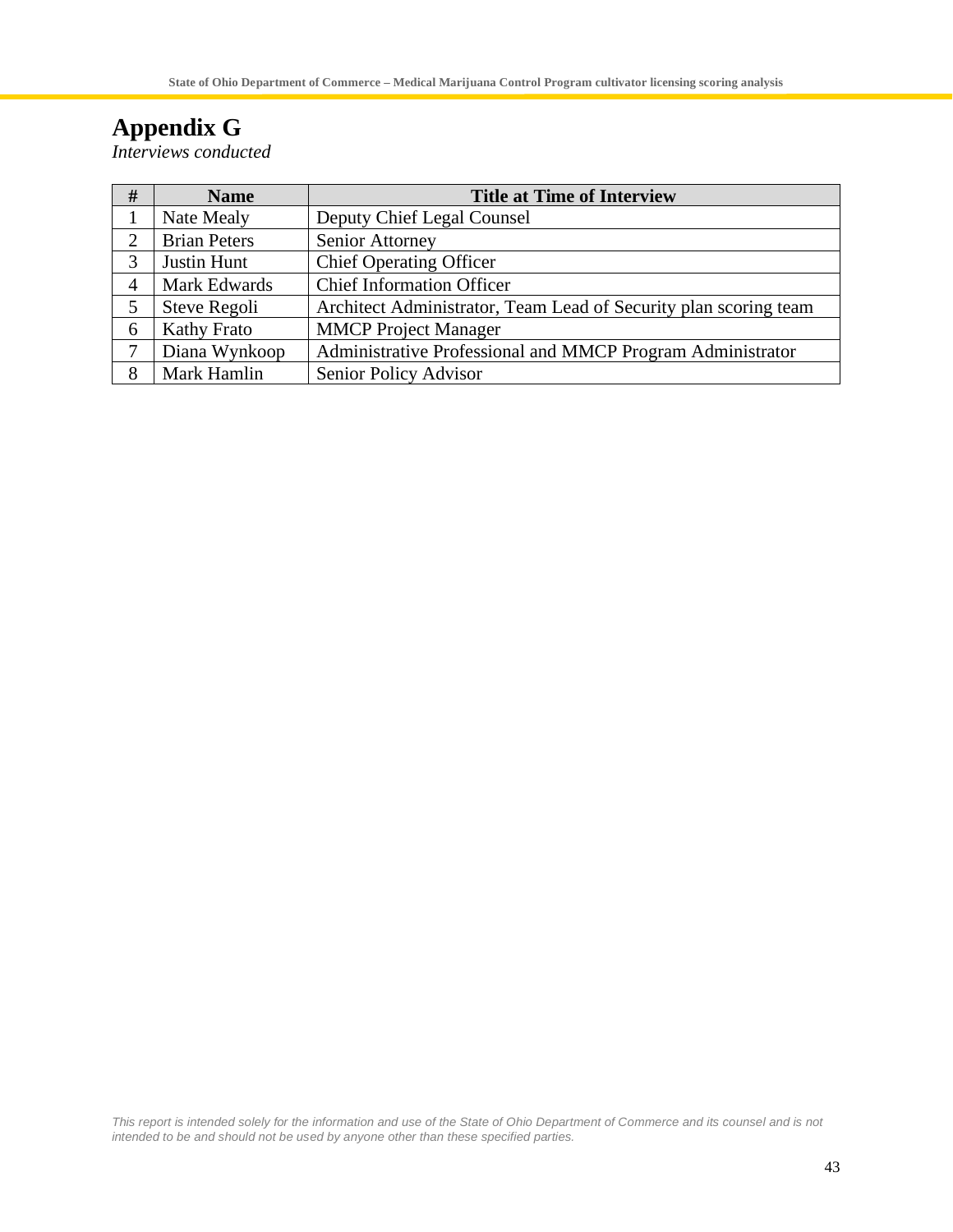# **Appendix H.1**

| #              | <b>Application ID</b> | <b>Entity Name</b>                               | <b>Score After</b><br><b>Redactions</b> | <b>Original DOC</b><br><b>Score Workbook</b><br><b>Rank</b> | <b>Recalculated</b><br><b>Score After</b><br><b>Redactions</b> | <b>Recalculated</b><br><b>Rank</b> |
|----------------|-----------------------|--------------------------------------------------|-----------------------------------------|-------------------------------------------------------------|----------------------------------------------------------------|------------------------------------|
| 1              | MMCP-C-201706-0010    | Fire Rock, LTD                                   | 178.92                                  | 1                                                           | 178.92                                                         | 1                                  |
| $\overline{c}$ | MMCP-C-201706-0011    | Fire Rock, LTD                                   | 178.92                                  | 1                                                           | 178.92                                                         | 1                                  |
| 3              | MMCP-C-201706-0012    | Fire Rock, LTD                                   | 178.92                                  | 1                                                           | 178.92                                                         | 1                                  |
| 4              | MMCP-C-201706-0017    | FN Group Holdings                                | 176.76                                  | $\overline{c}$                                              | 176.76                                                         | $\mathfrak{2}$                     |
| 5              | MMCP-C-201706-0038    | Mother Grows Best LLC                            | 172.00                                  | 3                                                           | 172.00                                                         | 3                                  |
| 6              | MMCP-C-201706-0035    | OhiGrow LLC                                      | 168.76                                  | 4/5                                                         | 168.76                                                         | 4/5                                |
| $\overline{7}$ | MMCP-C-201706-0027    | <b>Ancient Roots LLC</b>                         | 168.76                                  | 4/5                                                         | 168.76                                                         | 4/5                                |
| $\,8\,$        | MMCP-C-201706-0009    | Cielo Jardin, LLC                                | 167.28                                  | DQ                                                          | 167.28                                                         | <b>DQ</b>                          |
| 9              | MMCP-C-201706-0066    | Ohio Clean Leaf LLC (Carroll)                    | 160.56                                  | 6                                                           | 160.56                                                         | 6                                  |
| 10             | MMCP-C-201706-0075    | Ohio Clean Leaf LLC (Dayton)                     | 160.56                                  | 6                                                           | 160.56                                                         | 6                                  |
| 11             | MMCP-C-201706-0042    | Pure OH LLC                                      | 157.28                                  | <b>DQ</b>                                                   | 157.28                                                         | <b>DQ</b>                          |
| 12             | MMCP-C-201706-0057    | Ascension Bio Medical                            | 157.08                                  | 7                                                           | 157.08                                                         | $\tau$                             |
| 13             | MMCP-C-201706-0013    | Agri-Med Ohio LLC                                | 156.60                                  | 8                                                           | 156.60                                                         | $\,8\,$                            |
| 14             | MMCP-C-201706-0003    | Paragon Development Group, LLC                   | 154.56                                  | 9                                                           | 154.56                                                         | 9                                  |
| 15             | MMCP-C-201706-0076    | Hemma LLC                                        | 151.28                                  | 10                                                          | 151.28                                                         | 10                                 |
| 16             | MMCP-C-201706-0015    | Galenas LLC                                      | 148.92                                  | 11                                                          | 148.92                                                         | 11                                 |
| 17             | MMCP-C-201706-0050    | <b>Secure Cultivation Company</b>                | 144.16                                  | <b>DQ</b>                                                   | 144.16                                                         | <b>DQ</b>                          |
| 18             | MMCP-C-201706-0005    | <b>Buckeye Pharms LLC</b>                        | 143.28                                  | <b>DQ</b>                                                   | 143.28                                                         | DQ                                 |
| 19             | MMCP-C-201706-0025    | Farkas Farms, LLC                                | 143.08                                  | 12                                                          | 143.08                                                         | 12                                 |
| 20             | MMCP-C-201706-0060    | Agrimed Industries of OH LLC                     | 142.76                                  | 13                                                          | 142.76                                                         | 13                                 |
| 21             | MMCP-C-201706-0047    | Ohio Valley Responsible Cultivators              | 136.92                                  | D <sub>O</sub>                                              | 136.92                                                         | DQ                                 |
| 22             | MMCP-C-201706-0007    | Silver Rapids, LLC                               | 131.64                                  | DQ                                                          | 131.64                                                         | DQ                                 |
| 23             | MMCP-C-201706-0022    | <b>Buckeye Leaf LLC</b>                          | 129.44                                  | <b>DQ</b>                                                   | 129.44                                                         | DQ                                 |
| 24             | MMCP-C-201706-0016    | Pure Leaf LLC                                    | 128.00                                  | DQ                                                          | 128.00                                                         | DQ                                 |
| 25             | MMCP-C-201706-0032    | Botanical Boutique, LLC                          | 127.66                                  | <b>DQ</b>                                                   | 127.66                                                         | DQ                                 |
| 26             | MMCP-C-201706-0070    | Hearing III LLC                                  | 124.66                                  | DQ                                                          | 122.66                                                         | DQ                                 |
| 27             | MMCP-C-201706-0030    | <b>Certified Pharmaceuticals LLC</b><br>(Newark) | 120.00                                  | DQ                                                          | 120.00                                                         | DQ                                 |
| 28             | MMCP-C-201706-0021    | Canapa Supply, Inc.                              | 118.70                                  | DQ                                                          | 118.70                                                         | DQ                                 |
| 29             | MMCP-C-201706-0031    | Certified Pharmaceuticals LLC<br>Columbus        | 115.62                                  | DQ                                                          | 115.62                                                         | DQ                                 |
| 30             | MMCP-C-201706-0028    | Ohio Marijuana Supply LLC                        | 113.84                                  | DQ                                                          | 113.84                                                         | DQ                                 |
| 31             | MMCP-C-201706-0006    | Ohio Greenland, Inc.                             | 107.48                                  | DQ                                                          | 107.48                                                         | DQ                                 |
| 32             | MMCP-C-201706-0019    | <b>BLD Agrology LLC</b>                          | 103.98                                  | DQ                                                          | 103.98                                                         | DQ                                 |
| 33             | MMCP-C-201706-0008    | Marlentip Industries                             | 102.20                                  | DQ                                                          | 102.20                                                         | DQ                                 |
| 34             | MMCP-C-201706-0065    | <b>Bickshaw Investment Group LLC</b>             | 101.64                                  | DQ                                                          | 101.64                                                         | DQ                                 |
| 35             | MMCP-C-201706-0036    | Clean Green Farms LLC                            | 100.36                                  | DQ                                                          | 100.36                                                         | DQ                                 |
| 36             | MMCP-C-201706-0044    | Ohio Wellness Cultivators, LLC                   | 94.00                                   | DQ                                                          | 94.00                                                          | DQ                                 |
| 37             | MMCP-C-201706-0056    | The Summit Bonsai, Inc.                          | 90.36                                   | DQ                                                          | 90.36                                                          | DQ                                 |

*Original DOC Level 2 rankings and recalculated score and rank*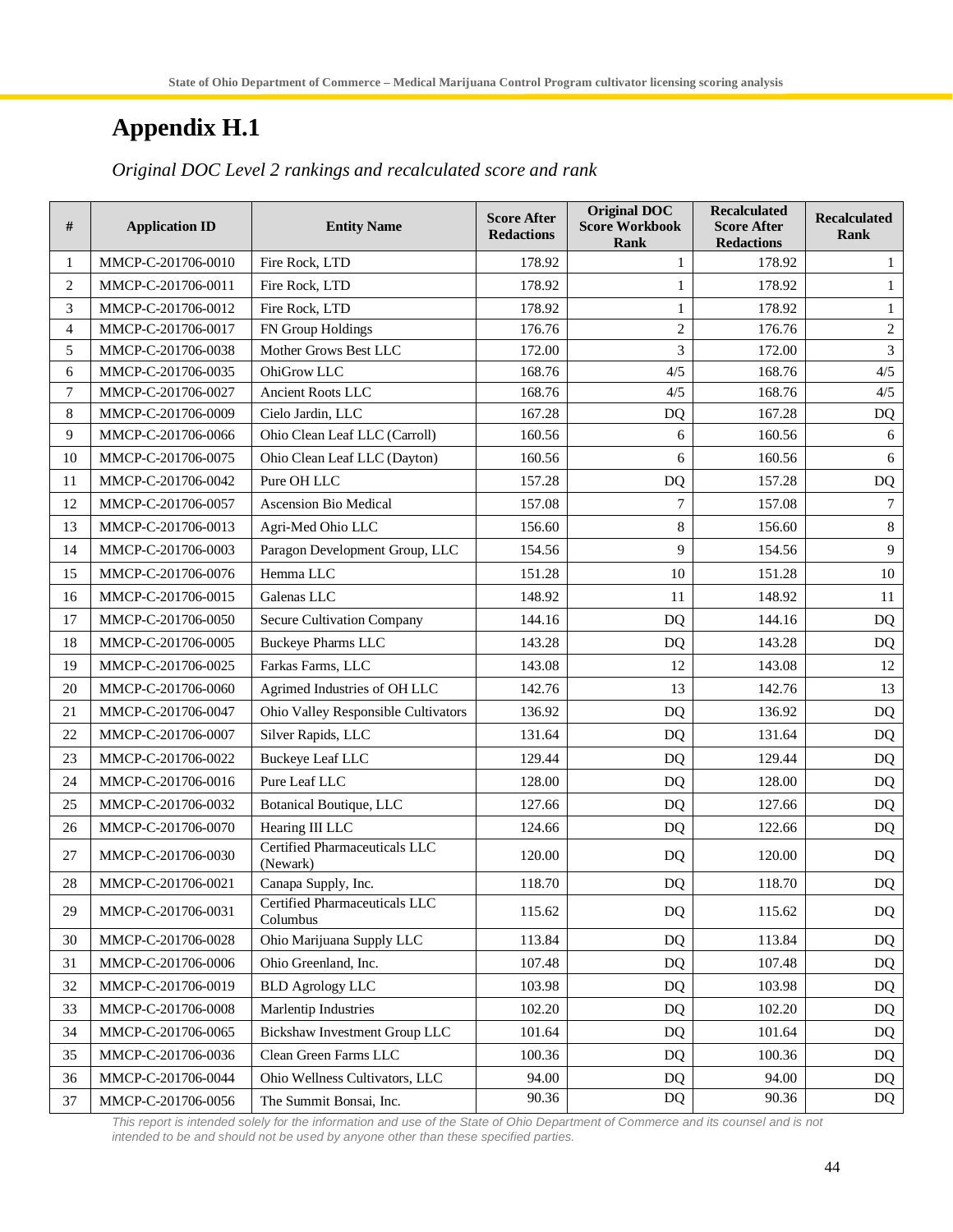| #  | <b>Application ID</b> | <b>Entity Name</b>               | <b>Score After</b><br><b>Redactions</b> | <b>Original DOC</b><br><b>Score Workbook</b><br><b>Rank</b> | <b>Recalculated</b><br><b>Score After</b><br><b>Redactions</b> | <b>Recalculated</b><br><b>Rank</b> |
|----|-----------------------|----------------------------------|-----------------------------------------|-------------------------------------------------------------|----------------------------------------------------------------|------------------------------------|
| 38 | MMCP-C-201706-0068    | National Biopharma               | 88.12                                   | <b>DQ</b>                                                   | 88.12                                                          | <b>DQ</b>                          |
| 39 | MMCP-C-201706-0034    | Mer-IT Releaf LTD                | 87.44                                   | <b>DQ</b>                                                   | 87.44                                                          | DQ                                 |
| 40 | MMCP-C-201706-0033    | O Meds LLC                       | 85.12                                   | <b>DQ</b>                                                   | 85.12                                                          | <b>DQ</b>                          |
| 41 | MMCP-C-201706-0043    | Chloris CC LLC                   | 84.34                                   | <b>DQ</b>                                                   | 79.96                                                          | <b>DQ</b>                          |
| 42 | MMCP-C-201706-0023    | Nature House, LLC                | 83.98                                   | DQ                                                          | 83.98                                                          | <b>DQ</b>                          |
| 43 | MMCP-C-201706-0041    | <b>Grow Vinton LLC</b>           | 83.24                                   | DQ                                                          | 83.24                                                          | <b>DQ</b>                          |
| 44 | MMCP-C-201706-0063    | Official Organics LLC            | 81.62                                   | <b>DQ</b>                                                   | 81.62                                                          | <b>DQ</b>                          |
| 45 | MMCP-C-201706-0026    | <b>TFO LLC</b>                   | 81.48                                   | DQ                                                          | 81.48                                                          | DQ                                 |
| 46 | MMCP-C-201706-0052    | <b>MJMD</b> Enterprises LTD      | 79.48                                   | <b>DQ</b>                                                   | 79.48                                                          | <b>DQ</b>                          |
| 47 | MMCP-C-201706-0001    | <b>RSLBC</b>                     | 77.08                                   | DQ                                                          | 75.44                                                          | <b>DQ</b>                          |
| 48 | MMCP-C-201706-0024    | Crataegus, LLC                   | 74.70                                   | <b>DQ</b>                                                   | 74.70                                                          | DQ                                 |
| 49 | MMCP-C-201706-0049    | <b>RG Farms LLC</b>              | 71.98                                   | DQ                                                          | 71.98                                                          | <b>DQ</b>                          |
| 50 | MMCP-C-201706-0029    | American Cannabis Enterprise     | 70.32                                   | DQ                                                          | 70.32                                                          | <b>DQ</b>                          |
| 51 | MMCP-C-201706-0037    | Fortuity LLC                     | 68.22                                   | DQ                                                          | 68.22                                                          | <b>DQ</b>                          |
| 52 | MMCP-C-201706-0073    | Earth Philosophy                 | 66.76                                   | <b>DQ</b>                                                   | 66.76                                                          | <b>DQ</b>                          |
| 53 | MMCP-C-201706-0046    | CBDJ, Inc.                       | 59.96                                   | <b>DQ</b>                                                   | 59.96                                                          | <b>DQ</b>                          |
| 54 | MMCP-C-201706-0039    | Capital City Medicinal           | 58.70                                   | <b>DQ</b>                                                   | 58.70                                                          | <b>DQ</b>                          |
| 55 | MMCP-C-201706-0064    | Eastside Nursery Cultivators LTD | 46.32                                   | <b>DQ</b>                                                   | 46.32                                                          | <b>DQ</b>                          |
| 56 | MMCP-C-201706-0067    | Pure Medicinal Company           | 45.42                                   | <b>DQ</b>                                                   | 45.42                                                          | <b>DQ</b>                          |
| 57 | MMCP-C-201706-0018    | Compassionate Hearts Cultivation | 45.08                                   | <b>DQ</b>                                                   | 45.08                                                          | <b>DQ</b>                          |
| 58 | MMCP-C-201706-0074    | Runkadela Productions LTD        | 44.34                                   | DQ                                                          | 44.34                                                          | <b>DQ</b>                          |
| 59 | MMCP-C-201706-0051    | New Age Farms LLC                | 42.20                                   | <b>DQ</b>                                                   | 42.20                                                          | <b>DQ</b>                          |
| 60 | MMCP-C-201706-0055    | OH Canna Wellness LLC            | 42.16                                   | DQ                                                          | 42.16                                                          | <b>DQ</b>                          |
| 61 | MMCP-C-201706-0054    | Warchag, Inc.                    | 41.96                                   | DQ                                                          | 41.96                                                          | DQ                                 |
| 62 | MMCP-C-201706-0048    | Med-Treez Inc.                   | 41.46                                   | DQ                                                          | 41.46                                                          | DQ                                 |
| 63 | MMCP-C-201706-0061    | Omni Farms LLC                   | 35.44                                   | DQ                                                          | 35.44                                                          | <b>DQ</b>                          |
| 64 | MMCP-C-201706-0062    | Ganja Farms LLC                  | 33.98                                   | <b>DQ</b>                                                   | 33.98                                                          | <b>DQ</b>                          |
| 65 | MMCP-C-201706-0059    | <b>Essential Creations</b>       | 24.14                                   | DQ                                                          | $\overline{2}4.14$                                             | DQ                                 |
| 66 | MMCP-C-201706-0058    | <b>BBSD Cultivators LLC</b>      | 23.44                                   | $\overline{DQ}$                                             | 23.44                                                          | DQ                                 |
| 67 | MMCP-C-201706-0020    | Paradise Farms LLP               | 20.52                                   | DQ                                                          | 20.52                                                          | <b>DQ</b>                          |
| 68 | MMCP-C-201706-0045    | Kenneth Arien Lowery             | 19.42                                   | DQ                                                          | 19.42                                                          | <b>DQ</b>                          |
| 69 | MMCP-C-201706-0040    | Green Health +Wellness           | 19.28                                   | DQ                                                          | 19.28                                                          | DQ                                 |
| 70 | MMCP-C-201706-0053    | Ohio Medigreen LTD               | 16.32                                   | DQ                                                          | 16.32                                                          | <b>DQ</b>                          |
| 71 | MMCP-C-201706-0071    | <b>Structural Gardens</b>        | 15.26                                   | DQ                                                          | 15.26                                                          | <b>DQ</b>                          |
| 72 | MMCP-C-201706-0014    | DRD Medical LLC                  | 6.20                                    | DQ                                                          | 6.20                                                           | DQ                                 |
| 73 | MMCP-C-201706-0072    | Canabiz LLC                      | 3.64                                    | DQ                                                          | 3.64                                                           | <b>DQ</b>                          |
| 74 | MMCP-C-201706-0002    | <b>Legally Rooted</b>            | (8.74)                                  | DQ                                                          | (8.74)                                                         | <b>DQ</b>                          |
| 75 | MMCP-C-201706-0069    | <b>BluSky Wellness, LLC</b>      | (13.44)                                 | DQ                                                          | (29.64)                                                        | DQ                                 |
| 76 | MMCP-C-201706-0004    | P&M Organics LLC                 | (268.04)                                | DQ                                                          | (268.04)                                                       | DQ                                 |